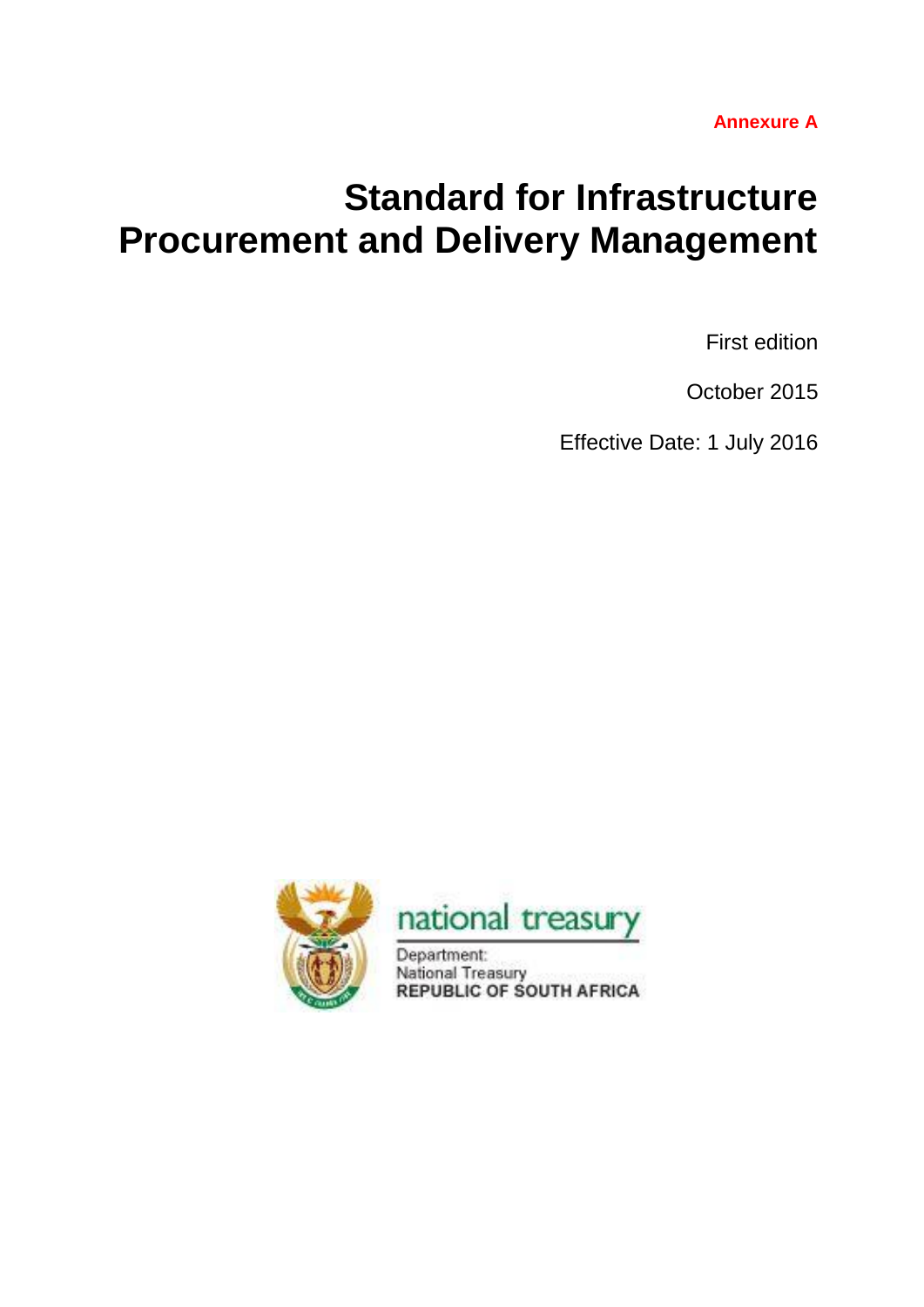# **INTRODUCTION**

# **Public infrastructure**

South African citizens are surrounded by public infrastructure. Offices and facilities provide places of work for officials. Schools, hospitals and clinics provide essential services. Roads and railways not only enable travel, but also distribute goods and services. Border posts, harbours and airports are the physical links with neighbouring countries and the world. Dams provide water for human consumption and agricultural and industrial purposes. Networks deliver water and electricity to consumers and convey industrial effluent, soilwater and wastewater to treatment works. Such infrastructure is foundational to a better life for all. However, investment in economic infrastructure will not necessarily lead to economic growth. Infrastructure which provides improvements or efficiencies in services, production or export capabilities, and which is delivered and maintained in a manner that minimises waste of materials, time and effort in order to generate the maximum possible amount of value, is most likely to contribute to economic growth.

Infrastructure is required by the state and state-owned businesses to deliver services to citizens. Each organ of state has a legislated mandate. Some organs of state generate revenue but require capital to expand their revenue generating services, while other are totally reliant on funding from the fiscus to satisfy their infrastructure needs. The fiscus has limited financial resources to fund infrastructure projects. New infrastructure projects need to be budgeted for, taking into account future operation and maintenance costs and current commitments. Accordingly, organs of state requiring funds for infrastructure projects compete for budget allocations. Projects need to be prioritised both within an organ of state and between organs of state. Such prioritisation is sometimes based on political prerogatives while at other times it is based on objective decision-making criteria, which take into account factors such as overarching government wide, long and medium-term policies and plans, including integrated sector plans and mandates.

The time taken between the submission of a project proposal and a final decision by an organ of state to implement a project can, depending upon the nature, complexity and size of a project and requirements for statutory approvals, take several years. Funding may also be required to develop project proposals so that informed decisions can be made regarding their implementation. In the first instance, initiation reports need to be developed to outline the business case. Should funding be made available to progress the proposal, a prefeasibility report is required on major capital projects to determine whether or not it is worthwhile to proceed to the feasibility stage where sufficient information is presented to enable a final decision to be made regarding the implementation of a project. On smaller projects of a routine nature, a strategic brief is required to brief the professional team so that they can develop a viable and integrated concept for the project. A final decision to proceed to implementation is based on a concept report.

The initiation reports and feasibility reports on major capital projects, above a threshold, other than those initiated by municipalities, require cabinet or executive council approval. This enables the inputs of other organs of state in the national and provincial spheres of government who may have competing projects, or projects which may be negatively impacted by the diversion of funds to such large projects, to make their inputs in the project approval process. Projects which are categorised as strategic integrated projects are given priority in planning, the obtaining of statutory approvals and implementation by the Presidential Coordinating Commission.

## **Procurement and supply chain management reform**

The South African Planning Commission's National Development Plan 2030: *Our future – make it work* proposes that the following five areas be focused on in designing a procurement system that is better able to deliver value for money, while minimising the scope for corruption: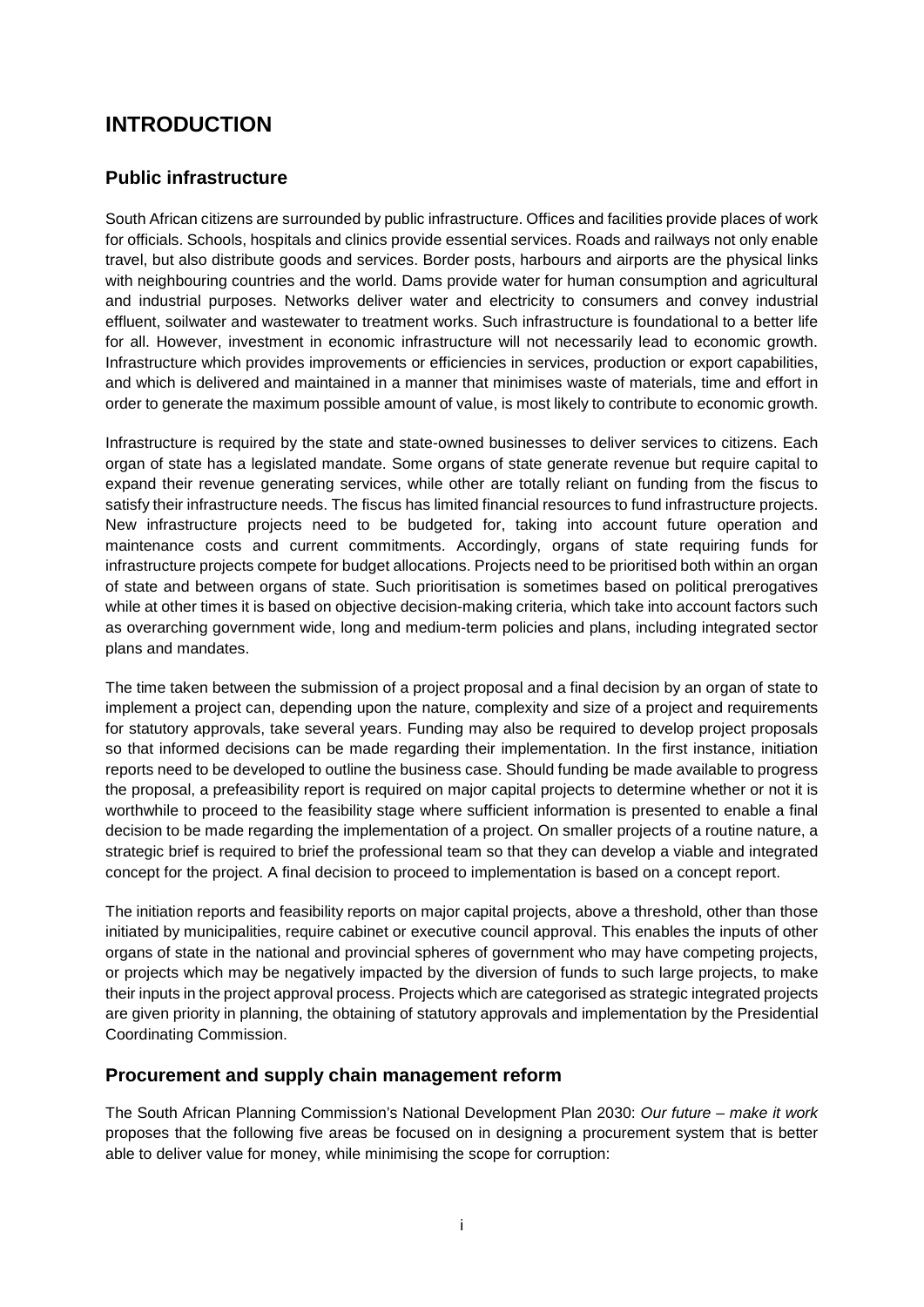- differentiate between the different types of procurement which pose different challenges and require different skills sets;
- adopt a strategic approach to procurement above the project level to balance competing objectives and priorities rather than viewing each project in isolation;
- build relationships of trust and understanding with the private sector;
- develop professional supply chain management capacity through training and accreditation; and
- incorporate oversight functions to assess value for money.

National Treasury's 2015 Public Sector Supply Chain Management Review expresses the view that supply chain management (SCM) is one of the key mechanisms enabling government to implement policy which traditionally has been misunderstood and undervalued. This Review, which identified the need for SCM reform, suggests that if such reforms are implemented as envisaged in terms of section 217 of the Constitution, the benefits will be enormous, namely that:

- good-quality service delivery will be increasingly possible, with significant improvements in the welfare of South Africa's citizens, and especially the poor who rely heavily on government for support;
- the economy will grow as economic infrastructure is expanded and efficiently maintained;
- goods, services and infrastructure will be bought at lower costs;
- innovation will result in different approaches to the commodities used in some sectors; and
- for suppliers, the cost of doing business with the state should decrease substantially.

Public procurement that is unrelated to infrastructure delivery typically relates to goods and services that are standard, well-defined and readily scoped and specified. Once purchased, goods invariably need to be taken into storage prior to being issued for use. Services are most often of a routine and repetitive nature with well understood interim and final deliverables which do not require strategic inputs or require decisions to be made regarding the fitness for purpose of the service outputs.

In contrast, procurement relating to the provision of new infrastructure or the rehabilitation, refurbishment or alteration of existing infrastructure covers a wide and diverse range of goods and services, which are required to provide or alter the condition of immoveable assets on a site. Accordingly, the procurement process for the delivery of infrastructure involves the initial and subsequent recurring updating of planning processes at a portfolio level flowing out of an assessment of public sector service delivery requirements or business needs. Thereafter it involves planning at a project level, and the procurement and management of a network of suppliers, including subcontractors, to produce a product on a site. There is no need to store and issue materials or equipment unless these are issued to employees responsible for the maintenance or operation of infrastructure, or are issued free of charge to contractors for incorporation into the works.

Infrastructure delivery is the combination of all planning, technical, administrative and managerial actions associated with the construction, supply, refurbishment, rehabilitation, alteration, maintenance, operation or disposal of infrastructure. There is an urgent need to separate supply chain management requirements for general goods and services from those for infrastructure delivery in order to improve project outcomes.

## **Government's Infrastructure Delivery Management System**

Government's Infrastructure Delivery Management System (IDMS) comprises three core systems, namely, a planning and budgeting, a supply chain management and an asset management system, all of which have forward and backward linkages. These core systems are located within portfolio, programme and project management, and operation and maintenance processes. Collectively these processes and systems, together with a performance management system, establish the institutional system for infrastructure delivery as indicated in the following sketch.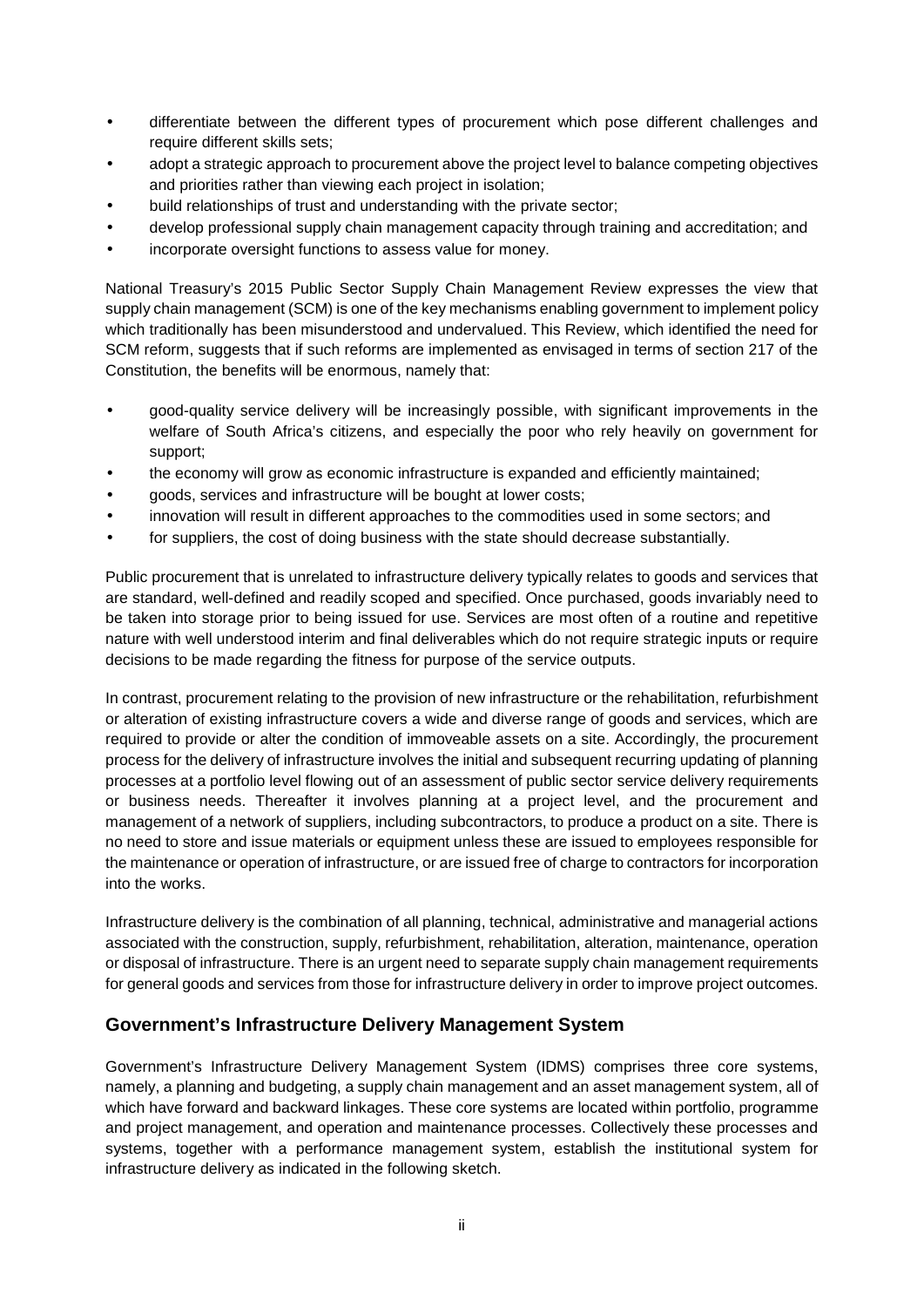

The IDMS is supported by legislation and performance monitoring. It has a strong focus on the effective and efficient functioning of the supply chain management system.

## **Standard for Infrastructure Procurement and Delivery Management**

This Standard for Infrastructure Procurement and Delivery Management (SIPDM) covers the supply chain management system for infrastructure delivery. It has been framed around the five focus areas proposed by the National Planning Commission for the design of a procurement system and draws upon the work of the 2015 Public Sector Supply Chain Management Review. It is issued as an instruction in terms of Section 76(4)(c) of the Public Finance Management Act of 1999 (Act No.1 of 1999) and is applicable to the following organs of state:

- a) a national or provincial department as defined in the Public Finance Management Act;
- b) a constitutional institution entity as listed in schedule 1 of the Public Finance Management Act;
- c) a public entity as listed in schedules 2 and 3 of the Public Finance Management Act of 1999; and
- d) any organ of state which implements infrastructure delivery projects on behalf of another organ of state.

This standard also forms an integral part of the Model SCM Policy for Infrastructure Delivery Management which has been issued as a Treasury quideline determining a standard for municipal supply chain management policies in terms of Section 168 of the Municipal Finance Management Act of 2003 (Act No. 56 of 2003) in support of Regulation 3(2) of the Supply Chain Management Regulations. Accordingly, the standard applies to a municipality or municipal entity whose council or board of directors, respectively, adopts the aforementioned guideline standard.

Underlying this standard is the notion that the effective and efficient functioning of the supply chain management system for the procurement and delivery of infrastructure will realise value for money and good-quality service delivery. Value for money may be regarded as the optimal use of resources to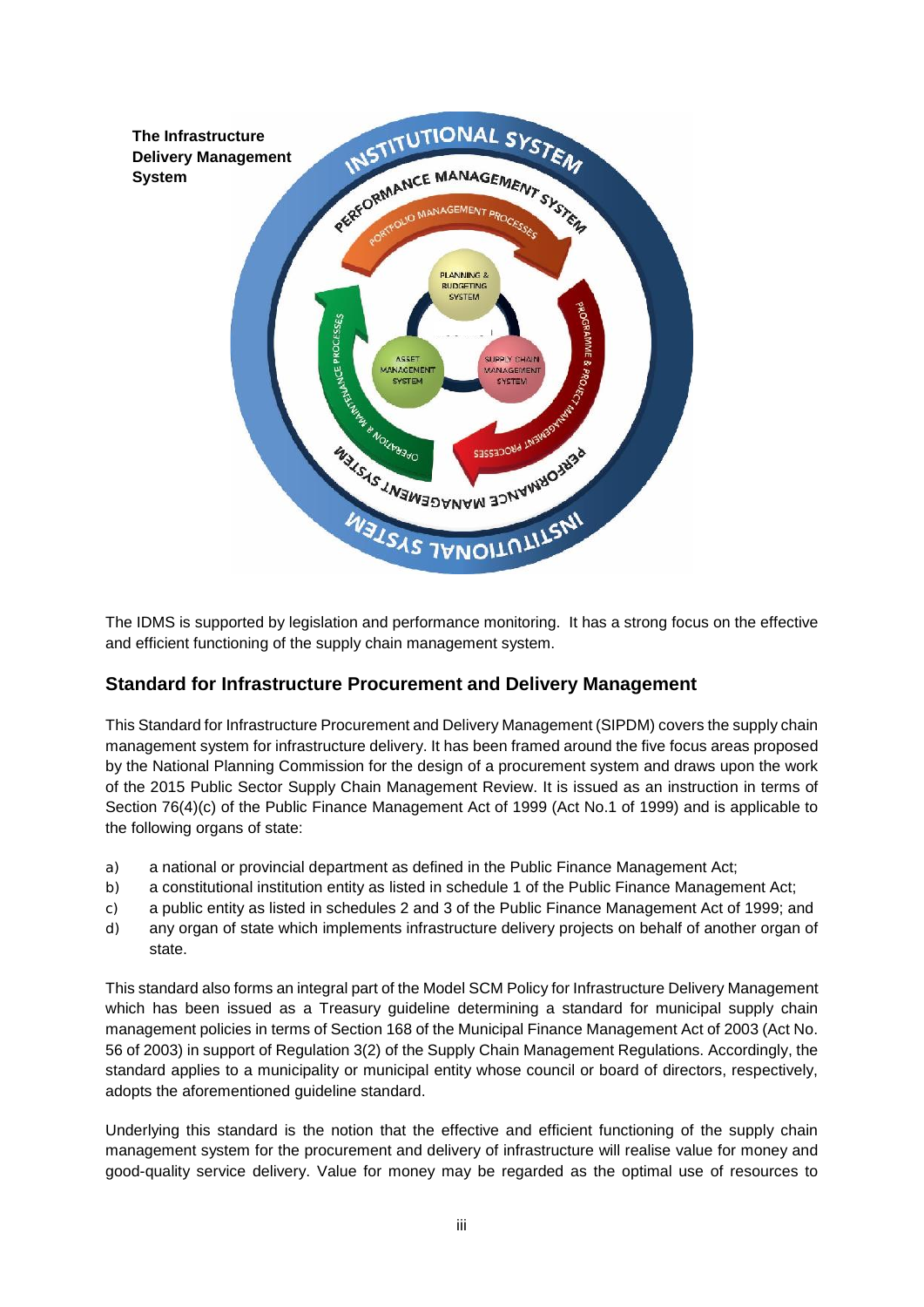achieve the intended outcomes. Underlying value for money is an explicit commitment to ensure that the best results possible are obtained from the money spent, or maximum benefit is derived from the resources available. It is about striking the balance between the three "E's", namely, economy, efficiency and effectiveness, whilst being mindful of a fourth "E" – equity – as indicated in the diagram below.



The critical starting point in delivering value for money through infrastructure projects is, in the first instance, to align such projects with strategic objectives, priorities, budgets and plans, and thereafter, during the planning phase, to clearly define objectives and expected outcomes, as well as parameters such as the timelines, cost and levels of uncertainty. This frames the value-for-money proposition that needs to be implemented at the point in time that a decision is taken to proceed with a project, i.e. it establishes "economy" and identifies "equity". The end point is to compare the projected outcomes against the actual outcomes, i.e. to confirm the "effectiveness" of the project in delivering value for money.

Implementation sits between "economy" and "effectiveness" in the results chain framework. It needs to be executed "efficiently" in order to minimise time delays, scope creep and unproductive costs, and to mitigate the effects of uncertainty on objectives so as to maintain the value-for-money proposition formulated at the outset of the project. This necessitates that the implementer of an infrastructure project exercises due care and reasonableness during implementation. Failure to do so may result in substandard or unacceptable performance, which results in a gap between intended and achieved outcomes. This gap puts value for money for a project at risk and may result in unintended consequences, such as community instability and unrest.

Organs of state which are required to implement this standard need to establish a suitable supply chain management policy for infrastructure procurement and delivery management in order to do so.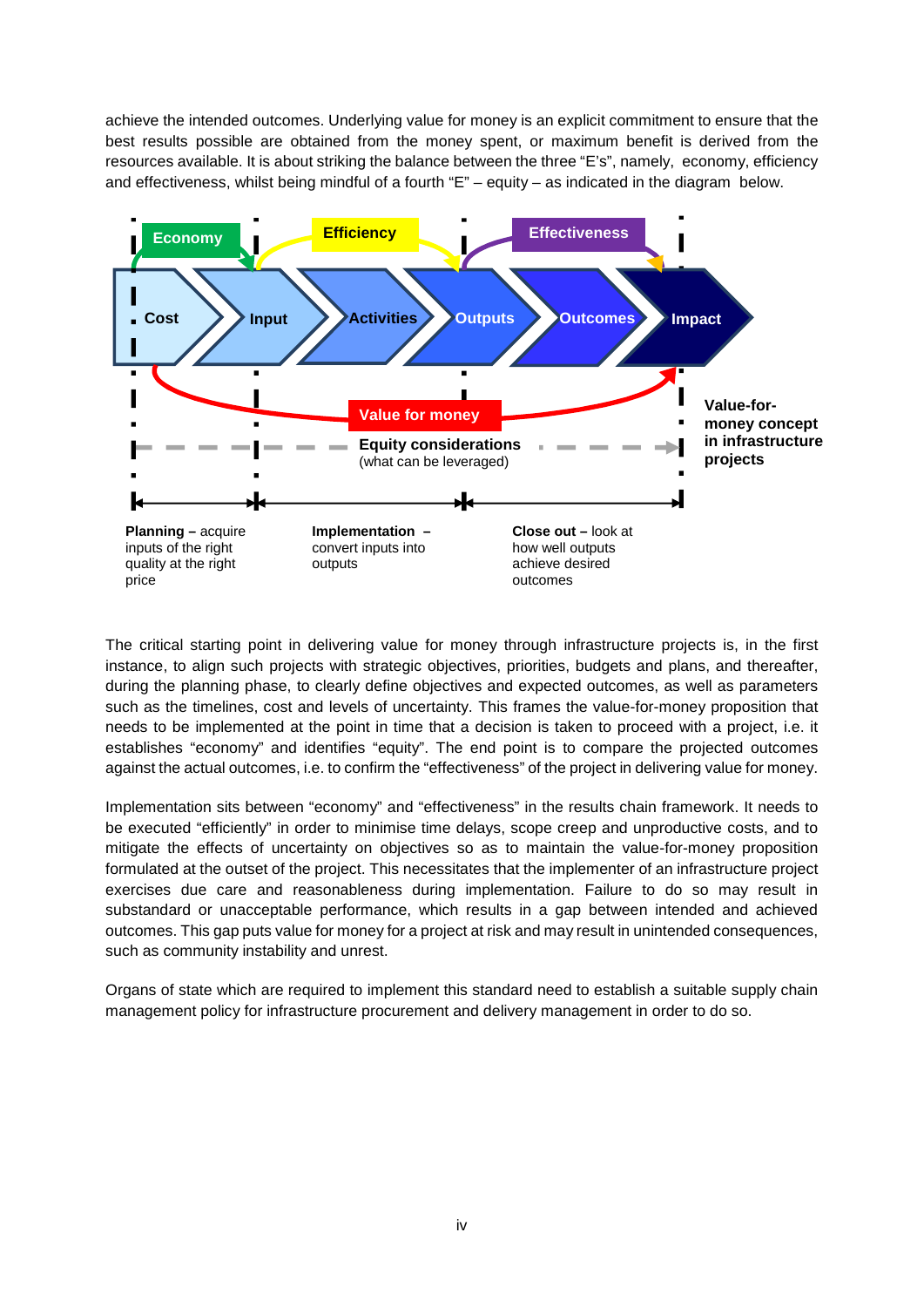# **Standard for Infrastructure Procurement and Delivery Management**

# **Table of contents**

| 1 |        |                                                                                       |  |
|---|--------|---------------------------------------------------------------------------------------|--|
| 2 |        |                                                                                       |  |
| 3 |        |                                                                                       |  |
|   | 3.1    |                                                                                       |  |
|   | 3.2    |                                                                                       |  |
| 4 |        |                                                                                       |  |
|   | 4.1    |                                                                                       |  |
|   | 4.1.1  |                                                                                       |  |
|   | 4.1.2  |                                                                                       |  |
|   | 4.1.3  |                                                                                       |  |
|   | 4.1.4  |                                                                                       |  |
|   | 4.1.5  |                                                                                       |  |
|   | 4.1.6  |                                                                                       |  |
|   | 4.1.7  |                                                                                       |  |
|   | 4.1.8  |                                                                                       |  |
|   | 4.1.9  |                                                                                       |  |
|   | 4.1.10 |                                                                                       |  |
|   | 4.1.11 |                                                                                       |  |
|   | 4.1.12 | Approval of high-value national and provincial major capital projects 14              |  |
|   | 4.1.13 |                                                                                       |  |
|   | 4.2    |                                                                                       |  |
|   | 4.2.1  |                                                                                       |  |
|   | 4.2.2  | Specific requirements relating to the review of procurement documents 17              |  |
|   | 4.2.3  |                                                                                       |  |
|   | 4.2.4  | Authorisation to proceed with the next phase of the procurement process 25            |  |
|   | 4.2.5  |                                                                                       |  |
| 5 |        |                                                                                       |  |
| 6 |        |                                                                                       |  |
| 7 |        |                                                                                       |  |
|   | 7.1    | PROCUREMENT OF NEW INFRASTRUCTURE AND THE REHABILITATION, REFURBISHMENT OR ALTERATION |  |
|   | 7.2    | PROCUREMENT OTHER THAN NEW INFRASTRUCTURE OR THE REHABILITATION, REFURBISHMENT OR     |  |
|   | 7.3    | USE OF AN ORGAN OF STATE'S FRAMEWORK AGREEMENT BY ANOTHER ORGAN OF STATE 30           |  |
| 8 |        |                                                                                       |  |
| 9 |        |                                                                                       |  |
|   |        |                                                                                       |  |
|   |        |                                                                                       |  |
|   |        |                                                                                       |  |
|   |        |                                                                                       |  |
|   | 13.1   |                                                                                       |  |
|   | 13.2   |                                                                                       |  |
|   |        |                                                                                       |  |
|   |        |                                                                                       |  |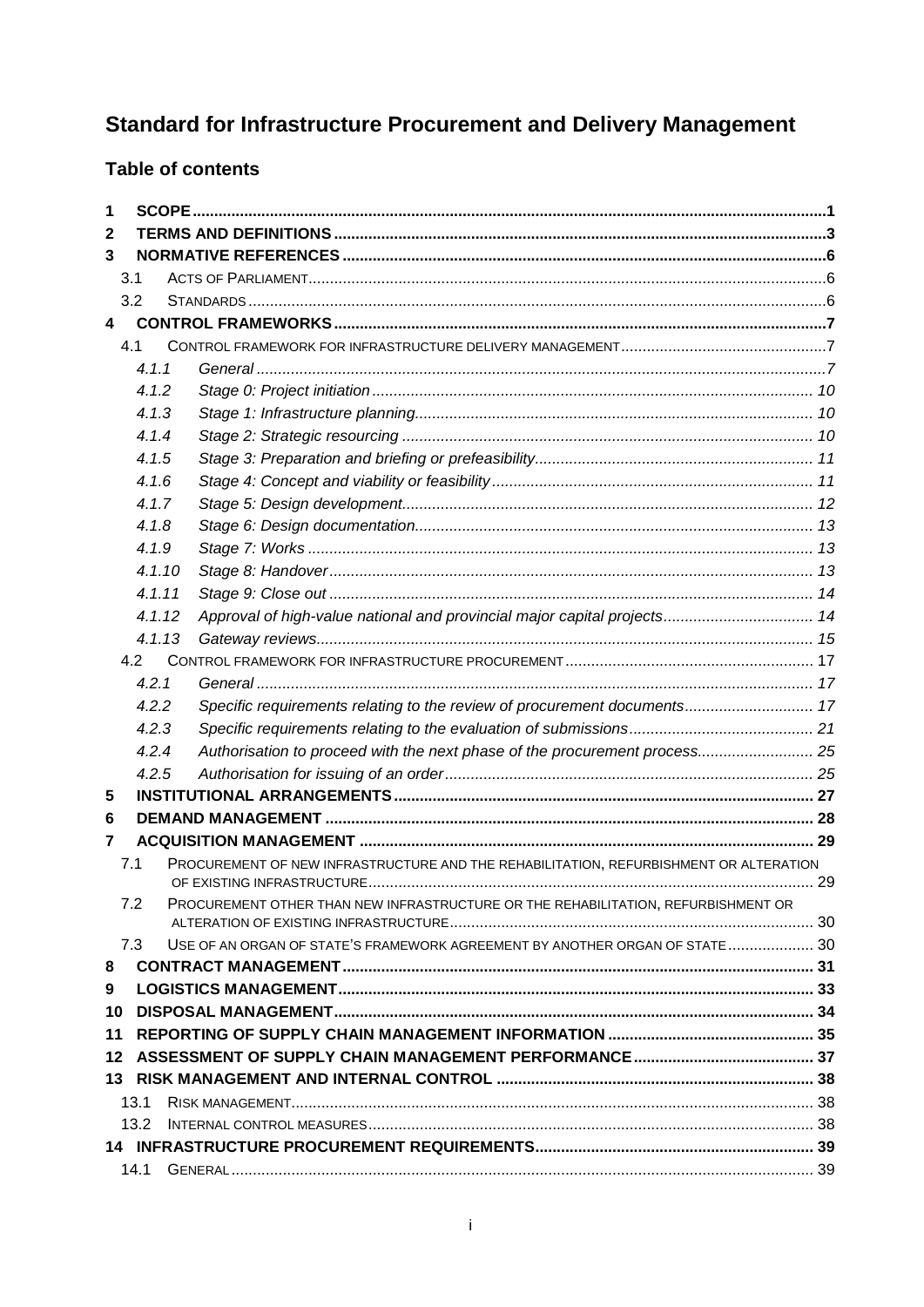| 14.2 |         |                                                                                      |  |
|------|---------|--------------------------------------------------------------------------------------|--|
| 14.3 |         |                                                                                      |  |
| 14.4 |         |                                                                                      |  |
| 14.5 |         |                                                                                      |  |
|      | 14.5.1  |                                                                                      |  |
|      | 14.5.2  |                                                                                      |  |
|      | 14.5.3  |                                                                                      |  |
|      | 14.5.4  |                                                                                      |  |
|      | 14.5.5  |                                                                                      |  |
|      | 14.5.6  |                                                                                      |  |
|      | 14.5.7  |                                                                                      |  |
|      | 14.5.8  |                                                                                      |  |
|      | 14.5.9  |                                                                                      |  |
|      | 14.5.10 |                                                                                      |  |
| 14.6 |         |                                                                                      |  |
|      | 14.6.1  |                                                                                      |  |
|      | 14.6.2  |                                                                                      |  |
|      |         |                                                                                      |  |
|      |         |                                                                                      |  |
|      |         | Annexure C: Preferencing schedule: Broad-Based Black Economic Empowerment status  52 |  |
|      |         |                                                                                      |  |
|      |         |                                                                                      |  |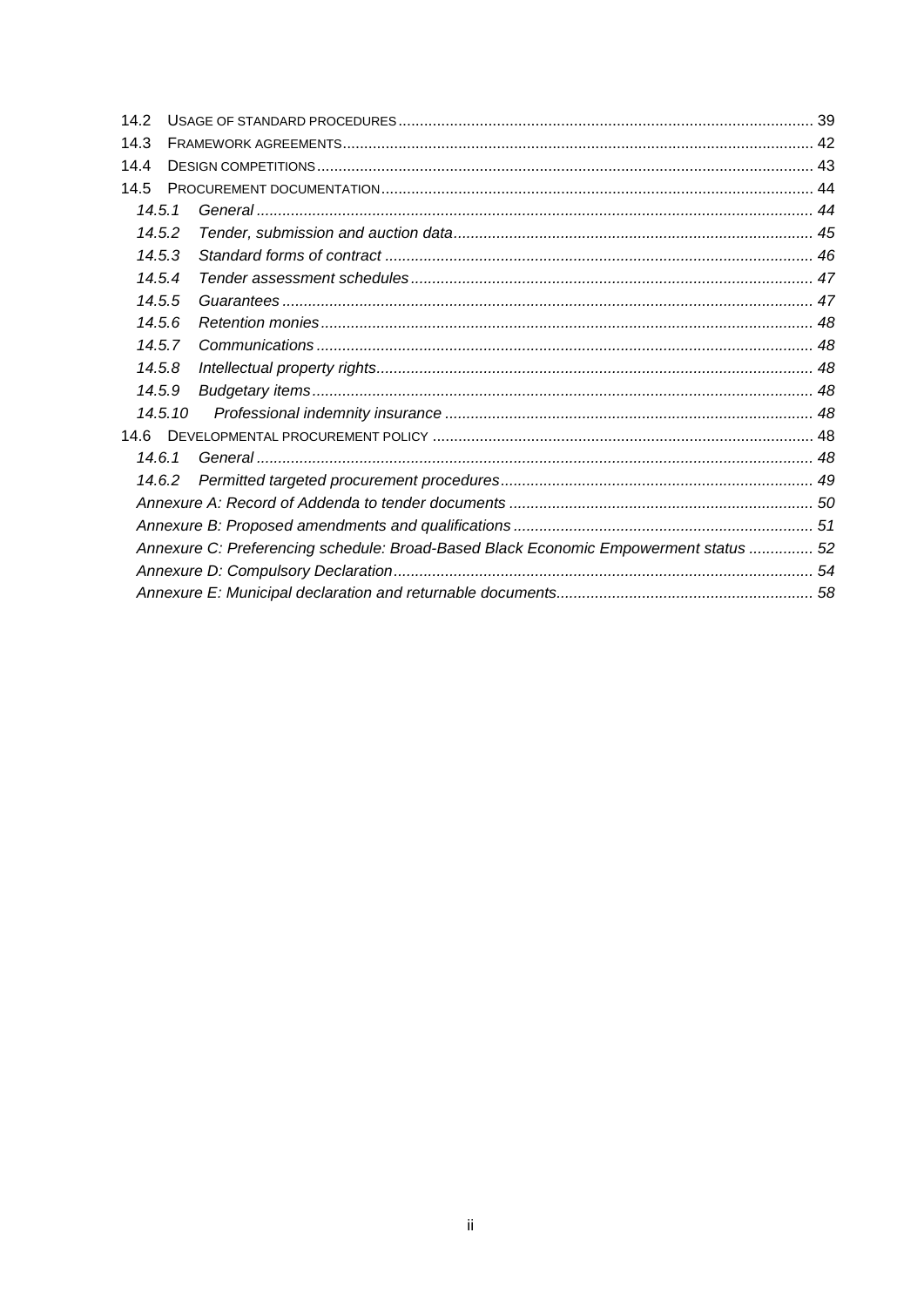# **1 SCOPE**

- **1.1** This standard establishes a supply chain management system for infrastructure procurement and delivery management by organs of state which are subject to the Public Finance Management Act, the Local Government: Municipal Finance Management Act, or which implement infrastructure projects on behalf of another organ of state in terms of section 238 of the Constitution of the Republic of South Africa, 1996. This standard:
	- a) provides a control framework for the planning, design and execution of infrastructure projects, the tracking of such projects and the monitoring of performance which:
		- 1) enables risks to be proactively managed;
		- 2) is capable of being audited;
		- 3) is aimed at ensuring that any infrastructure acquired or to be acquired:
			- is in accordance with the legal mandates and strategic priorities;
			- is delivered in the right quantity and quality, and at the right place and time;
			- is financially, economically and technically viable and offers value for money over its life cycle;
			- is affordable in terms of existing budget and future budgetary projections after taking into account life cycle costs;
			- is acquired in accordance with any required statutory permissions;
			- makes optimal utilisation of existing infrastructure as demand patterns change over time;
			- can be readily and economically maintained; and
			- is aligned between those who design and construct infrastructure, and those who subsequently occupy, use and manage the infrastructure;
	- b) provides a control framework for infrastructure procurement;
	- c) establishes requirements for the following matters as applied to infrastructure procurement and delivery management:
		- institutional arrangements:
		- demand management;
		- acquisition management;
		- contract management;
		- logistics management;
		- disposal management;
		- reporting of supply chain management information;
		- regular assessment of supply chain management performance;
		- risk management and internal control; and
	- d) establishes minimum requirements for infrastructure procurement.
- **1.2** This standard facilitates the allocation of clear responsibilities for performing activities and making decisions at gates.
- **1.3** The standard does not apply to:
	- a) the storage of goods and equipment, following their delivery to an organ of state, which are stored and issued to contractors or to employees of that organ of state;
	- b) the disposal or letting of land;
	- c) the conclusion of any form of land availability agreement;
	- d) the leasing or rental of moveable assets;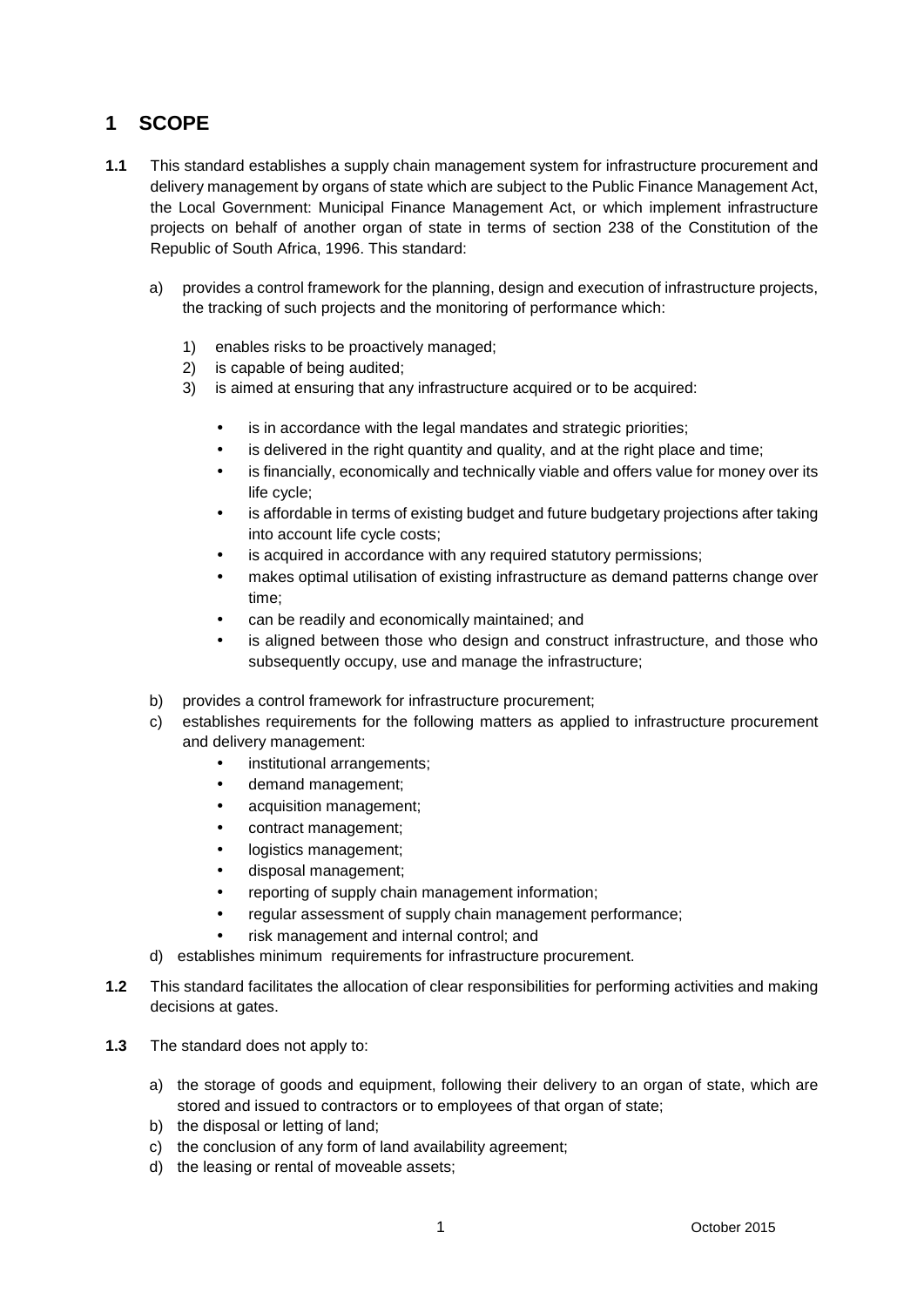- e) public private partnerships; and
- f) the provision of municipal services by means of external mechanisms referred to in Chapter 8 of the Municipal Systems Act.
- **1.4** The standard includes the procurement of goods and services necessary for a new facility, as delivered to be occupied and used as a functional entity.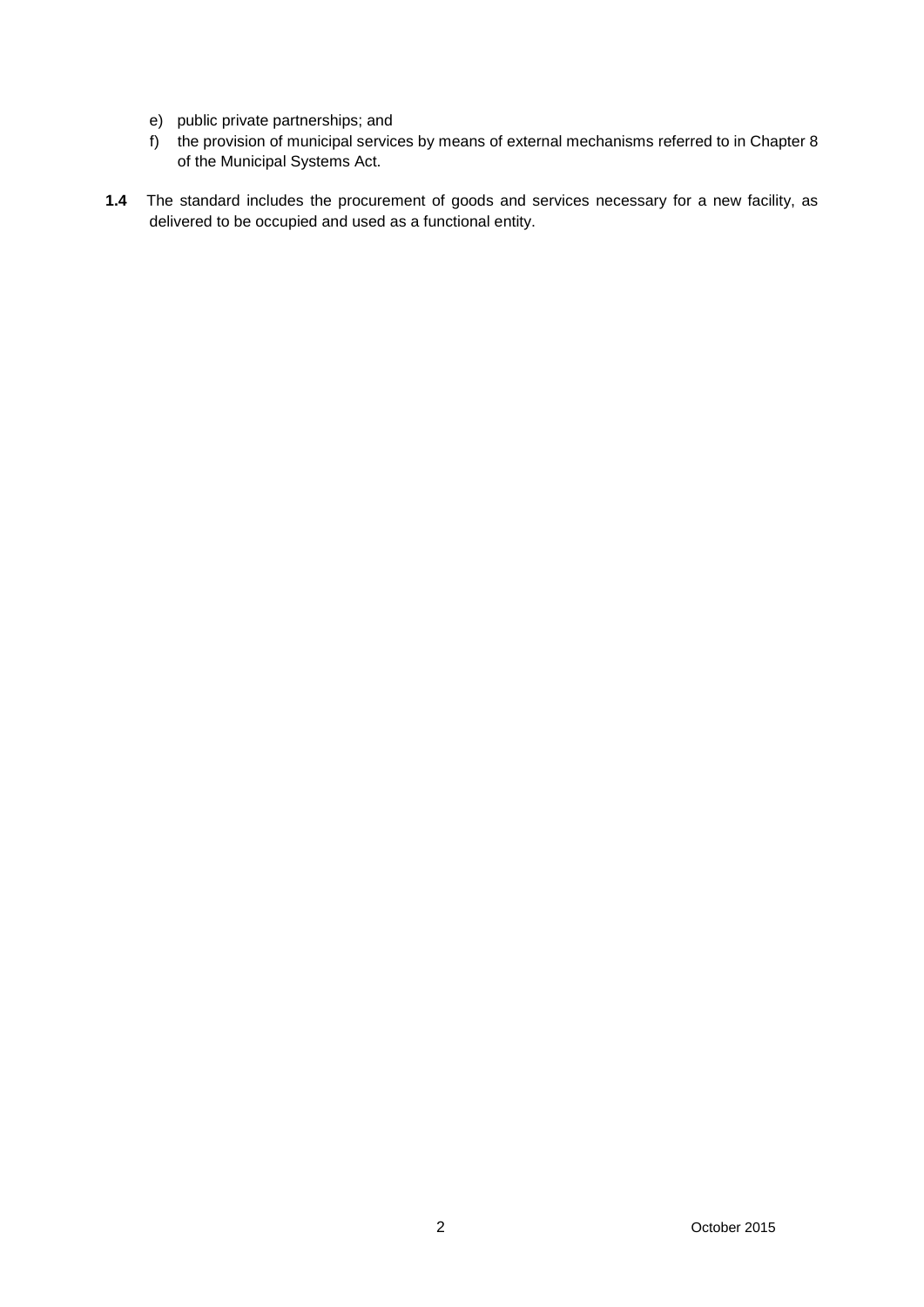# **2 TERMS AND DEFINITIONS**

**2.1** For the purposes of this document, the definitions and terms given in SANS 10845-1, SANS 10845-2 and the following apply.

**adjudication:** a form of dispute resolution where, unlike other means of resolving disputes involving a third party intermediary, the outcome is a decision by a third party which is binding on the parties in dispute and is final unless and until reviewed by either arbitration or litigation

**advance payment:** sum of money paid to the contractor after the contract is signed but before work starts or goods or services or any combination thereof are supplied

**alteration:** changing, extending or modifying the character or condition of infrastructure

**building:** infrastructure that has the provision of shelter for its occupants or contents as one of its main purposes, usually partially or totally enclosed and designed to stand permanently in one place

**building tuning:** the review and fine-tuning of all the system settings made during the pre occupation commissioning, so that the re-commissioning which takes place at the end of the 12 month tuning period results in settings which reflect how the occupants actually behave and the building responds to climatic conditions

**construction:** everything that is constructed or results from construction operations

**control budget:** the amount of money which is allocated or made available to deliver or maintain infrastructure associated with a project or package, including site costs, professional fees, all service and planning charges, applicable taxes, risk allowances and provision for price adjustment for inflation

**contract management:** applying the terms and conditions, including the agreed procedures for the administration thereof

**contractor:** person or organisation that contracts with the employer to provide goods or services or any combination thereof covered by the contract

**defect:** non-conformity of a part or component of the works to a requirement specified in terms of a contract

**employer:** organ of state intending to or entering into a contract with a contractor

**framework agreement:** an agreement between an organ of state and one or more contractors, the purpose of which is to establish the terms governing orders to be awarded during a given period, in particular with regard to price and, where appropriate, the quantity envisaged

**gate:** a control point at the end of a process where a decision is required before proceeding to the next process or activity

**gateway review:** an independent review of the available information at a gate upon which a decision to proceed or not to the next process is based

#### **infrastructure:**

- a) immovable assets which are acquired, constructed or which result from construction operations; or
- b) movable assets which cannot function independently from purpose-built immoveable assets

**infrastructure delivery:** the combination of all planning, technical, administrative and managerial actions associated with the construction, supply, refurbishment, rehabilitation, alteration, maintenance, operation or disposal of infrastructure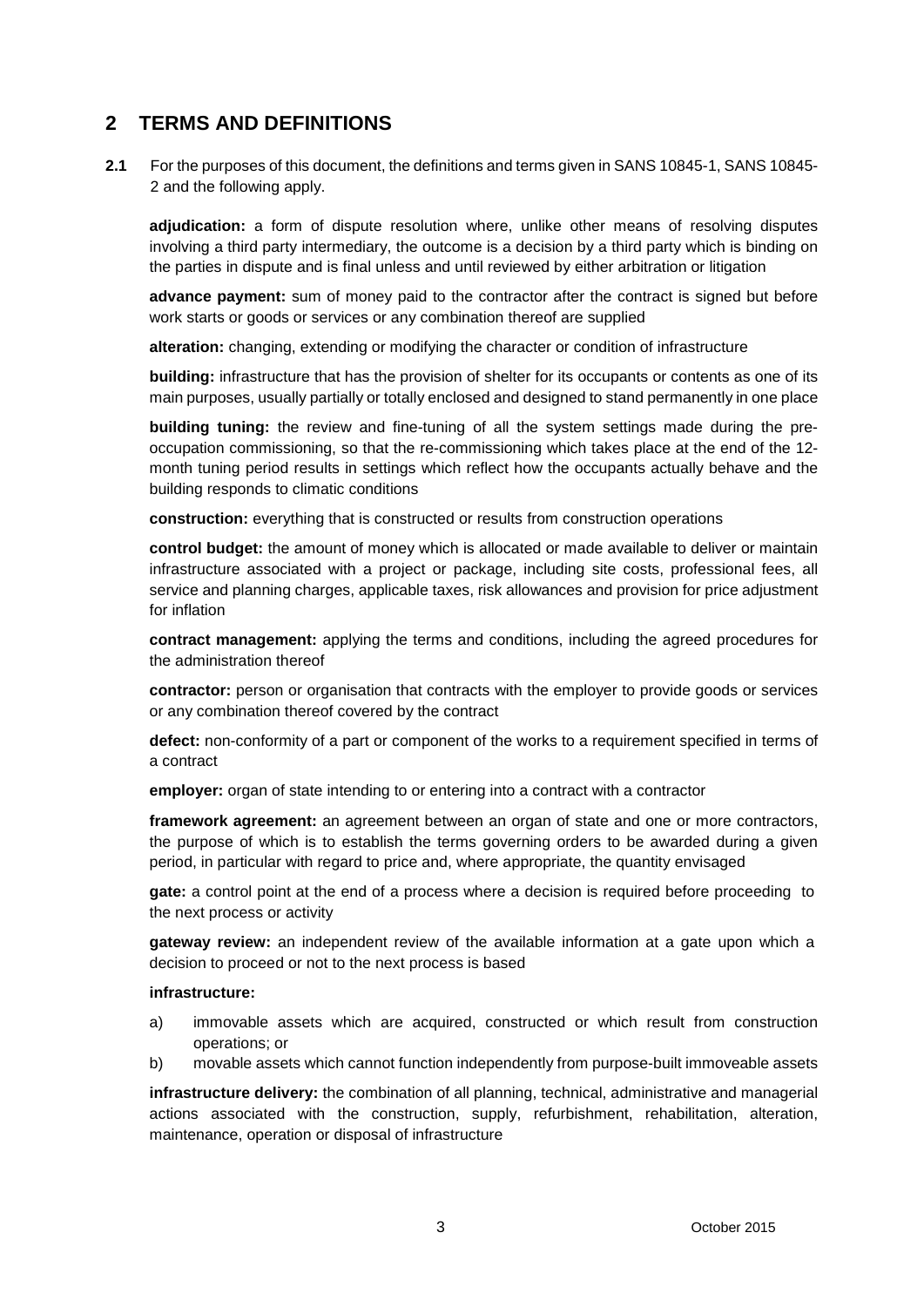**infrastructure procurement:** the procurement of goods or services including any combination thereof associated with the acquisition, refurbishment, rehabilitation, alteration, maintenance, operation or disposal of infrastructure

**maintenance:** the combination of all technical and associated administrative actions during an item's service life to retain it in a state in which it can satisfactorily perform its required function

**major capital project:** an infrastructure project or a series of interrelated infrastructure projects on a single site having an estimated cost, including those required for new facilities or systems to become fully operational, above a prescribed threshold

**major public entity:** a public entity included in the list in Schedule 2 to the Public Finance Management Act

**metropolitan municipality:** a Category A municipality as provided for in section 155 of the Constitution of the Republic of South Africa, 1996

**national government business enterprise:** a public entity included in the list in Schedule 3B to the Public Finance Management Act

**operation:** combination of all technical, administrative and managerial actions, other than maintenance actions, that results in the item being in use

**operations and maintenance support plan:** a plan which establishes the organisational structure required for the operation and maintenance of the works over its service life, and the office, stores, furniture, equipment, Information and Communications Technology (ICT), engineering infrastructure and staff training requirements

**order:** an instruction to provide goods, services or any combination thereof under a framework agreement

**organ of state:** an organ of state as defined in section 239 of the Constitution of the Republic of South Africa

**package:** work which is grouped together for delivery under a single contract or an order

**portfolio:** collection of projects or programmes and other work that are grouped together to facilitate effective management of that work to meet a strategic objective

**procurement document:** documentation used to initiate or conclude (or both) a contract or the issuing of an order

**procurement strategy**: selected packaging, contracting, pricing and targeting strategy and procurement procedure for a particular procurement

**programme:** the grouping of a set of related projects in order to deliver outcomes and benefits related to strategic objectives which would not have been achieved had the projects been managed independently

**provincial government business enterprise:** a public entity included in the list in Schedule 3D to the Public Finance Management Act

**public private partnership:** a commercial transaction between an organ of state and a private party in terms of which the private party:

- a) performs an institutional function on behalf of the organ of state or acquires the use of state property for its own commercial purposes; and
- b) assumes substantial financial, technical and operational risks in connection with the performance of the institutional function or use of state property; and
- c) receives a benefit for performing the institutional function or from utilising the state property, either by way of: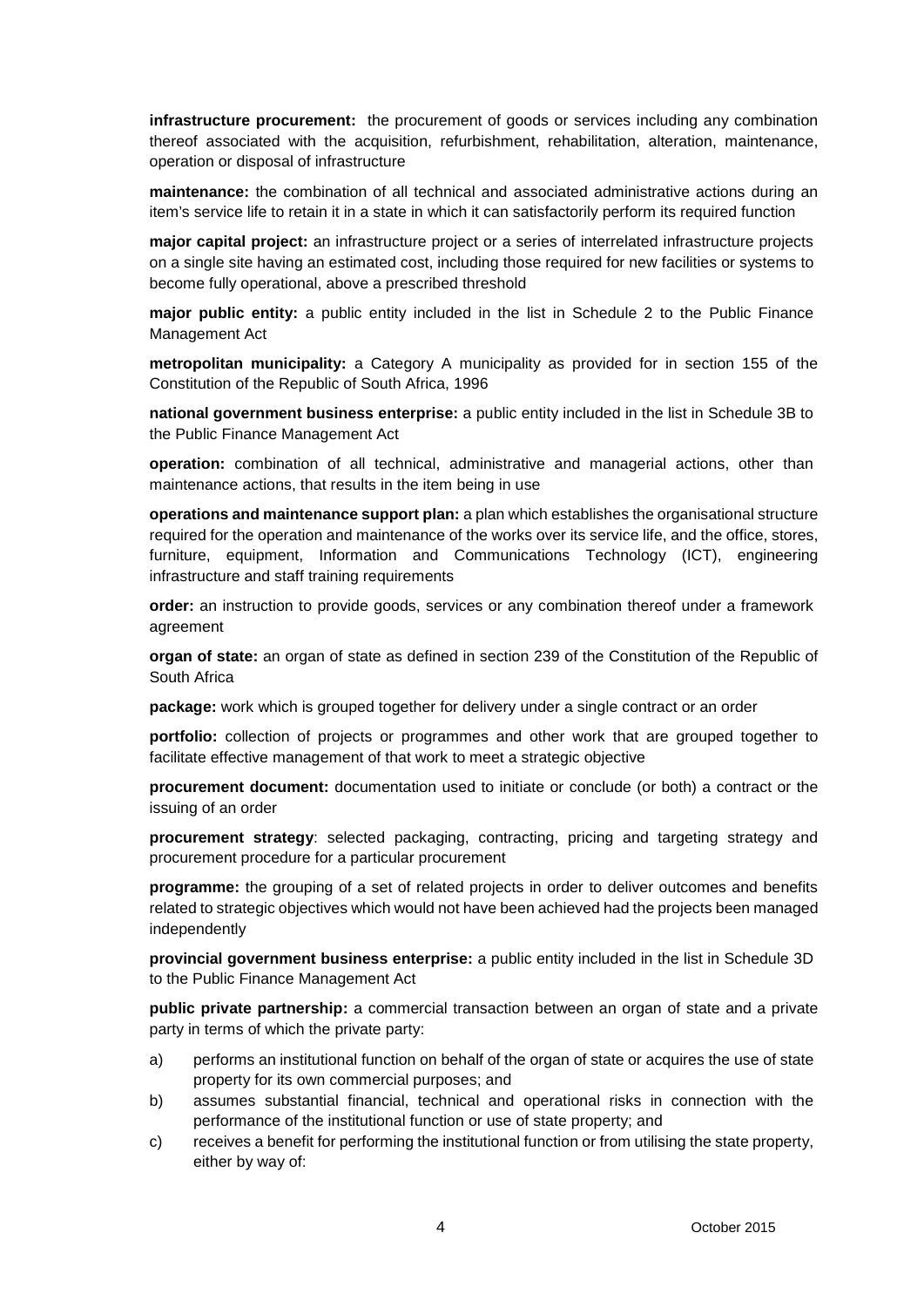- 1) consideration to be paid by the organ of state which derives from a revenue fund or, where an organ of state is a national government business enterprise or a provincial government business enterprise, from the revenues of such institution; or
- 2) charges or fees to be collected by the private party from users or customers of a service provided to them; or
- 3) a combination of such consideration and such charges or fees

**quality**: totality of features and characteristics of a product or service that bears on the ability of the product or service to satisfy stated or implied needs

**refurbishment:** modification and improvements to existing infrastructure in order to bring it up to an acceptable condition

**rehabilitation:** extensive work to bring infrastructure back to acceptable functional conditions, often involving improvements

**repair:** physical action taken to restore the required function of a faulty item

**retention sum:** sum retained for a certain period to offset costs which may arise from the contractor's failure to comply fully with the contract

**service delivery agreement:** an agreement between two or more organs of state setting out the terms and conditions and roles and responsibilities regarding infrastructure delivery which promotes and facilitates inter-institutional relations and the principles of participation, cooperation and coordination

**service life:** the period of time after acquisition or construction during which the infrastructure or its parts meet or exceed the performance demanded or expected to be fulfilled

**stage:** a collection of logically related activities in the infrastructure delivery cycle that culminates in the completion of a major deliverable

**statutory permission:** any relevant approval, consent or permission in terms of any legislation required to plan and deliver the infrastructure

**target contract:** a cost reimbursement contract in which a preliminary target cost is estimated and on completion of the work the difference between the target cost and the actual cost is apportioned between the parties to the contract on an agreed basis.

**value for money:** the optimal use of resources to achieve intended outcomes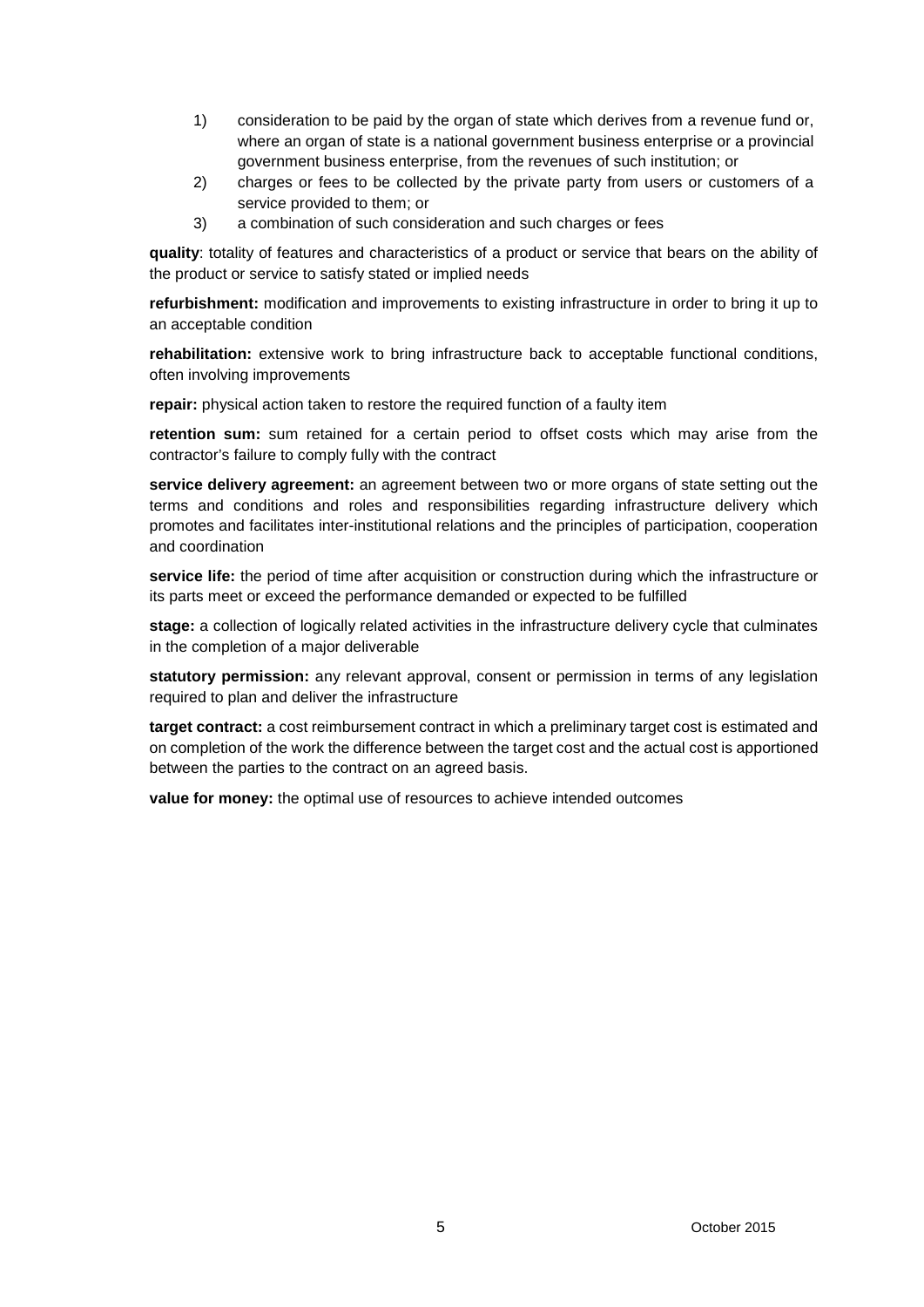# **3 NORMATIVE REFERENCES**

# **3.1 Acts of Parliament**

The following referenced Acts of Parliament are indispensable for the application of this document:

- Architectural Profession Act, 2000 (Act No. 44 of 2000)
- Broad-Based Black Economic Empowerment Act, 2003 (Act No. 53 of 2003)
- Constitution of the Republic of South Africa, 1996
- Construction Industry Development Board Act, 2000 (Act No. 38 of 2000)
- Engineering Profession Act, 2000 (Act No. 46 of 2000)
- Landscape Architectural Profession Act, 2000 (Act No. 45 of 2000)
- Local Government: Municipal Finance Management Act, 2003 (Act No.56 of 2003)
- Municipal Systems Act, 2000 (Act No. 32 of 2000)
- National Archives and Record Services of South Africa Act,1996 (Act No. 43 of 1996)
- Occupational Health and Safety Act, 1993 (Act No. 85 of 1993)
- Preferential Procurement Policy Framework Act, 2000 (Act No. 5 of 2000)
- Project and Construction Management Professions Act, 2000 (Act No. 48 of 2000)
- Public Finance Management Act, 1999 (Act No. 1 of 1999)
- Quantity Surveying Profession Act of 2000 (Act No. 49 of 2000)
- South African Schools Act, 1996 (Act No. 84 of 1996)

### **3.2 Standards**

The following referenced standards and the forms of contract identified in this standard are indispensable for the application of this document. For dated references, only the edition cited applies. For undated references, the latest edition of the referenced document (including any amendments) applies.

- South African Bureau of Standards, SANS 10845-1, *Construction procurement – Part 1: Processes, methods and procedures*
- South African Bureau of Standards, SANS 10845-2, *Construction procurement – Part 2: Formatting and compilation of procurement documentation*
- South African Bureau of Standards, SANS 10845-3, *Construction procurement – Part 3: Standard conditions of tender*
- South African Bureau of Standards, SANS 10845-4, *Construction procurement – Part 4: Standard conditions for the calling for expressions of interest*
- Standard for Uniformity in Construction Procurement, Construction Industry Development Board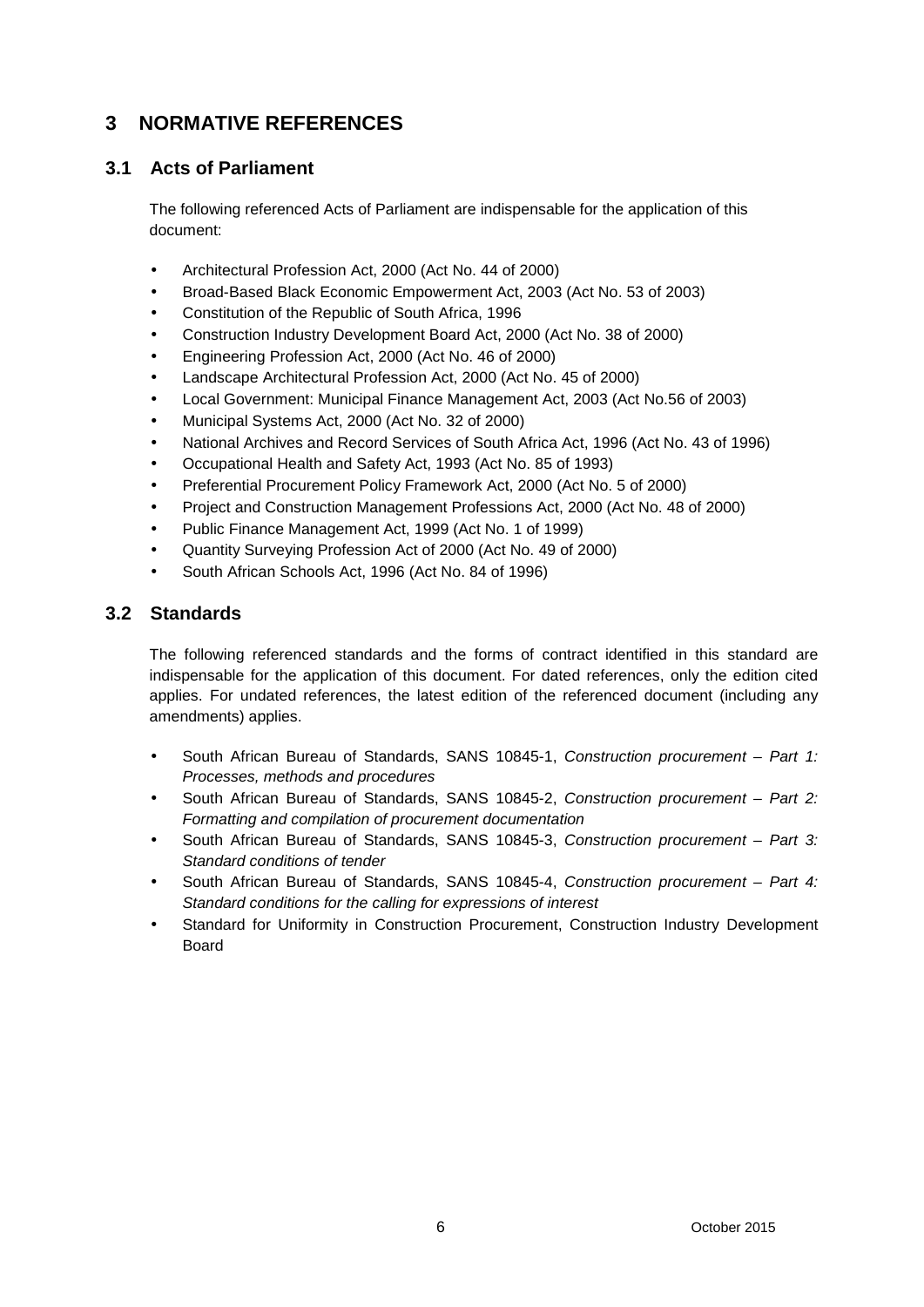# **4 CONTROL FRAMEWORKS**

## **4.1 Control framework for infrastructure delivery management**

#### **4.1.1 General**

- **4.1.1.1** The control framework for the management of infrastructure delivery shall comprise the applicable stages and gates as set out in Figure 1 and the key deliverables described in Table 1. Stages 3 to 9 may be omitted where the required work does not involve the provision of new infrastructure or the rehabilitation, refurbishment or alteration of existing infrastructure. Stages 5 and 6 may be omitted if sufficient information to proceed to stage 7 is contained in the stage 4 deliverable. Decisions to proceed to the next stage shall at each gate, subject to the provisions of 4.1.1.2, be based on the acceptability or approval of the end-of-stage deliverable.
- **4.1.1.2** A stage shall only be complete when the deliverable has been approved or accepted by the person or persons designated in the institutional arrangements to do so. Activities associated with stages 5 to 9 may be undertaken in parallel or series, provided that each stage is completed in sequence.
- **4.1.1.3** The level of detail contained in a deliverable associated with the end of each stage shall be sufficient to enable informed decisions to be made to proceed to the next stage. In the case of stages 3 to 6, such detail shall, in addition, be sufficient to form the basis of the scope of work for taking the package forward in terms of the selected contracting strategy.
- **4.1.1.4** Prefeasibility and feasibility reports shall be required as end-of-stage deliverables for stages 3 and 4, respectively, where one or more of the following applies:
	- a) the major capital project is required for:
		- 1) a major public enterprise where the total project capital expenditure exceeds R1,5 billion; or
		- 2) an organ of state subject to the Public Finance Management Act other than a major public enterprise where the total project capital expenditure exceeds R1,0 billion including VAT, or where the expenditure per year for a minimum of three years exceeds R250 million per annum including VAT;
	- b) the project is not:
		- 1) a building project with or without related site works; or
		- 2) a process-based, somewhat repetitive or relatively standardised project where the risk of failing to achieve time, cost and quality objectives is relatively low; or
	- c) the organ of state's infrastructure procurement and delivery supply chain management policy requires that prefeasibility and feasibility reports be produced during stages 3 and 4 respectively.
- **4.1.1.5** Stages 3 and 4 shall be repeated for each package if the acceptance at stage 4 is for the acceptance of a project comprising a number of packages which are to be delivered over time.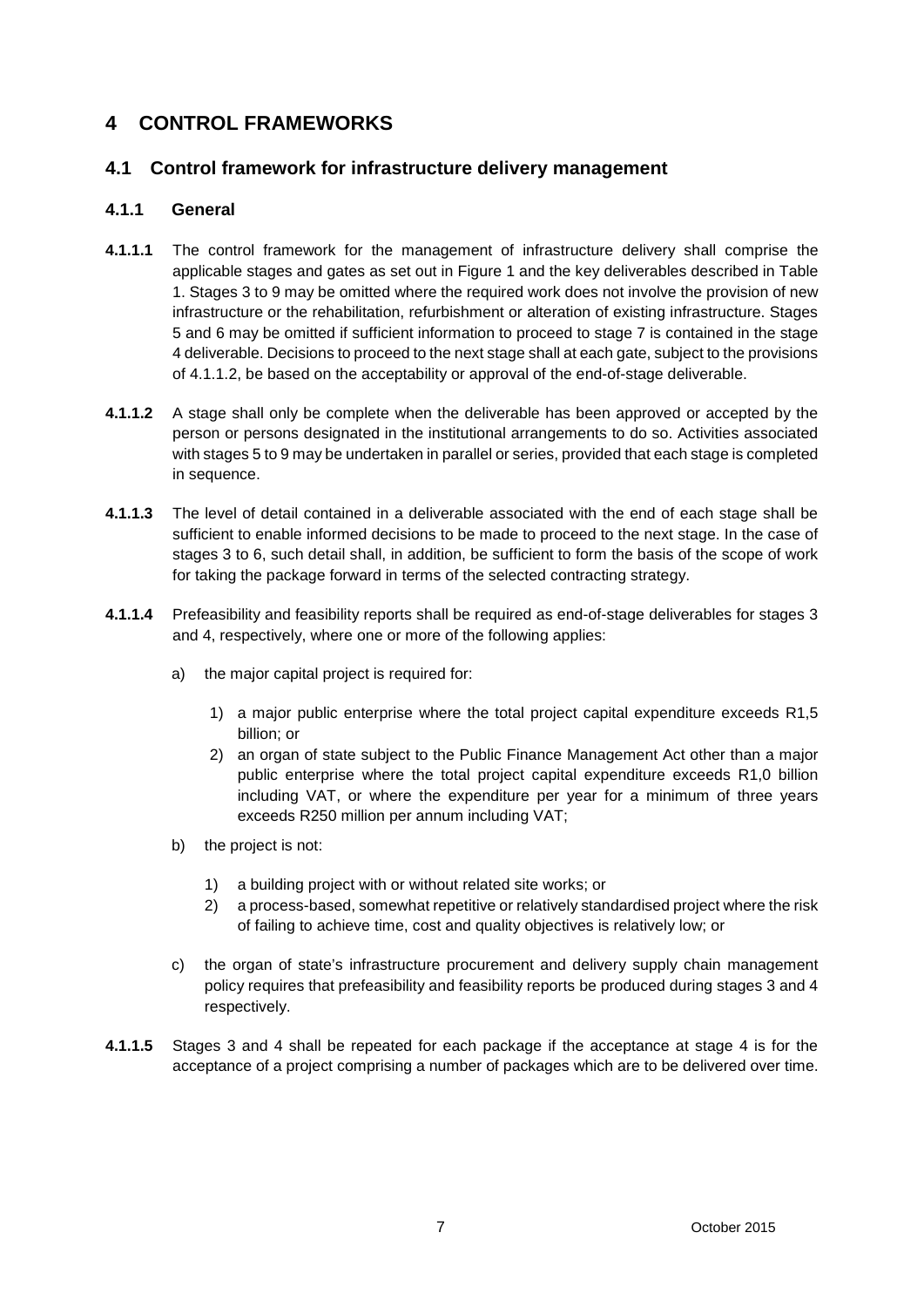

**Figure 1: Stages and gates associated with the control framework for infrastructure delivery management**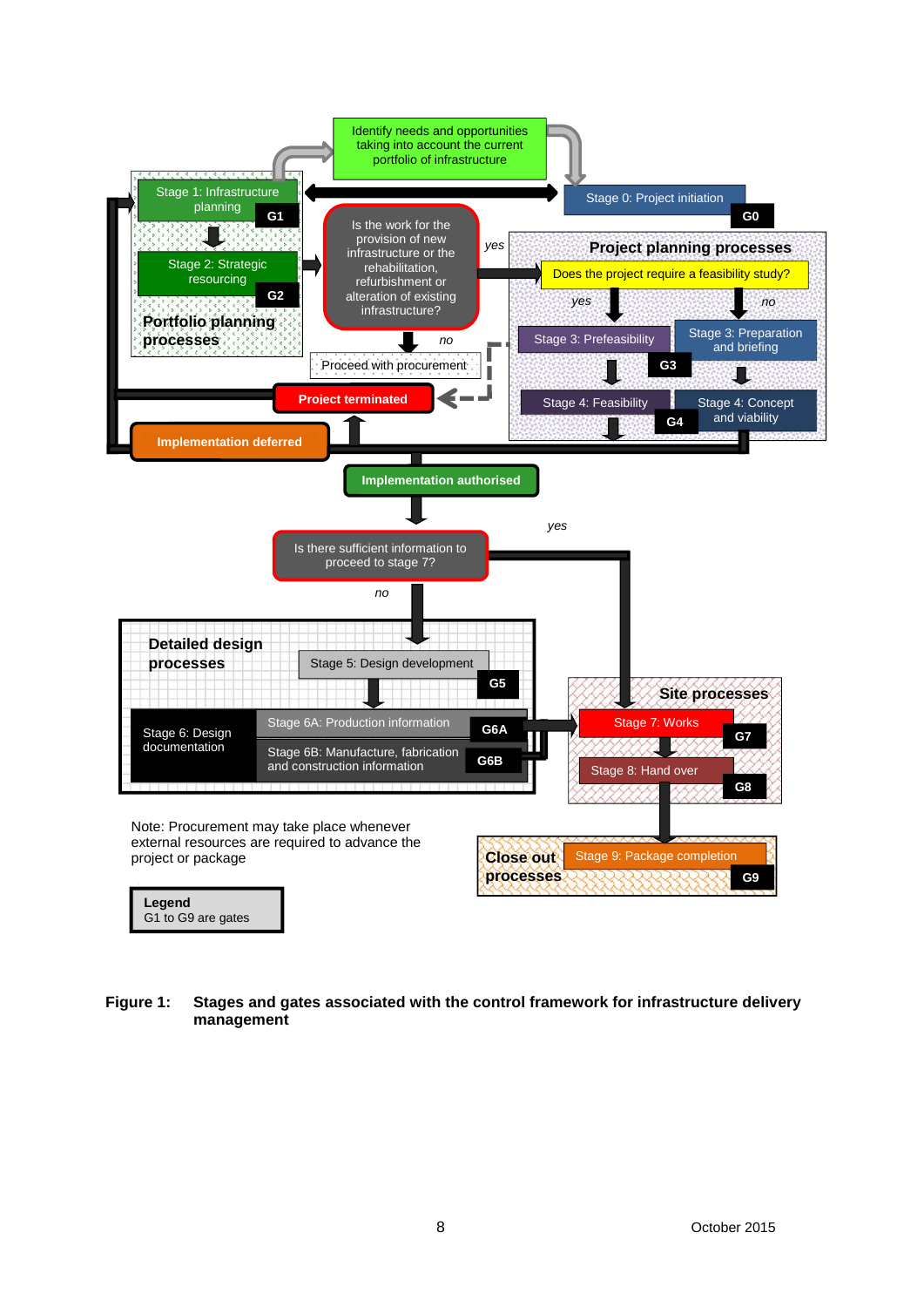| Table 1: End-of-stage deliverables |  |
|------------------------------------|--|
|------------------------------------|--|

| <b>Stage</b>   |                          |                                                                   | End-of-stage deliverable                                                                                                                                                                                                                                                                                                                                   |  |  |
|----------------|--------------------------|-------------------------------------------------------------------|------------------------------------------------------------------------------------------------------------------------------------------------------------------------------------------------------------------------------------------------------------------------------------------------------------------------------------------------------------|--|--|
| <b>No</b>      | <b>Name</b>              |                                                                   |                                                                                                                                                                                                                                                                                                                                                            |  |  |
| 0              | Project initiation       |                                                                   | An initiation report which outlines the high-level business case<br>together with the estimated project cost and proposed schedule for a<br>single project or a group of projects having a similar high-level scope                                                                                                                                        |  |  |
| 1              | Infrastructure planning  |                                                                   | An infrastructure plan which identifies and prioritises projects and<br>packages against a forecasted budget over a period of at least five<br>vears                                                                                                                                                                                                       |  |  |
| $\overline{2}$ | Strategic resourcing     |                                                                   | A delivery and/or procurement strategy which, for a portfolio of<br>projects, identifies the delivery strategy in respect of each project or<br>package and, where needs are met through own procurement<br>system, a procurement strategy                                                                                                                 |  |  |
| 3              | Prefeasibility           |                                                                   | A prefeasibility report which determines whether or not it is<br>worthwhile to proceed to the feasibility stage                                                                                                                                                                                                                                            |  |  |
|                | Preparation and briefing |                                                                   | A strategic brief which defines project objectives, needs, acceptance<br>criteria and client priorities and aspirations, and which sets out the<br>basis for the development of the concept report for one or more<br>packages                                                                                                                             |  |  |
| 4              | Feasibility              |                                                                   | A feasibility report which presents sufficient information to determine<br>whether or not the project should be implemented                                                                                                                                                                                                                                |  |  |
|                | Concept and viability    |                                                                   | A concept report which establishes the detailed brief, scope, scale,<br>form and control budget, and sets out the integrated concept for one<br>or more packages                                                                                                                                                                                           |  |  |
| 5              | Design development       |                                                                   | A design development report which develops in detail the approved<br>concept to finalise the design and definition criteria, sets out the<br>integrated developed design, and contains the cost plan and<br>schedule for one or more packages                                                                                                              |  |  |
| 6              | Design<br>documentation  | 6A Production<br>information                                      | Production information which provides the detailing, performance<br>definition, specification, sizing and positioning of all systems and<br>components enabling either construction (where the constructor is<br>able to build directly from the information prepared) or the production<br>of manufacturing and installation information for construction |  |  |
|                |                          | 6B Manufacture,<br>fabrication and<br>construction<br>information | Manufacture, fabrication and construction information produced by or<br>on behalf of the constructor, based on the production information<br>provided for a package which enables manufacture, fabrication or<br>construction to take place                                                                                                                |  |  |
| $\overline{7}$ | <b>Works</b>             |                                                                   | Completed works which are capable of being occupied or used                                                                                                                                                                                                                                                                                                |  |  |
| 8              | Handover                 |                                                                   | Works which have been taken over by the user or owner complete<br>with record information                                                                                                                                                                                                                                                                  |  |  |
| 9              | Package completion       |                                                                   | Works with notified defects corrected, final account settled and the<br>close out report issued                                                                                                                                                                                                                                                            |  |  |

- **4.1.1.6** The infrastructure plan (stage 1), which is informed by demand management requirements as set out in 6.2, initiation reports (stage 0), decisions made during stages 3 and 4 and work in progress in stages 5 to 9, and the procurement strategy (stage 2) shall be reviewed and updated at least once a year.
- **4.1.1.7** An organ of state may, if it deems it necessary, add additional gates to the control framework presented in Figure 1.
- **4.1.1.8** The approval of the infrastructure plan and the securing of the necessary budget shall be obtained prior to advancing to stage 3. All subsequent stages shall only be proceeded with if the necessary budget is in place.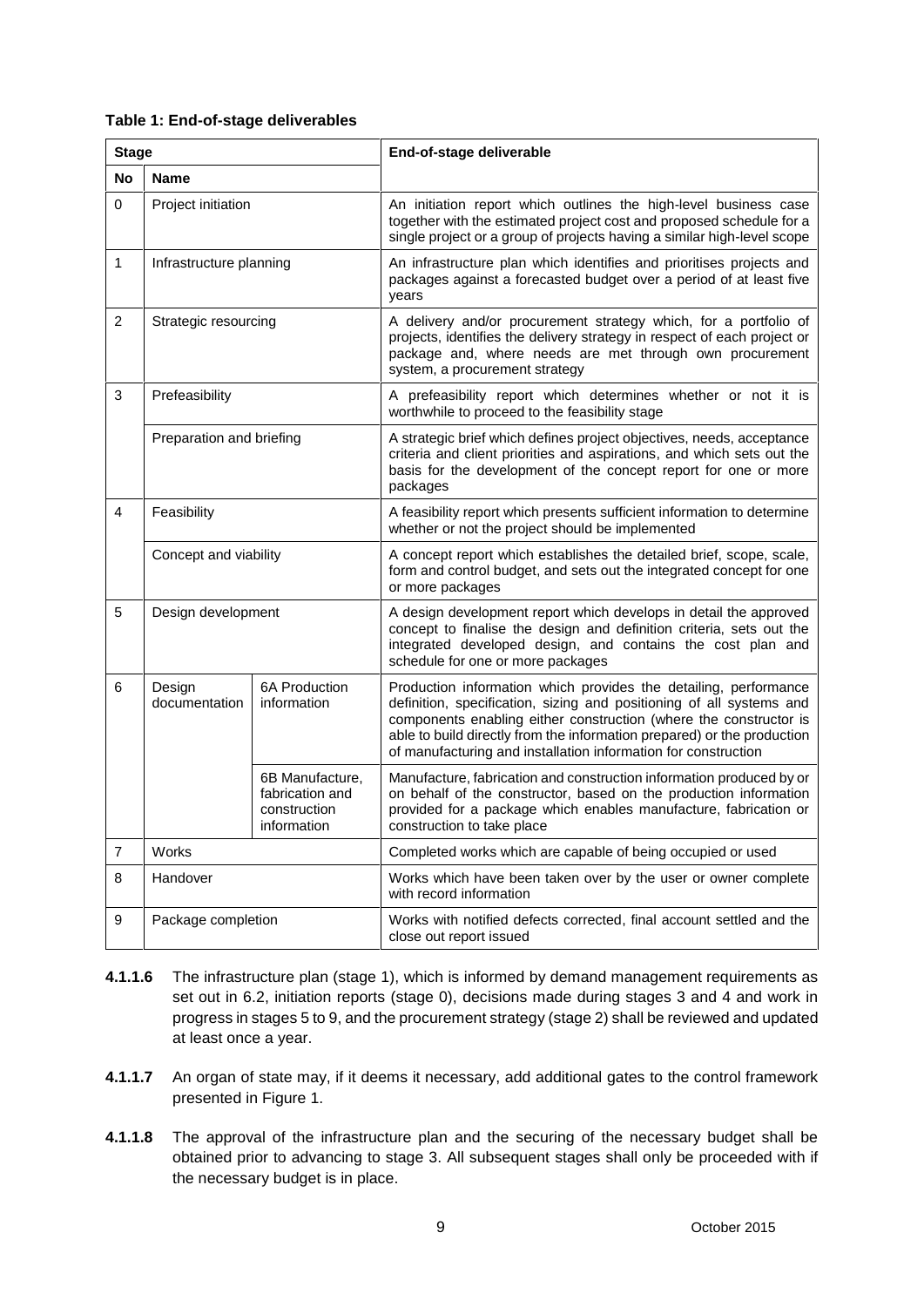**4.1.1.9** The approvals or acceptances at each gate shall be retained for record purposes for a period of not less than five years of such acceptance or approval in a secured environment, unless otherwise determined in terms of the National Archives and Record Services of South Africa Act.

### **4.1.2 Stage 0: Project initiation**

- **4.1.2.1** Projects, or groups of projects having a similar high-level scope, which are appraised, shall address particular strategic needs or business opportunities which fall within the organ of state's legislated or sanctioned mandate.
- **4.1.2.2** Objective decision-making criteria based on factors such as those relating to strategic objectives, national, provincial or regional priorities, the level of stakeholder support, legislative compliance, risk considerations and financial justification shall be used to motivate the acceptance of a project into the infrastructure plan.
- **4.1.2.3** The initiation report for a project shall as a minimum:
	- a) provide a project description and high-level scope of work;
	- b) outline key issues and solution options that were interrogated;
	- c) outline options that were evaluated;
	- d) indicate the high-level business case; and
	- e) provide the estimated project cost and indicative high-level schedule.
- **4.1.2.4** The decision-making criteria, findings, assumptions and recommendations shall be documented in the initiation report.
- **4.1.2.5** Stage 0 is complete when the initiation report is accepted.

### **4.1.3 Stage 1: Infrastructure planning**

- **4.1.3.1** The infrastructure plan for a portfolio of projects or packages which require implementation shall cover a period of not less than five years. Such a plan shall be:
	- a) described by the high-level scope of work for each project, the proposed time schedule, the estimated total project cost and annual budget requirement, the geographical location, any known encumbrances and estimated timeframes for removing these encumbrances; and
	- b) aligned with all prescribed planning, budgeting, monitoring and reporting requirements.
- **4.1.3.2** Stage 1 is complete when the infrastructure plan is approved.

### **4.1.4 Stage 2: Strategic resourcing**

- **4.1.4.1** A delivery management strategy shall be developed following the conducting of a spend, organisational and market analysis. Such a strategy shall indicate how needs are to be met for each category of spend through one or more of the following:
	- a) a public private partnership;
	- b) another organ of state on an agency basis;
	- c) another organ of state's framework agreement;
	- d) own resources; or
	- e) own procurement system.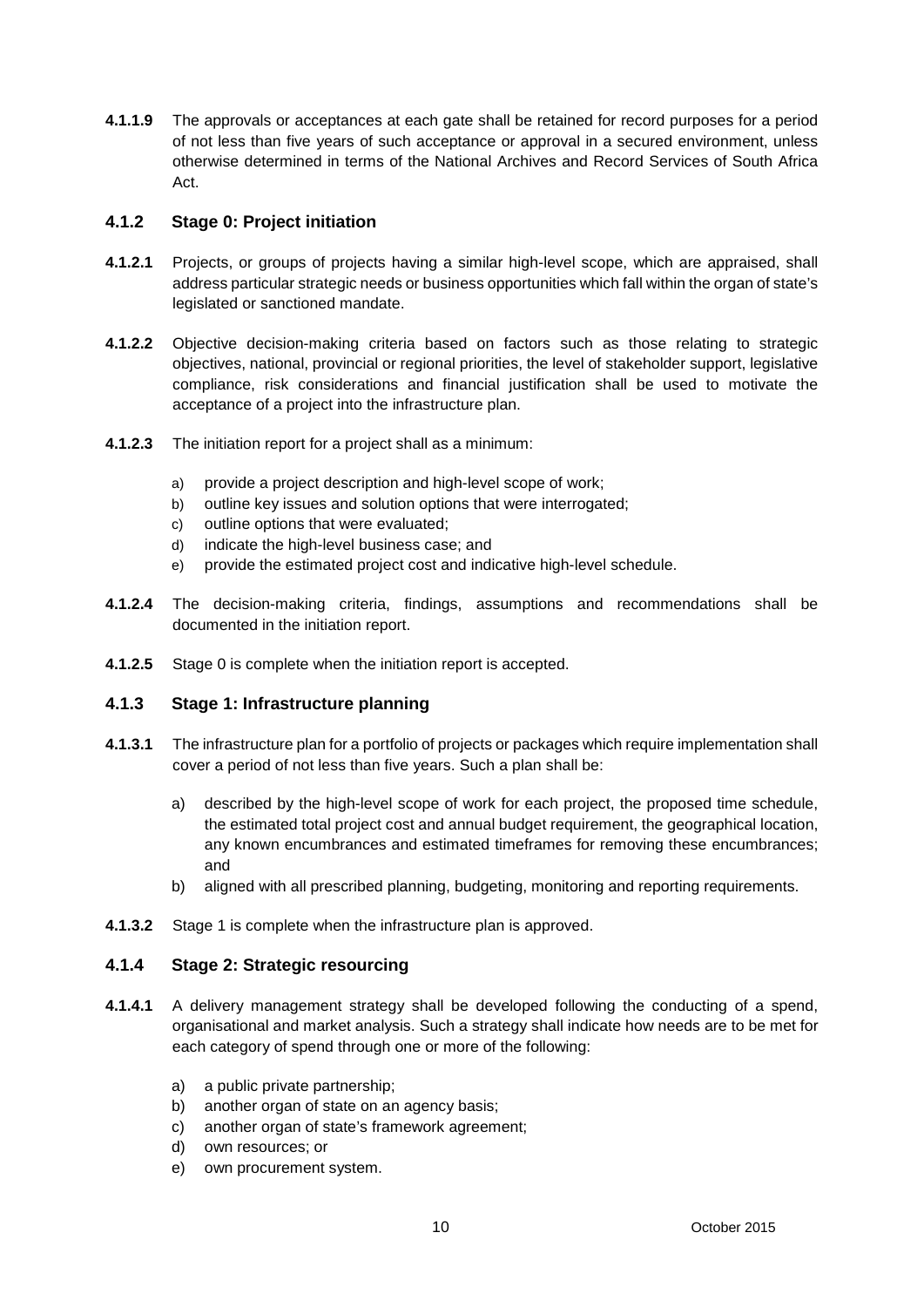- **4.1.4.2** A procurement strategy shall, based on the spend, organisational and market analysis, document the selected packaging, contracting, pricing and targeting strategy and procurement procedure for all required goods or services or any combination thereof including professional services.
- **4.1.4.3** The procurement strategy shall include the rationale for adopting a particular option.
- **4.1.4.4** Organs of state who engage another organ of state to provide agency services shall develop a delivery management and procurement strategy covering the projects which are subject to an agency agreement (see 5.2), in consultation with that organ of state.
- **4.1.4.5** Stage 2 is complete when the delivery and procurement strategy is approved.

### **4.1.5 Stage 3: Preparation and briefing or prefeasibility**

- **4.1.5.1** The strategic brief shall as necessary:
	- a) confirm the scope of the package and identify any constraints, including those relating to occupational health and safety;
	- b) establish the project criteria, including the performance and reliability requirements, design life, service life of components, function, maintenance and replacement requirements, mix of uses, scale, location, quality, value, time, safety, health, environment and sustainability;
	- c) identify procedures, organisational structure, key constraints, statutory permissions (e.g. environmental, heritage, social, planning, building control), and utility approvals, policies (e.g. environmental, developmental, social, maintenance or facilities management) and strategies to take the package forward;
	- d) identify risks that need to be mitigated;
	- e) identify interfaces between packages as necessary; and
	- f) establish the control budget for the package, ownership costs and schedule for the package or series of packages.
- **4.1.5.2** The prefeasibility study shall as necessary:
	- a) document the owner or user requirements specification:
	- b) shortlist the options that were considered;
	- c) provide a preliminary design for study options;
	- d) provide preliminary capital estimate and the proposed schedule; and
	- e) present the study outcomes.
- **4.1.5.3** Stage 3 is complete when the prefeasibility report or the strategic brief, as required, is accepted.

### **4.1.6 Stage 4: Concept and viability or feasibility**

- **4.1.6.1** The concept report shall as necessary:
	- a) document the initial design criteria and design options or the methods and procedures required to maintain the condition of infrastructure for the package;
	- b) establish the detailed brief, scope, scale, form and cost plan for the package;
	- c) provide an indicative schedule for documentation and construction or maintenance services associated with the package;
	- d) contain a site development plan or other suitable schematic layouts of the works;
	- e) describe the statutory permissions, funding approvals or utility approvals required to proceed with the works associated with the package;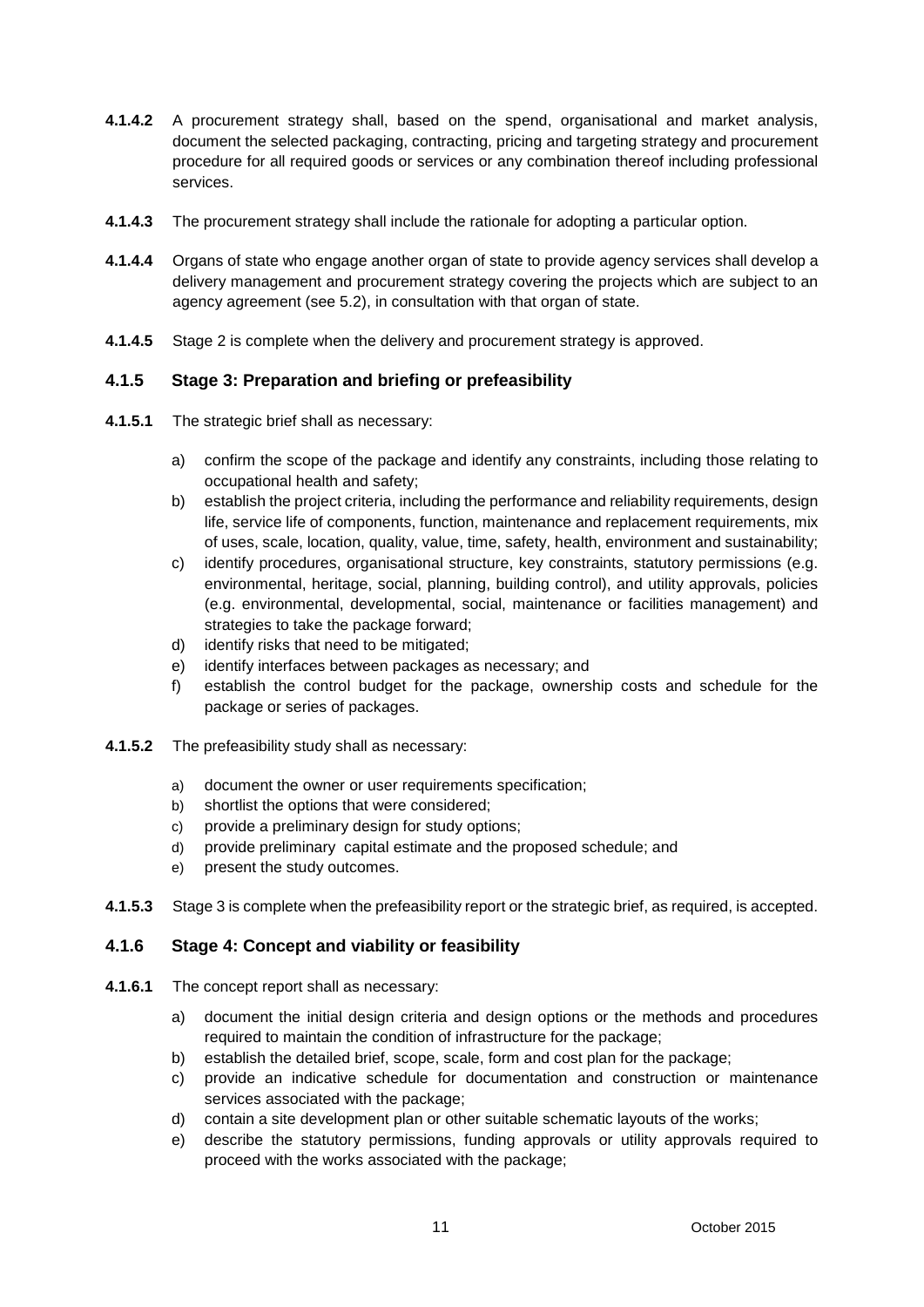- f) include a baseline risk assessment for the package, and a health and safety plan which is required in terms of the requirements of the Construction Regulations issued in terms of the Occupational Health and Safety Act;
- g) contain a risk report linked to the need for further surveys, tests, other investigations and consents and approvals, if any, during subsequent stages and identified health, safety and environmental risk;
- h) contain an operations and maintenance support plan which establishes the organisational structure required for the operation and maintenance of the works resulting from the package or series of packages over its service life, and the office, stores, furniture, equipment, Information and Communications Technology (ICT), engineering infrastructure and staff training requirements;
- i) confirm the financial sustainability of the project; and
- j) establish the feasibility of satisfying the strategic brief for the package or series of packages within the control budget established during stage 3 and, if not, motivate a revised control budget.
- **4.1.6.2** A feasibility report shall as a minimum provide the following:
	- a) details regarding the preparatory work covering:
		- 1) a needs and demand analysis with output specifications; and
		- 2) an options analysis;
	- b) a viability evaluation covering:
		- 1) a financial analysis; and
		- 2) an economic analysis, if necessary;
	- c) a risk assessment and sensitivity analysis;
	- d) a professional analysis covering:
		- 1) a technology options assessment;
		- 2) an environmental impact assessment; and
		- 3) a regulatory due diligence; and
	- e) implementation readiness assessment covering:
		- 1) institutional capacity; and
		- 2) a procurement plan
- **4.1.6.3** Stage 4 is complete when the feasibility report or the concept report, as required, is accepted.

### **4.1.7 Stage 5: Design development**

- **4.1.7.1** The design development report shall as necessary:
	- a) develop in detail the accepted concept to finalise the design and definition criteria;
	- b) establish the detailed form, character, function and costings;
	- c) define all components in terms of overall size, typical detail, performance and outline specification;
	- d) describe how infrastructure, or elements or components thereof, are to function, how they are to be safely constructed, how they are to be maintained and how they are to be commissioned; and
	- e) confirm that the package or series of packages can be completed within the control budget or propose a revision to the control budget.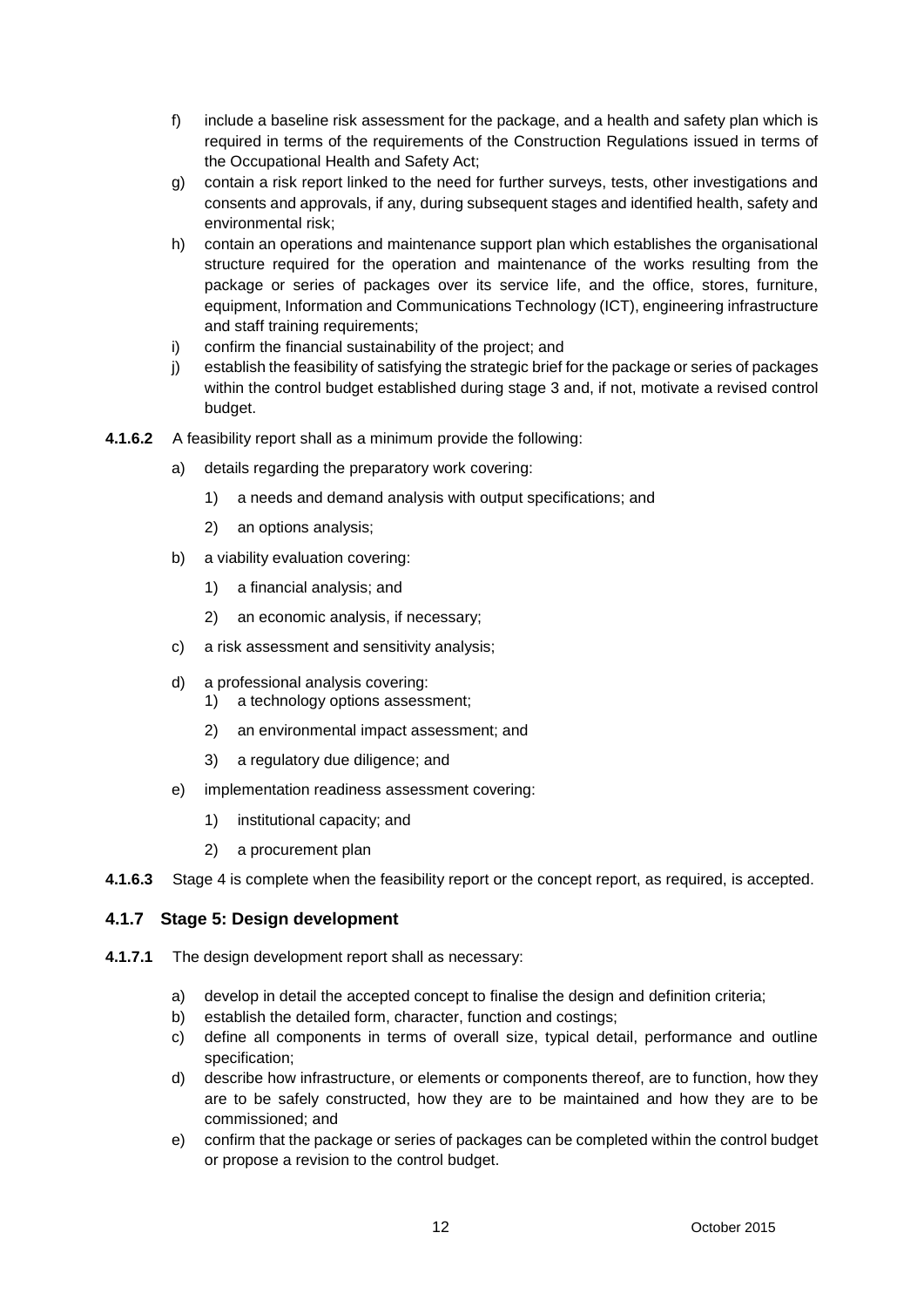- **4.1.7.2** Outline specifications shall be in sufficient detail to enable a view to be taken on the operation and maintenance implications of the design and the compatibility with existing plant and equipment.
- **4.1.7.3** Stage 5 is complete when the design development report is accepted.

#### **4.1.8 Stage 6: Design documentation**

- **4.1.8.1** Stage 6A (Production information) is complete when all the production information that is required to be accepted prior to being issued for construction, manufacturing or fabrication purposes has been accepted.
- **4.1.8.2** Stage 6B (Manufacture, fabrication and construction information) is complete when the manufacture, fabrication and construction information is accepted as being in accordance with the production information.

#### **4.1.9 Stage 7: Works**

Stage 7 is complete when:

- a) completion of the works is certified in accordance with the provisions of the contract; or
- b) the goods and associated services are certified as being delivered in accordance with the provisions of the contract.

#### **4.1.10 Stage 8: Handover**

- **4.1.10.1** The handover stage shall include as necessary the training of the end user's or the owner's staff in the operation of the delivered infrastructure.
- **4.1.10.2** The record information shall as relevant:
	- a) accurately document the condition of the completed works associated with a package;
	- b) accurately document the works as constructed or completed;
	- c) contain information on the care and servicing requirements for the works or a portion thereof;
	- d) contain information or instructions on the use of plant and equipment;
	- e) confirm the performance requirements of the design development report and production information;
	- f) contain certificates confirming compliance with legislation, statutory permissions and the like; and
	- g) contain guarantees that extend beyond the defects liability period provided for in the package.
- **4.1.10.3** Record information shall, as relevant, provide those tasked with the operation and maintenance of infrastructure with the information necessary to:
	- a) understand how the designers intended the works, systems, subsystems, assemblies and components to function;
	- b) effectively operate, care for and maintain the works, systems, subsystems, assemblies and components to function;
	- c) check, test or replace systems, subsystems, assemblies or components to ensure the satisfactory performance of works, systems, subsystems, assemblies and components over time;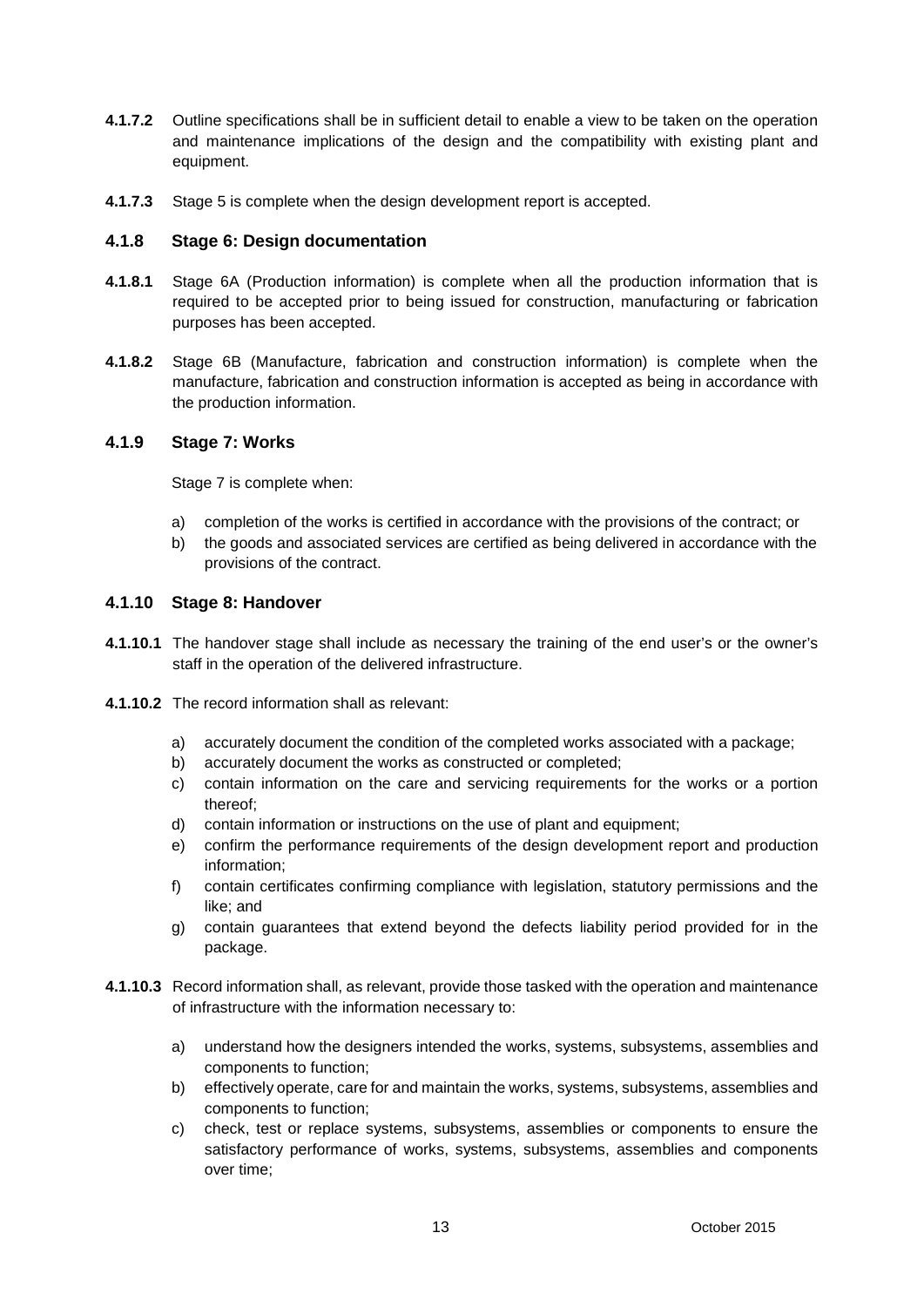- d) develop maintenance plans;
- e) determine stock levels for components and assemblies that need to be regularly replaced; and
- f) budget for the operation and maintenance of the works, systems, subsystems and components over time.
- **4.1.10.4** Arrangements shall be put in place to secure and safeguard the works from the time that the contractor's liabilities for damage to the works end until such time that the works are handed over to the end user or owner who shall accept such liabilities.
- **4.1.10.5** Stage 8 is complete when the end user or owner accepts liability for the works.

#### **4.1.11 Stage 9: Close out**

- **4.1.11.1** The close out report for the package shall outline what was achieved in terms of at least the following:
	- a) the performance parameters outlined in 12;
	- b) unit costs of completed work or major components thereof; and
	- c) key performance indicators relating to developmental objectives.
- **4.1.11.2** The close out report shall make suggestions for improvements on future packages of a similar nature. Such a report should also comment on the performance of the contractor and, if relevant, include building tuning or similar reports.
- **4.1.11.3** Stage 9 is complete when, as relevant, defects certificates or certificates of final completion are issued in terms of the contract, the final amount due to the contractor in terms of the contract is certified and the close out report is accepted.

#### **4.1.12 Approval of high-value national and provincial major capital projects**

- **4.1.12.1** The approval process for major capital projects described in 4.1.12.2 to 4.1.12.6 shall apply to all national and provincial projects where the value of such projects including VAT exceeds:
	- a) national and provincial departments and constitutional institutions: R7,5 billion
	- b) major public enterprise, national government business enterprise, provincial government business enterprise and other public entities, the lessor of:
		- 1) R10 billion; or
		- 2) 4% of the organ of state's total assets or, if applicable, 2% of the organ of state's total revenue as reflected in its latest audited financial statements.
- **4.1.12.2** The end-of-stage deliverables for stage 0 (initiation report) and stage 4 (feasibility report) in the control framework for the management of infrastructure delivery (see Figure 1) shall, after taking into account the comments and recommendations of the relevant treasury, be approved by:
	- a) cabinet, in the case of national departments, constitutional institutions and public entities listed in schedules 2, 3A and 3B of the Public Finance Management Act; or
	- b) the executive council, in the case of provincial departments and public entities listed in schedules 3C and 3D of the Public Finance Management Act.
- **4.1.12.3** The end-of-stage deliverables for stage 3 (prefeasibility) shall, after taking into account the comments and recommendations of the relevant treasury, be approved by: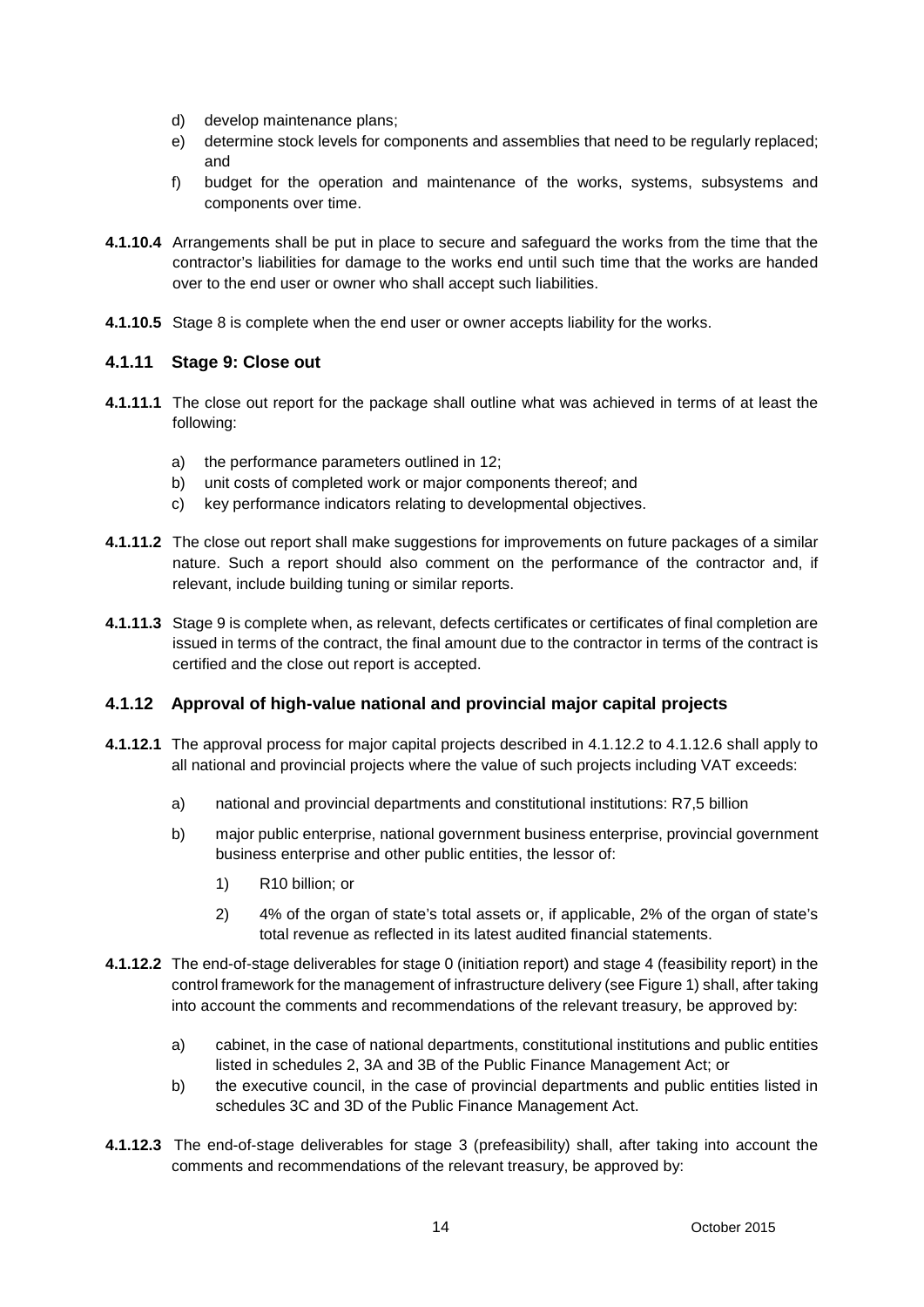- a) the relevant member of the cabinet, in the case of national departments, constitutional institutions and public entities listed in schedules 2, 3A and 3B of the Public Finance Management Act; or
- b) the relevant member of the executive council, in the case of provincial departments and public entities listed in schedules 3C and 3D of the Public Finance Management Act.
- **4.1.12.4** The initiator of the inception, prefeasibility and feasibility reports shall submit such reports to the relevant treasury for comment prior to making a submission to cabinet, the relevant minister, executive council or relevant member of the executive council, as applicable. The relevant treasury shall within three weeks of receiving a report submit comments and recommendations to the initiator who may revise such reports in the light of the comments and recommendations made, and:
	- a) request the relevant treasury to make comments and recommendations on the revised reports; or
	- b) submit the report together with the latest version of the relevant treasury comments and recommendations for approval.

### **4.1.13 Gateway reviews**

#### **4.1.13.1 Gateway reviews for major capital projects above a threshold**

- **4.1.13.1.1** All major capital projects having an estimated capital expenditure equal to or above the threshold established in Table 2 shall have a gateway review of the end-of-stage 4 deliverable, prior to the acceptance of such deliverable. The review shall be initiated by the organ of state which intends implementing the project. The focus of such a review shall in the first instance be on the quality of the documentation, and thereafter on:
	- a) deliverability (the extent to which a project is deemed likely to deliver the expected benefits within the declared cost, time and performance envelope);
	- b) affordability (the extent to which the level of expenditure and financial risk involved in a project can be taken up on, given the organisation's overall financial position, both singly and in the light of its other current and projected commitments); and
	- c) value for money.

#### **Table 2: Thresholds for gateway reviews of major capital projects**

| Organ of state                                      | <b>Estimated cost inclusive of VAT</b> |
|-----------------------------------------------------|----------------------------------------|
| National department                                 | R <sub>100</sub> million               |
| Provincial department or metropolitan municipality  | R <sub>100</sub> million               |
| Municipality other than a metropolitan municipality | R50 million                            |
| Major public entity                                 | R500 million                           |
| National government business enterprise             | R <sub>250</sub> million               |
| Provincial government business enterprise           |                                        |
| Other                                               | R <sub>100</sub> million               |

**4.1.13.1.2** A gateway review team shall comprise not less than three persons who are not involved in the project associated with the works covered by the end of the stage 4 deliverable, and who are familiar with various aspects of the subject matter of the deliverable at the end of the stage under review. Such a team shall be led by a person who has at least six years post graduate experience in the planning of infrastructure projects and is registered either as a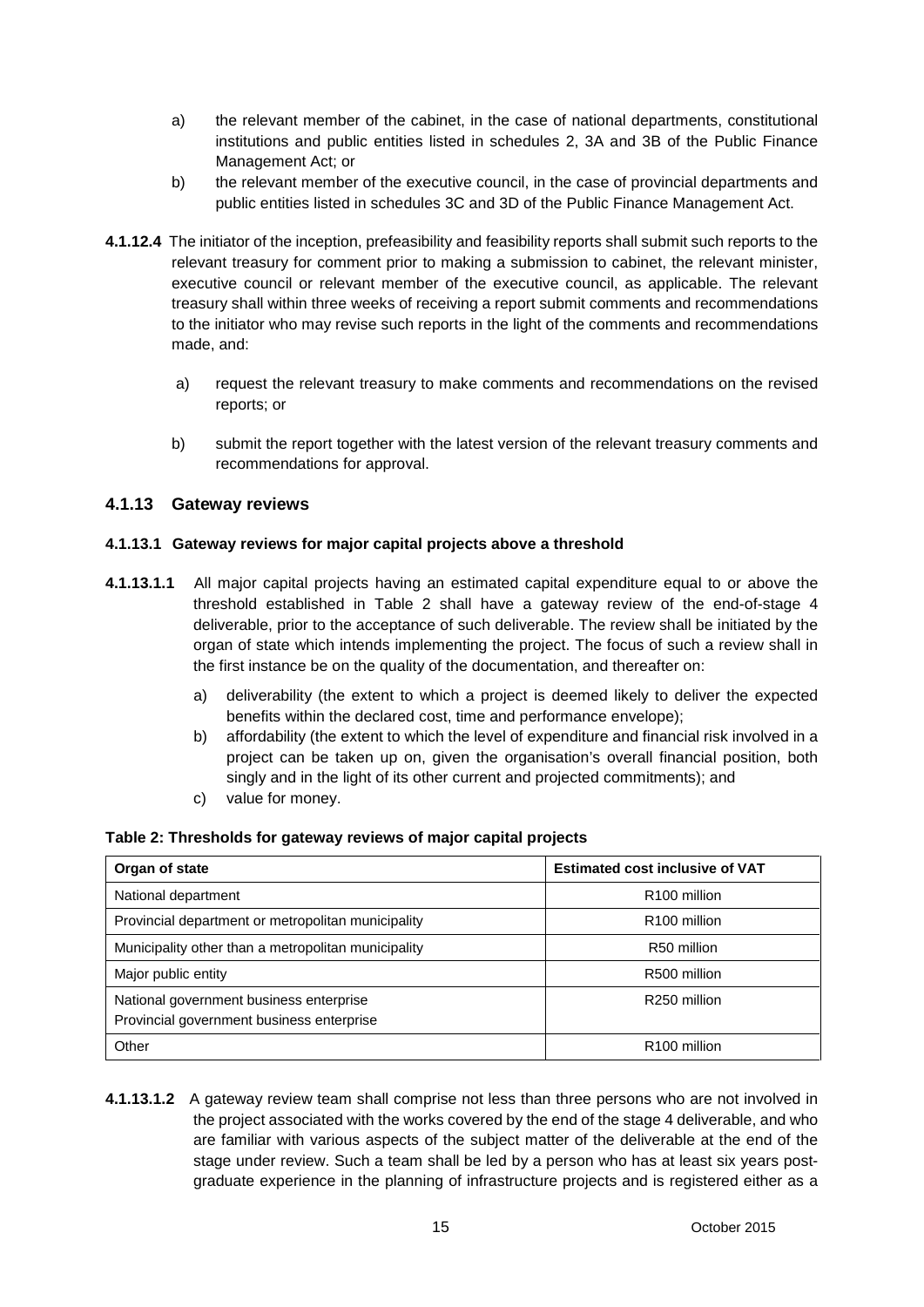professional engineer in terms of the Engineering Profession Act, a professional quantity surveyor in terms of the Quantity Surveying Profession Act or a professional architect in terms of the Architectural Profession Act. The members of the team shall, as relevant, have expertise in key technical areas, cost estimating, scheduling and implementation of similar projects.

- **4.1.13.1.3** The relevant treasury shall be notified of a proposed gateway review for a major capital project, three weeks prior to the conducting of such a review. Such notification shall be accompanied by a brief outline of the proposed project or package, the names and qualifications of the reviewers and the timeframes for the review. The relevant treasury may nominate additional persons to serve on the review team.
- **4.1.13.1.4** The gateway review team shall base its findings primarily on:
	- a) the information contained in the end-of-stage deliverables;
	- b) supplementary documentation, if any, provided by key staff obtained during an interview process; and
	- c) interviews with key staff members and stakeholders.
- **4.1.13.1.5** The gateway review team shall issue a report at the conclusion of a gateway review which indicates the team's assessment of the information at the end of a stage and provides findings or recommendations on areas where further work may be undertaken to improve such information.
- **4.1.13.1.6** Aspects in the report shall be flagged as being:
	- a) code red: team considers the aspect to pose a significant risk to the project or package;
	- b) code amber: team considers the aspects which indicate a minor risk to the project or package; or
	- c) code green: team considers the aspect to have been given adequate consideration to the extent that it is unlikely to jeopardise the success of progressing to the next stage, or minor adjustments may be required before proceeding.
- **4.1.13.1.7** The contents of the gateway review report shall be taken into account when accepting the stage 4 deliverable. A stage 4 deliverable shall not be accepted until such time that all code red risks have been addressed in the stage 4 end-of-stage deliverable.

#### **4.1.13.2 Gateway reviews initiated by the relevant treasury**

- **4.1.13.2.1** A relevant treasury may at any time institute a gateway review of any of the end-of-stage deliverables associated with the control framework, irrespective of the estimated cost of a project. The focus of such a review shall be determined by the relevant treasury. The implementer of a project shall be notified of the review and its focus at least three weeks prior to the conducting of the review.
- **4.1.13.2.2** The implementer shall provide a person to lead the review and one other person to serve on the team, both of whom satisfy the requirements of 4.1.13.1.2.
- **4.1.13.2.3** The gateway review shall be conducted substantially in accordance with the provisions of 4.1.13.1.4 to 4.1.13.1.6.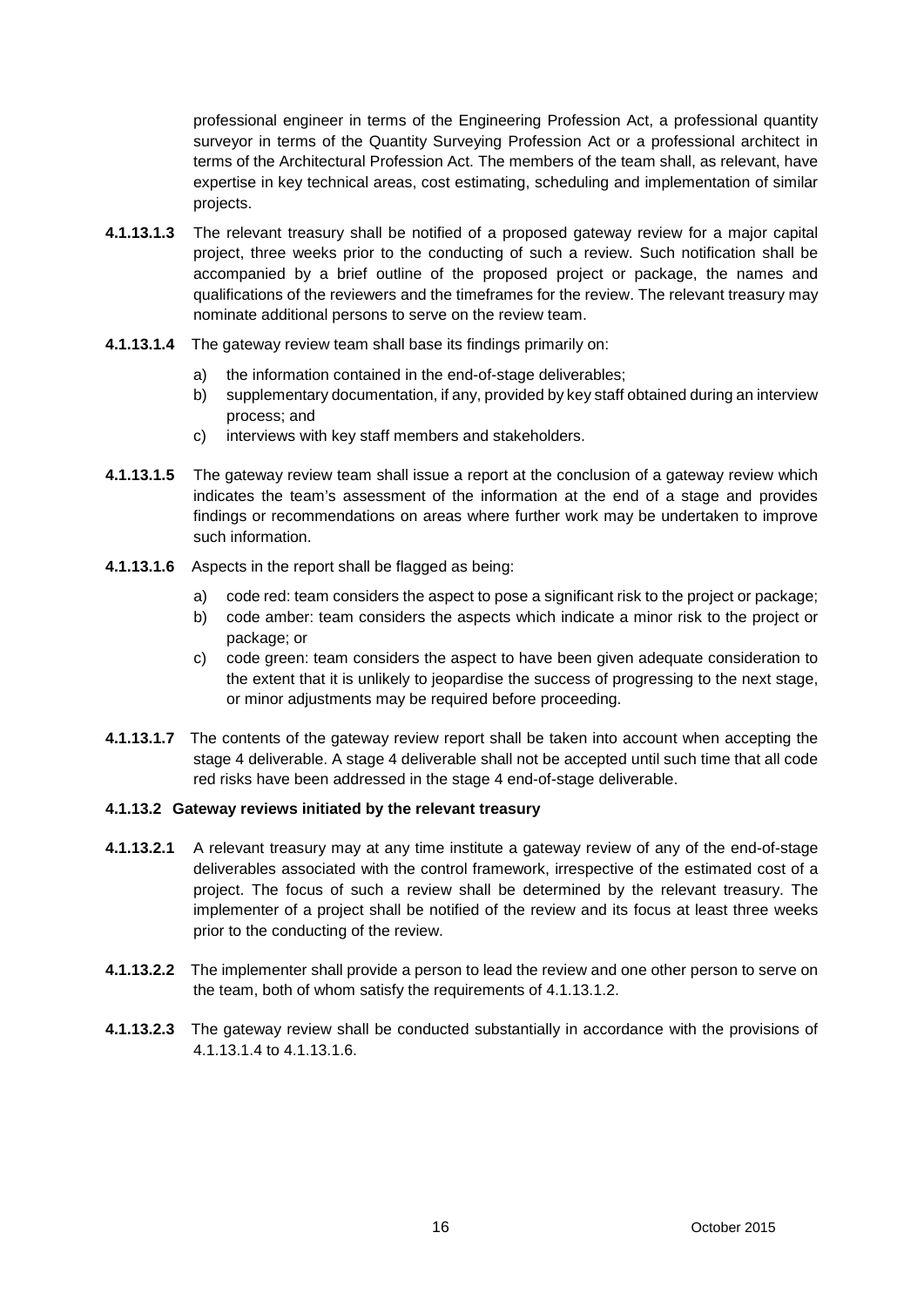# **4.2 Control framework for infrastructure procurement**

# **4.2.1 General**

- **4.2.1.1** Infrastructure procurement shall be implemented in accordance with the provisions of the control framework indicated in Figure 2 which contains:
	- a) procurement gates:
	- b) framework agreement gates;
	- c) reporting points, where applicable, for interfacing with the Construction Industry Development Board's (CIDB) register of projects; and
	- d) a gate relating to the interface with a financial management system.
- **4.2.1.2** The activities associated with the control framework indicated in Figure 2 are set out in Tables 3 and 4 whenever a negotiated, competitive selection or competitive negotiations procedure is applied, with the exception of the shopping procedure. Procurement Gates 6 and 7 may be combined in the case of the quotation procedure and the negotiation procedure where the value of the contract is less than the threshold set for the quotation procedure.
- **4.2.1.3** The level of detail contained in the documentation upon which a decision is made at a gate shall be sufficient to enable informed decisions to be made to proceed to the next activity or to undertake a particular procedure.
- **4.2.1.4** The approvals or acceptances at each gate shall be retained for record and audit purposes for a period of not less than five years of such acceptance or approval in a secured environment, unless otherwise determined in terms of the National Archives and Record Services of South Africa Act.

#### **4.2.2 Specific requirements relating to the review of procurement documents**

- **4.2.2.1** The approval of procurement documents at Procurement Gate 3 or Framework Agreement Gate 2 shall be based on the contents of a procurement documentation review report. Where the procurement relates to the provision of new infrastructure or the rehabilitation, refurbishment or alteration of existing infrastructure, such a report shall be prepared by one or more persons who participated in the review and who are registered as:
	- a) a professional architect or professional senior architectural technologist in terms of the Architectural Profession Act or a professional landscape architect or a professional landscape technologist in terms of the Landscape Architectural Profession;
	- b) a professional engineer or professional engineering technologist in terms of the Engineering Profession Act; or
	- c) a professional quantity surveyor in terms of the Quantity Surveying Professions Act.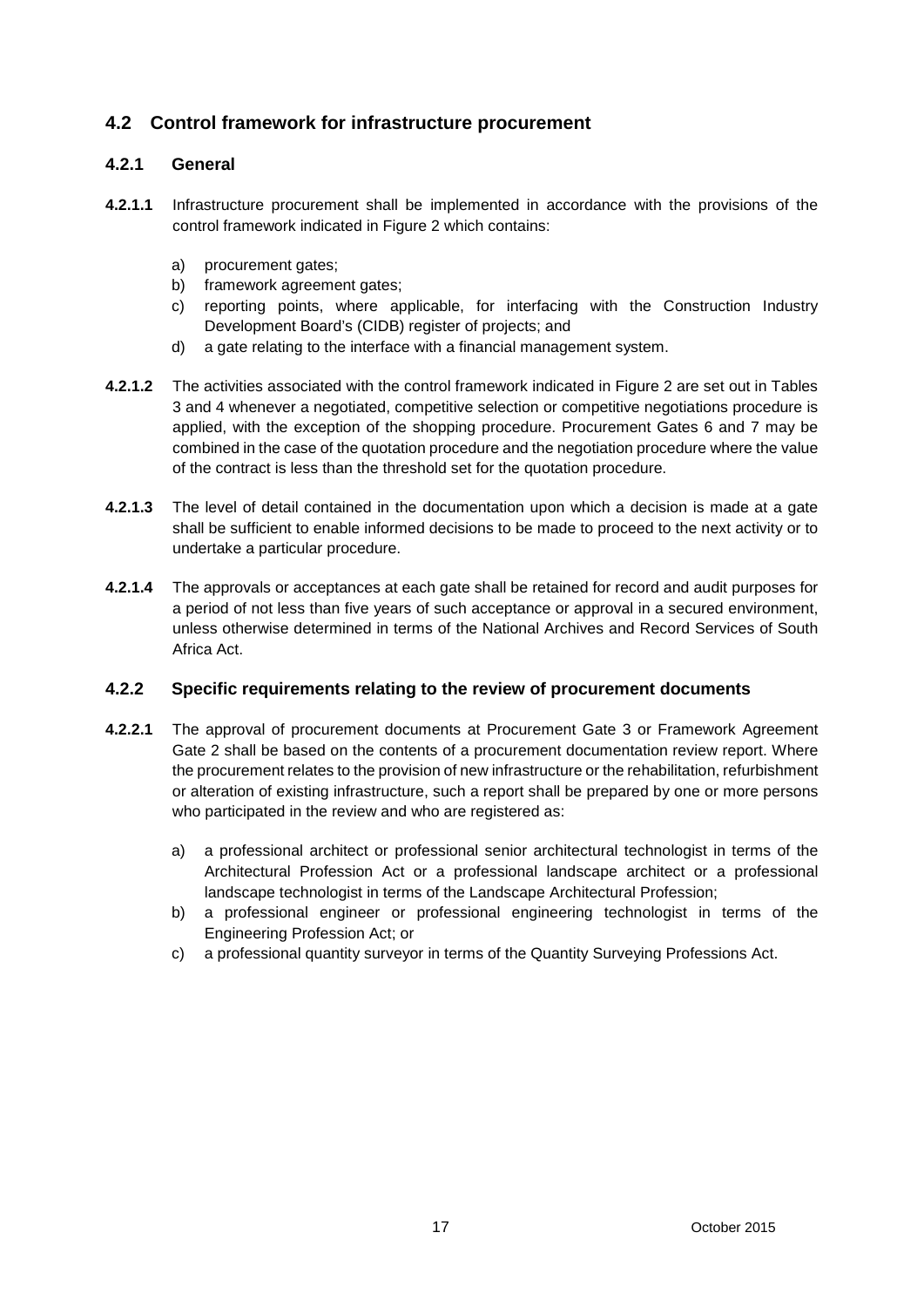

**Figure 2: Control framework for procurement (acquisition and contract management) processes**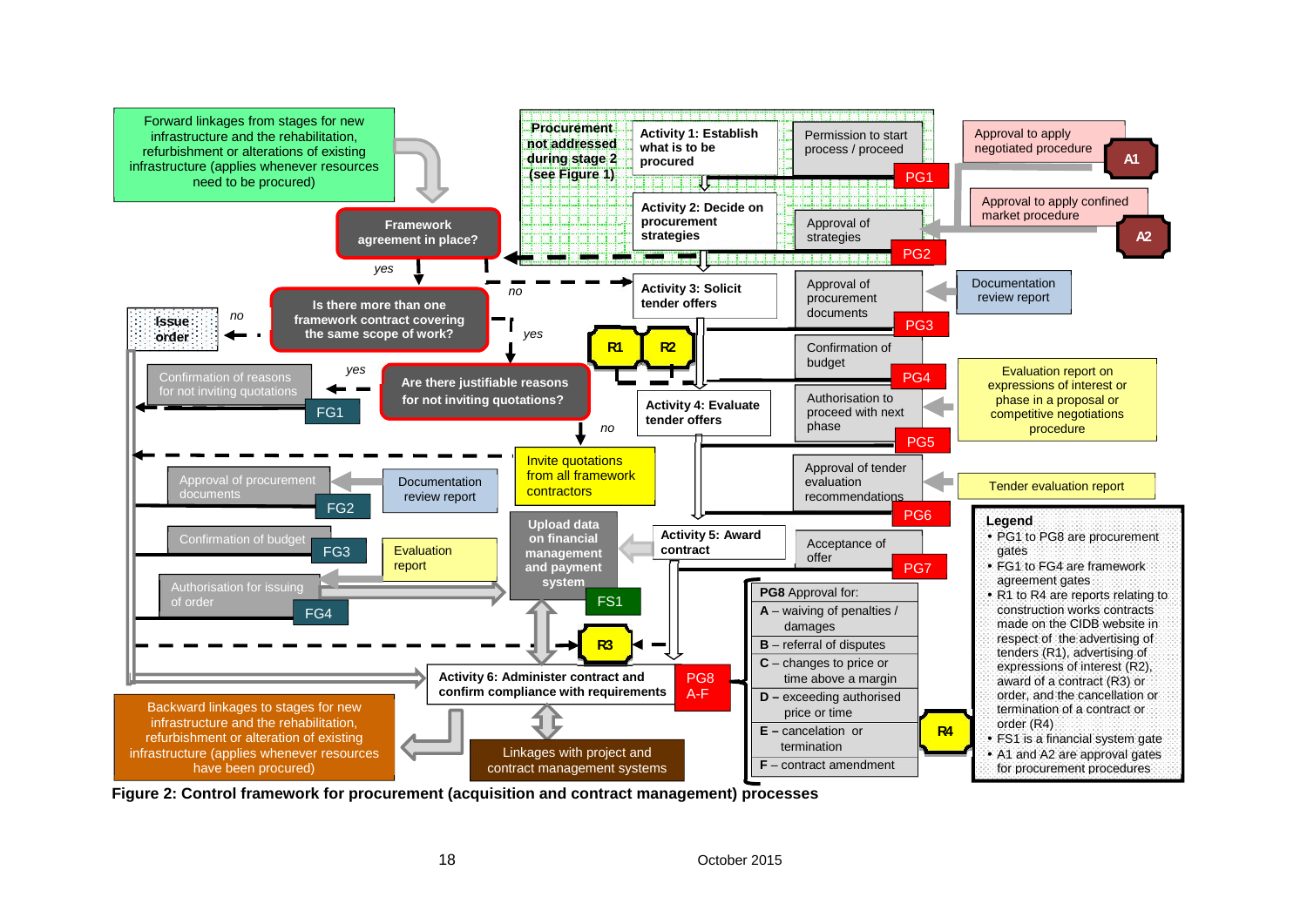#### **Table 3: Procurement activities and gates associated with the formation and conclusion of contracts above the threshold for the quotation procedure**

| <b>Activity</b>                                                                        | Sub-Activity* |                                                                                                                                       |                                                                                                                                                                             |                                                                          |  |
|----------------------------------------------------------------------------------------|---------------|---------------------------------------------------------------------------------------------------------------------------------------|-----------------------------------------------------------------------------------------------------------------------------------------------------------------------------|--------------------------------------------------------------------------|--|
| Establish what is to be                                                                | 1.1           |                                                                                                                                       | Prepare broad scope of work for procurement                                                                                                                                 |                                                                          |  |
| procured<br>(Applies only to goods and                                                 | 1.2           |                                                                                                                                       | Estimate financial value of proposed procurement                                                                                                                            |                                                                          |  |
| 1<br>services not addressed in a<br>procurement strategy<br>developed in terms of 4.1) | 1.3 PG1       |                                                                                                                                       | Obtain permission to start with the procurement process                                                                                                                     |                                                                          |  |
|                                                                                        | 2.1           |                                                                                                                                       | Establish opportunities for using procurement to promote<br>developmental procurement policies, if any                                                                      |                                                                          |  |
| Decide on procurement<br>strategy                                                      | 2.2           |                                                                                                                                       | Establish contracting and pricing strategy                                                                                                                                  |                                                                          |  |
| (Applies only to goods or<br>$\overline{2}$                                            | 2.3           | Establish targeting strategy                                                                                                          |                                                                                                                                                                             |                                                                          |  |
| services not included in a<br>procurement strategy                                     | 2.4           |                                                                                                                                       | Establish procurement procedure                                                                                                                                             |                                                                          |  |
| developed in terms of 4.1)                                                             | 2.5 PG2       |                                                                                                                                       | Obtain approval for procurement strategies that are to be adopted,<br>including specific approvals to approach a confined market or the<br>use of the negotiation procedure |                                                                          |  |
|                                                                                        | 3.1           |                                                                                                                                       | Prepare procurement documents                                                                                                                                               |                                                                          |  |
|                                                                                        | 3.2 PG3       |                                                                                                                                       | Obtain approval for procurement documents                                                                                                                                   |                                                                          |  |
|                                                                                        | 3.3 PG4       | Confirm that budgets are in place                                                                                                     |                                                                                                                                                                             |                                                                          |  |
| Solicit tender offers                                                                  | 3.4           | Invite:<br>• tender offers; or<br>• expressions of interest (qualified procedure or restricted<br>competitive negotiations procedure) |                                                                                                                                                                             |                                                                          |  |
|                                                                                        | 3.5           | Receive submissions                                                                                                                   |                                                                                                                                                                             |                                                                          |  |
|                                                                                        | 3.6           |                                                                                                                                       | Open and record submissions received                                                                                                                                        |                                                                          |  |
|                                                                                        | 4.1           | Qualified                                                                                                                             | Evaluate and prepare evaluation report on<br>submissions received                                                                                                           |                                                                          |  |
|                                                                                        | 4.2 PG5       | procedure,<br>proposal<br>procedure or                                                                                                | Obtain authorisation to proceed with next phase of<br>tender process                                                                                                        |                                                                          |  |
| Evaluate tender offers<br>4                                                            | 4.3           | competitive<br>negotiations                                                                                                           |                                                                                                                                                                             | Invite tender offers from qualified respondents or<br>selected tenderers |  |
|                                                                                        | 4.4           | procedure<br>only                                                                                                                     | Open and record submissions received and, if<br>necessary, repeat 4.1 to 4.4                                                                                                |                                                                          |  |
|                                                                                        | 4.5           |                                                                                                                                       | Evaluate tender offers and prepare a tender evaluation report                                                                                                               |                                                                          |  |
|                                                                                        | 4.6 PG6       |                                                                                                                                       | Confirm recommendations contained in the tender evaluation report                                                                                                           |                                                                          |  |
|                                                                                        | 5.1           |                                                                                                                                       | Notify unsuccessful tenderers of outcome                                                                                                                                    |                                                                          |  |
|                                                                                        | 5.2           | Compile contract document                                                                                                             |                                                                                                                                                                             |                                                                          |  |
| 5<br>Award contract                                                                    | 5.3 PG7       | Award contract                                                                                                                        |                                                                                                                                                                             |                                                                          |  |
|                                                                                        | 5.4           | Capture contract award data on management systems                                                                                     |                                                                                                                                                                             |                                                                          |  |
|                                                                                        | 5.5 GF1       | Upload data in financial management and payment system                                                                                |                                                                                                                                                                             |                                                                          |  |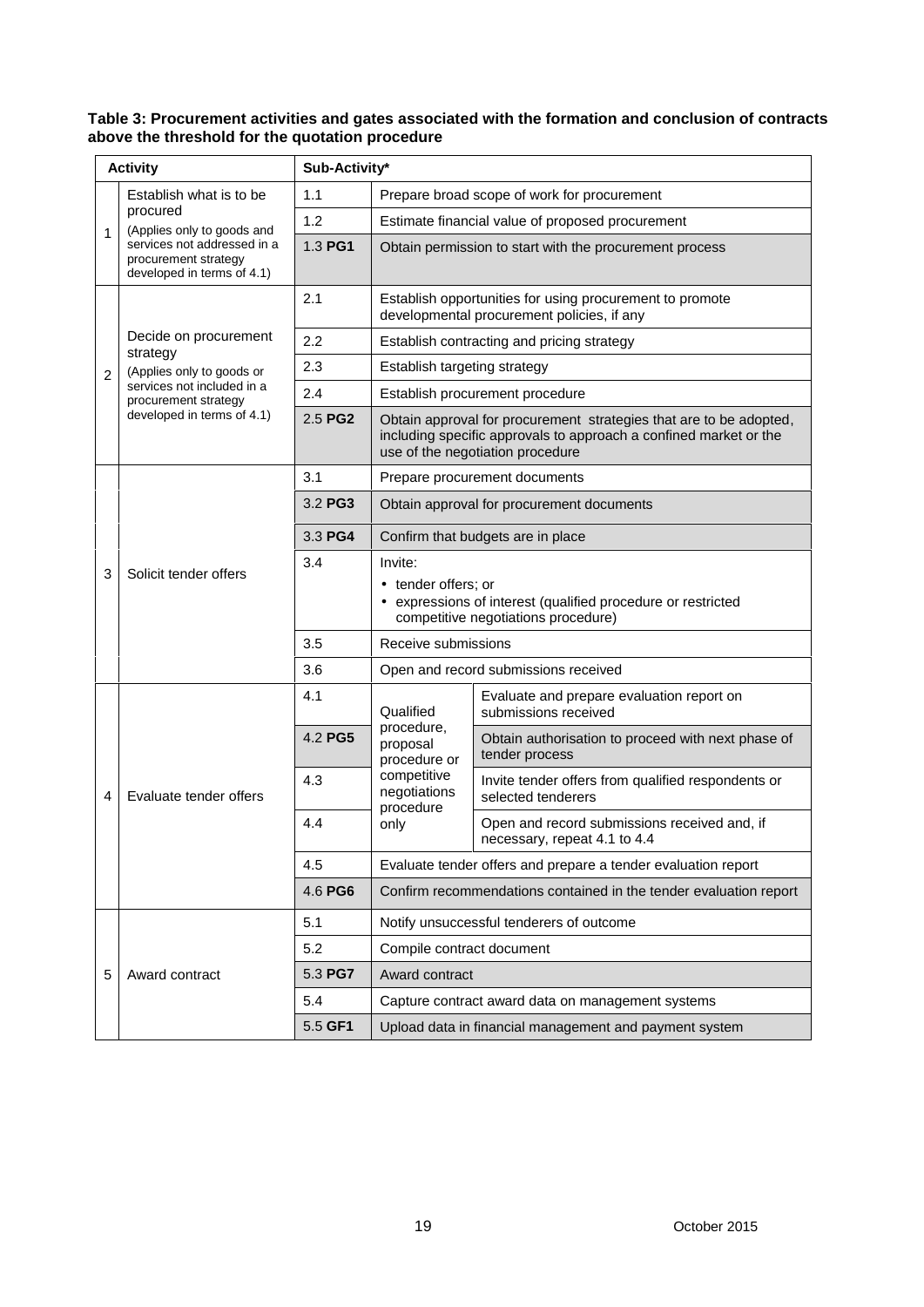#### **Table 3** (concluded)

| <b>Activity</b> |                                                                     | Sub-Activity* |                                                                                                                                                                                                                                         |  |
|-----------------|---------------------------------------------------------------------|---------------|-----------------------------------------------------------------------------------------------------------------------------------------------------------------------------------------------------------------------------------------|--|
|                 |                                                                     | 6.1           | Administer contract in accordance with the terms and provisions of<br>the contract                                                                                                                                                      |  |
|                 |                                                                     | 6.2           | Confirm compliance with requirements                                                                                                                                                                                                    |  |
|                 | Administer contracts and<br>confirm compliance with<br>requirements | 6.3           | Capture contract completion / termination data                                                                                                                                                                                          |  |
|                 |                                                                     | 6.4 PG8A      | Obtain approval to waive penalties or low performance damages                                                                                                                                                                           |  |
|                 |                                                                     | 6.5 PG8B      | Obtain approval to notify and refer a dispute to an adjudicator, or for<br>final settlement to an arbitrator or court of law                                                                                                            |  |
| 6               |                                                                     | 6.6 PG8C      | Obtain approval to increase the total of prices, excluding<br>contingencies and price adjustment for inflation, or the time for<br>completion at the award of a contract or the issuing of an order up to<br>a specified percentage     |  |
|                 |                                                                     | 6.7 PG8D      | Obtain approval to exceed the total of prices, excluding<br>contingencies and price adjustment for inflation, or the time for<br>completion at award of a contract or the issuing of an order by more<br>than 20% and 30%, respectively |  |
|                 |                                                                     | 6.8 PG8E      | Obtain approval to cancel or terminate a contract                                                                                                                                                                                       |  |
|                 |                                                                     | 6.9 PG8F      | Obtain approval to amend a contract                                                                                                                                                                                                     |  |
|                 |                                                                     | 6.10          | Close out the contract                                                                                                                                                                                                                  |  |

\* Shaded cells indicate the presence of a procurement gate

#### **Table 4: Procurement activities and gates associated with the issuing of an order in terms of a framework agreement**

|                                                    | Activity*                                                                                                                                                                                                                                                                                                                                                  |  |  |  |  |  |  |  |
|----------------------------------------------------|------------------------------------------------------------------------------------------------------------------------------------------------------------------------------------------------------------------------------------------------------------------------------------------------------------------------------------------------------------|--|--|--|--|--|--|--|
| 1 FG1                                              | Confirm justifiable reasons for selecting a framework contractor where there is more than one<br>framework agreement covering the same scope of work                                                                                                                                                                                                       |  |  |  |  |  |  |  |
| 2<br>Prepare procurement documents                 |                                                                                                                                                                                                                                                                                                                                                            |  |  |  |  |  |  |  |
| 3 FG2<br>Obtain approval for procurement documents |                                                                                                                                                                                                                                                                                                                                                            |  |  |  |  |  |  |  |
| 4 FG3<br>Confirm that budgets are in place         |                                                                                                                                                                                                                                                                                                                                                            |  |  |  |  |  |  |  |
| 5                                                  | Quotations amongst framework contractors not invited: Issue draft order documentation and consult<br>with contractor and prepare evaluation report<br>Quotations amongst framework contractors invited: Invite quotations from all framework contractors<br>participating in the agreement, receive and evaluate submissions and prepare evaluation report |  |  |  |  |  |  |  |
| 6 FG4                                              | Authorise the issuing of the order                                                                                                                                                                                                                                                                                                                         |  |  |  |  |  |  |  |
| 7                                                  | Log order onto management system                                                                                                                                                                                                                                                                                                                           |  |  |  |  |  |  |  |
| 8                                                  | Issue order to contractor                                                                                                                                                                                                                                                                                                                                  |  |  |  |  |  |  |  |
| 9                                                  | Notify issuing of order to oversight person                                                                                                                                                                                                                                                                                                                |  |  |  |  |  |  |  |
| 10                                                 | Administer orders in accordance with contract and confirm compliance with requirements                                                                                                                                                                                                                                                                     |  |  |  |  |  |  |  |

\*Shaded cells indicate the presence of a framework gate

- **4.2.2.2** The review of procurement documents associated with the negotiation, competitive selection or competitive negotiation procedure shall confirm that:
	- a) the procurement documents have been formatted and compiled in accordance with the requirements of SANS 10845-2, this standard and, where applicable, the CIDB Standard for Uniformity in Construction Procurement, and are aligned with the approved procurement strategy;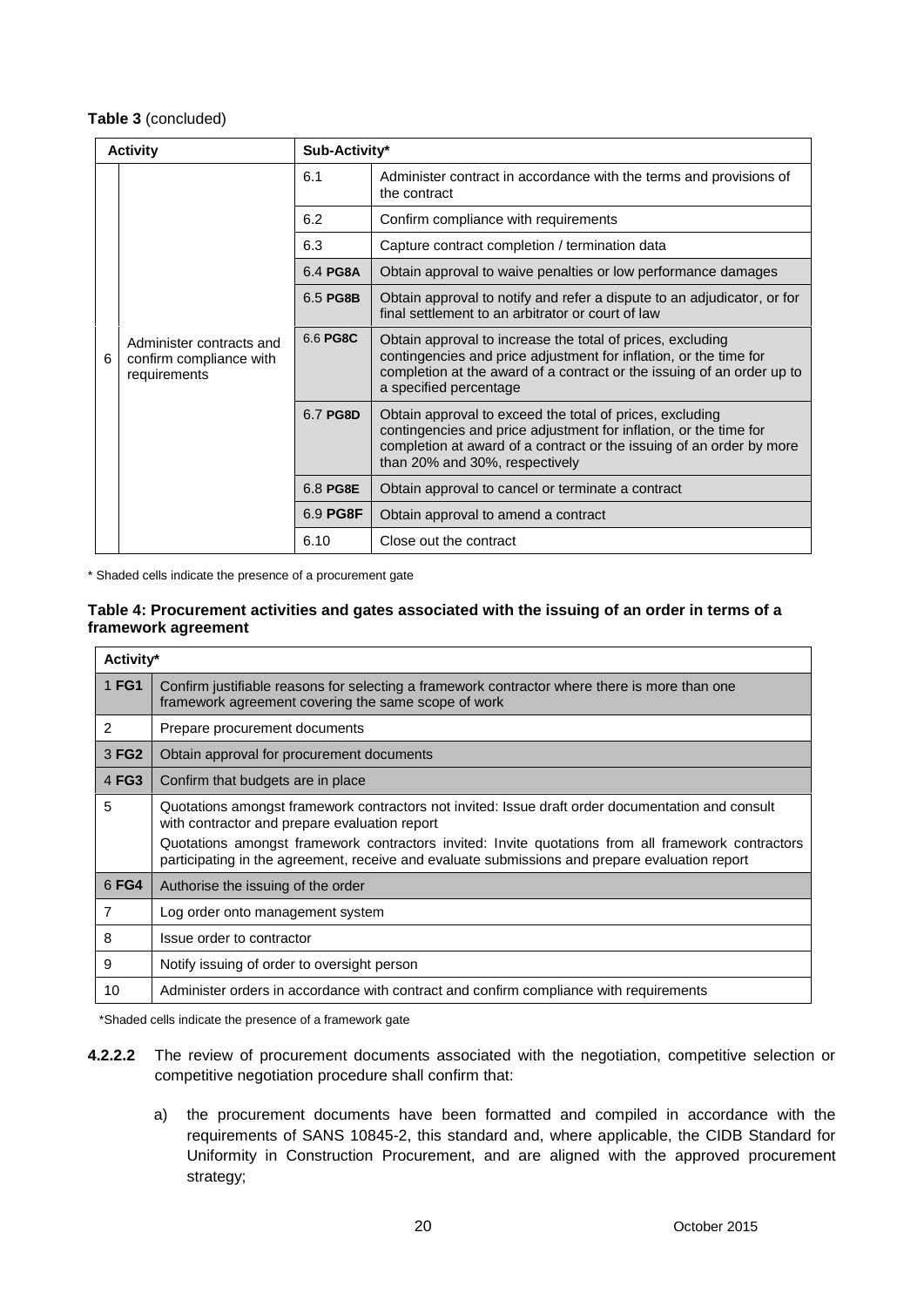- b) appropriate prompts for judgement are included in procurement documents in accordance with the requirements of SANS 10845-1 whenever quality is evaluated and scored in the evaluation of calls for expressions of interest or tender offers;
- c) the selected form of contract in the case of a tender that is solicited is in accordance with the requirements of 14.5.3 and any standard templates required by the organ of state have been correctly applied;
- d) the necessary approval has been obtained for additional clauses or variations to the standard clauses in the conditions of contract, conditions of tender or conditions for the calling for expressions of interest, as relevant, not provided for in the organ of state's approved templates;
- e) the selected submission data in the case of a call for an expression of interest, or tender data and contract data options in the case of a tender, are likely to yield best value outcomes;
- f) the scope of work adequately establishes what is required and the constraints to the manner in which the contract work is to be provided, and satisfies the drafting requirements of SANS 10845-1;
- g) the submission or returnable documents are necessary and will enable submissions to be evaluated fairly and efficiently; and
- h) the risk allocations in the contract and pricing data are appropriate.
- **4.2.2.3** The review of procurement documentation associated with the issuing of an order shall confirm that:
	- a) any standard templates required by the organ of state have been correctly applied;
	- b) the necessary approval has been obtained for additional clauses or variations to the standard clauses in the conditions of contract not provided in the organ of state's approved templates or the contract;
	- c) the scope of work adequately establishes what is required and the constraints to the manner in which the contract work is to be provided;
	- d) the provisions for competition amongst framework contractors, if relevant, and the selected options are likely to yield best value outcomes; and
	- e) the risk allocations are appropriate.
- **4.2.2.4** The review conducted to confirm the provisions of 4.2.2.2 and 4.2.2.3 shall identify sections, if any, which require amendments or improvements.
- **4.2.2.5** The documentation review report shall:
	- a) list the names and qualifications of the team members;
	- b) confirm that the documents are in accordance with the requirements of this standard;
	- c) capture any comments or opinions which the team may wish to express; and
	- d) recommend that the procurement documents be accepted with or without modifications.

### **4.2.3 Specific requirements relating to the evaluation of submissions**

**4.2.3.1** The authorisation to proceed with the next phase (Procurement Gate 5), the approval of tender evaluation recommendations (Procurement Gate 6) and the authorisation for the issuing of an order (Framework Agreement Gate 4) shall be based on the contents of an evaluation report.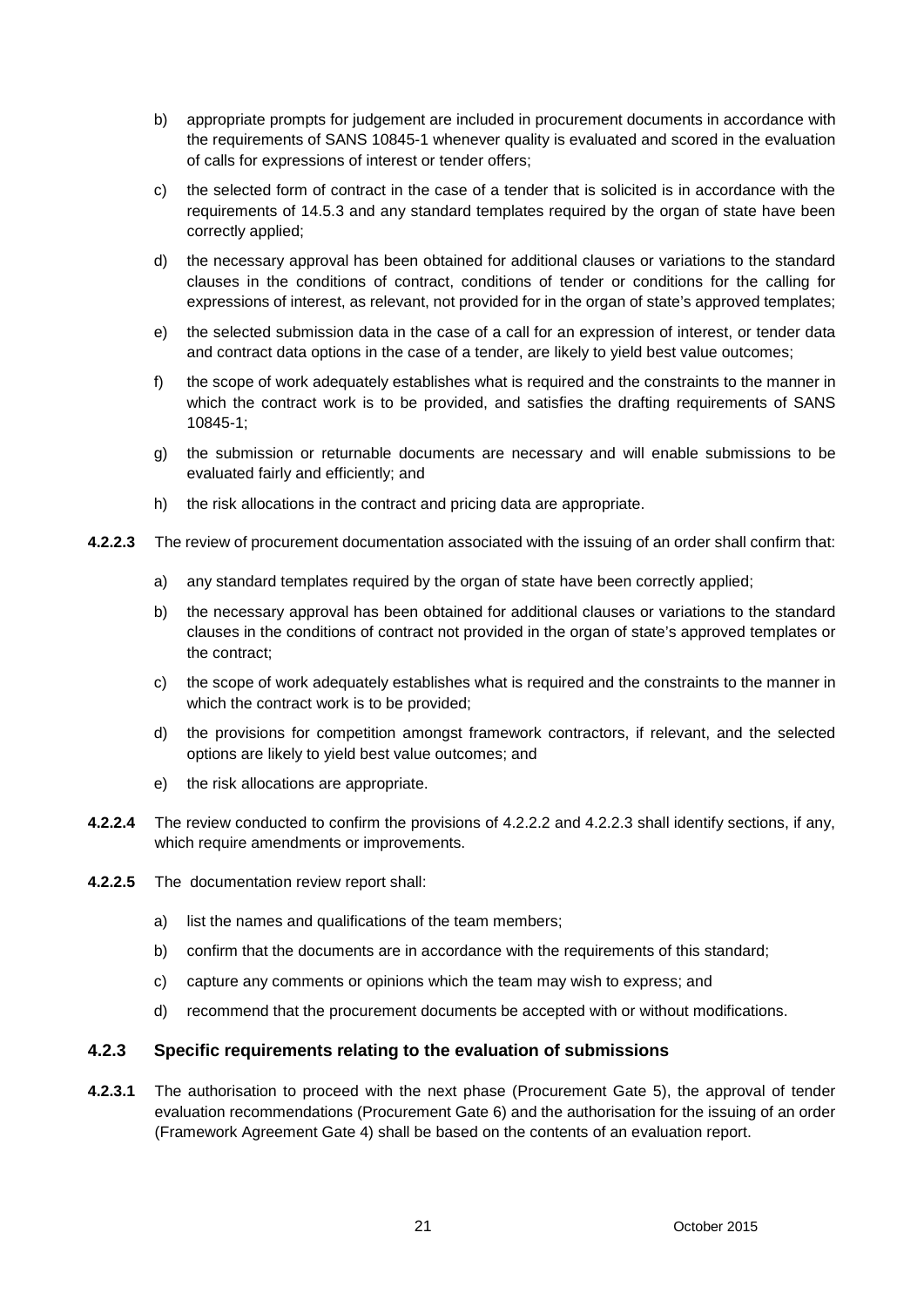- **4.2.3.2** The evaluation report shall be prepared by one or more persons who are conversant with the nature and subject matter of the procurement documents or the framework contract, and who are registered as:
	- a) a professional architect or professional senior architectural technologist in terms of the Architectural Profession Act;
	- b) a professional engineer or professional engineering technologist in terms of the Engineering Profession Act;
	- c) a professional landscape architect or a professional landscape technologist in terms of the Landscape Architectural Profession;
	- d) a professional project manager or a professional construction manager in terms of the Project and Construction Management Professions Act; or
	- e) a professional quantity surveyor in terms of the Quantity Surveying Profession Act.
- **4.2.3.3** All communications with respondents and tenderers during the procurement process to obtain information and clarifications shall be made in writing through the employer's agent named in the submission or tender data. Records of all communications in this regard shall be made and retained for auditing purposes.
- **4.2.3.4** Submissions shall be evaluated strictly in accordance with the provisions of the procurement documents (see Annex C of SANS 10845-3 and Annex C of SANS 10845-4, as relevant). Where quality is evaluated, at least three persons who satisfy the requirements of 4.2.3.2 shall undertake such evaluation. Quality shall be scored in terms of the prompts for judgement, with fixed scores assigned to each prompt, either individually and averaged or collectively, as appropriate.
- **4.2.3.5** Those involved in the evaluation of submissions shall record their scores for quality against each of the criteria during the process of evaluation, preferably with notes to substantiate the scores. Individuals should record their own markings on a separate sheet. These documents shall be placed on file as an audit trail and may form the basis of any debriefing that takes place.
- **4.2.3.6** Evaluation reports shall be prepared in accordance with the content headings and relevant guidelines contained in Tables 5 or 6, with modifications as necessary where a two-envelope, two-stage process or competitive negotiation procedure is followed. Such reports shall contain extracts from the procurement documents which are linked to the evaluation of submissions, such as eligibility criteria, criteria associated with evaluation methods, preferencing, quality criteria (including prompts for judgement), the method by which tenders are reduced to a common base and lists of returnable documents. Such references shall enable those who are tasked with making decisions based on these documents to do so without having to refer back to submissions in order to understand the content of the report.
- **4.2.3.7** An evaluation report which recommends the award of a contract shall contain in annexures the reports, if any, of prior processes, e.g. a call for an expression of interest, a round in a competitive negotiation procedure or a stage in a competitive selection procedure.
- **4.2.3.8** An evaluation report covering the application of the negotiated procedure for the award of a contract or the issuing of an order, shall confirm that the negotiated amounts are market-related and represent value for money. Where the total of the prices associated with a target cost contract is negotiated, the total of prices shall be certified as being fair and reasonable by a professional quantity surveyor registered in terms of the Quantity Surveying Profession Act or a professional engineer registered in terms of the Engineering Profession Act.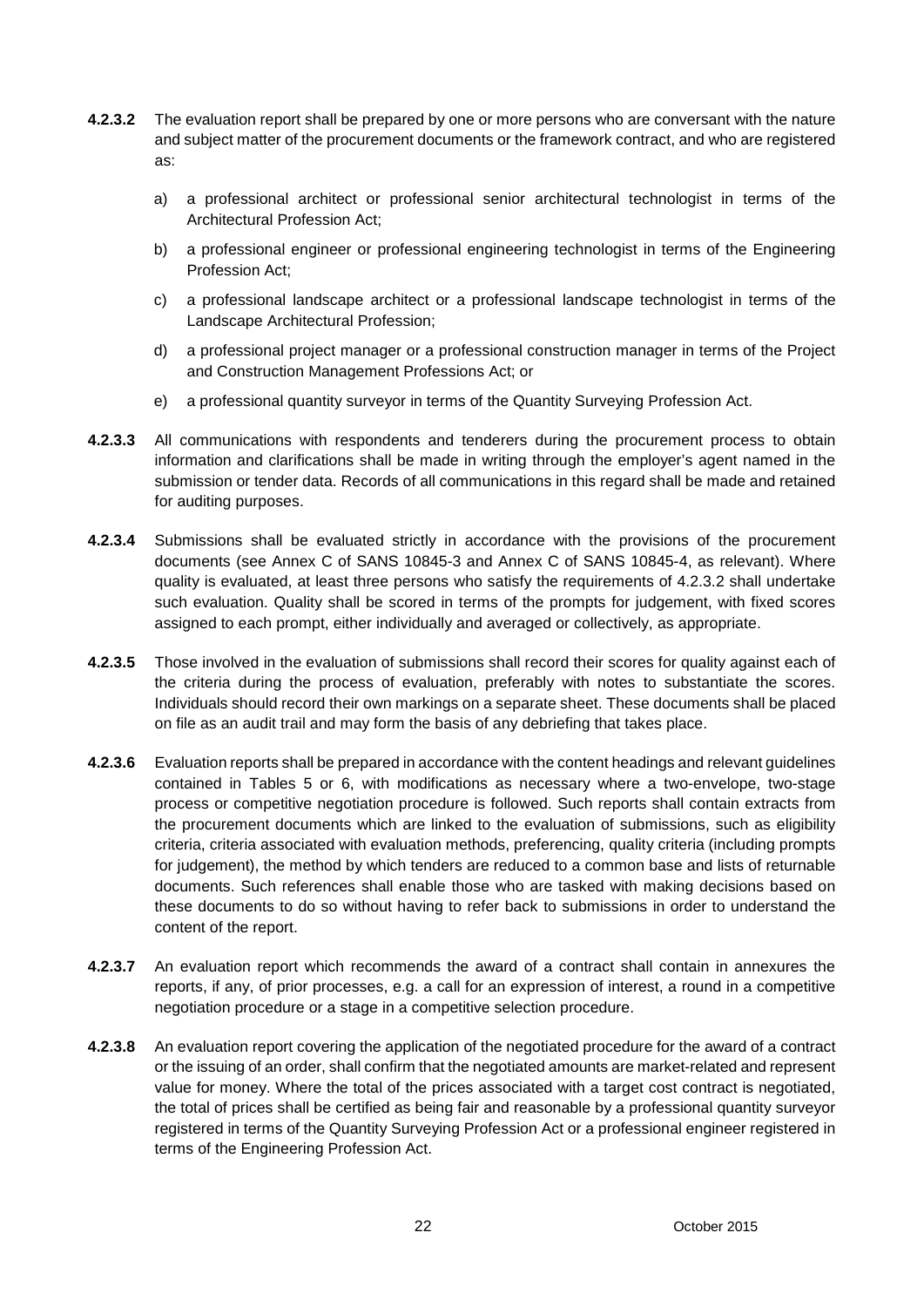| <b>Section heading</b>  |                                             | <b>Subsection heading</b>                                                      |                                                                                               | Guidelines for the preparation of content                                                                                                                                                                                                                                                                                                                                                                                                                                                                                                                                                                                                                                                                                                                                                                                                                        |  |
|-------------------------|---------------------------------------------|--------------------------------------------------------------------------------|-----------------------------------------------------------------------------------------------|------------------------------------------------------------------------------------------------------------------------------------------------------------------------------------------------------------------------------------------------------------------------------------------------------------------------------------------------------------------------------------------------------------------------------------------------------------------------------------------------------------------------------------------------------------------------------------------------------------------------------------------------------------------------------------------------------------------------------------------------------------------------------------------------------------------------------------------------------------------|--|
| 1<br><b>Summary</b>     |                                             |                                                                                |                                                                                               | Provide an overview of the parameters associated with the<br>expression of interest, preferably in tabular form, including the<br>following as relevant:<br>Contract / project no and contract / project description<br>$\bullet$<br>Purpose of the expression of interest<br>$\bullet$<br>Media in which advertisement was placed<br>$\bullet$<br>Advertisement date(s)<br>$\bullet$<br>Estimated value of contract or orders which are likely to be<br>$\bullet$<br>awarded during the term of the contract, if applicable<br>Date from which documents were available<br>$\bullet$<br>Number and title of addenda issued<br>$\bullet$<br>Closing date<br>$\bullet$<br>Details of clarification meeting, including date and place, if<br>$\bullet$<br>any<br>Number of submissions made<br>$\bullet$<br>Number of responsive submissions received<br>$\bullet$ |  |
| 2                       | An overview of<br>the evaluation<br>process | Recommended outcomes of the process<br>aspects of the submissions were scored. |                                                                                               | Provide an overview of the procurement process, indicating<br>the eligibility criteria that were applied. State points relating to<br>evaluation criteria, prompts for judgement and weightings<br>relating thereto. Reproduce the list of returnable documents.<br>Provide, if applicable, an overview as to how the quality<br>Record that those involved in the evaluation of tenders have<br>no conflicts of interest or have declared any conflict of interest<br>that they may have, and the nature of such conflict.                                                                                                                                                                                                                                                                                                                                      |  |
| 3                       | <b>Evaluation</b><br>process                | 3.1                                                                            | <b>Submissions received</b>                                                                   | List the submissions that were received.<br>Describe any noteworthy events regarding the opening of<br>submissions, e.g. the returning of late submissions.                                                                                                                                                                                                                                                                                                                                                                                                                                                                                                                                                                                                                                                                                                      |  |
|                         |                                             | 3.2                                                                            | <b>Completeness of</b><br>submissions received                                                | Compare submissions received against the list of returnable<br>documents. State if any submissions were incomplete and<br>outline how clarifications were obtained.<br>Confirm if respondents took into account addenda, if any, in<br>their submission.                                                                                                                                                                                                                                                                                                                                                                                                                                                                                                                                                                                                         |  |
|                         |                                             | 3.3                                                                            | <b>Responsiveness of</b><br>respondents                                                       | Identify which of the submissions received were non-responsive<br>and provide clear reasons for declaring respondents to be non-<br>responsive.                                                                                                                                                                                                                                                                                                                                                                                                                                                                                                                                                                                                                                                                                                                  |  |
|                         |                                             | 3.4                                                                            | <b>Evaluation of</b><br>submissions                                                           | Record the manner in which submissions were evaluated.<br>Record, where relevant, and preferably in a tabular form, the<br>scores for each of the evaluation criteria and the total score<br>(excluding those who failed to score above a threshold, if any).                                                                                                                                                                                                                                                                                                                                                                                                                                                                                                                                                                                                    |  |
|                         |                                             | 3.5                                                                            | <b>Reasons for</b><br>disqualification on the<br>grounds of corrupt or<br>fraudulent practice | State reasons if applicable.                                                                                                                                                                                                                                                                                                                                                                                                                                                                                                                                                                                                                                                                                                                                                                                                                                     |  |
|                         |                                             | 3.6                                                                            | <b>Compliance with legal</b><br>requirements                                                  | Confirm as relevant that respondents are not barred from<br>participation, tax matters are in order, are registered, etc.                                                                                                                                                                                                                                                                                                                                                                                                                                                                                                                                                                                                                                                                                                                                        |  |
| $\overline{\mathbf{4}}$ | <b>Tender</b><br>recommendation             |                                                                                |                                                                                               | Make a recommendation for the outcome of the process, e.g.<br>admit to a database or prequalify / shortlist respondent to be<br>invited to submit tender offers.<br>Record the names and qualifications of those who performed<br>the evaluation.                                                                                                                                                                                                                                                                                                                                                                                                                                                                                                                                                                                                                |  |
| 5                       | <b>Confirmation of</b><br>recommendations   | $\overline{\phantom{a}}$                                                       | $\overline{\phantom{a}}$                                                                      | Make provision for the confirmation or amendment of the<br>recommended action.                                                                                                                                                                                                                                                                                                                                                                                                                                                                                                                                                                                                                                                                                                                                                                                   |  |

# **Table 5: Content of an evaluation report relating to an expression of interest**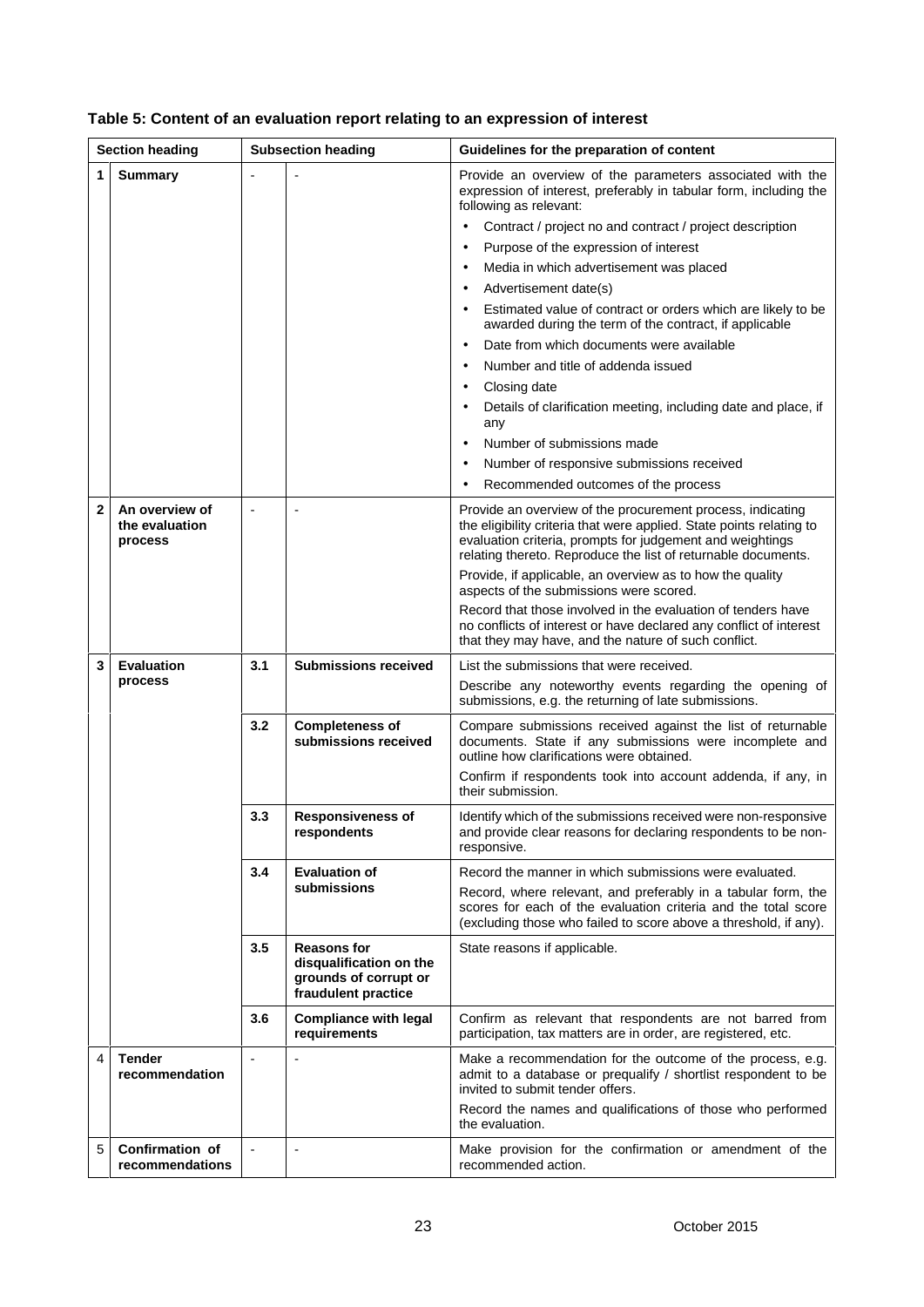| <b>Section heading</b> |                                                       | <b>Subsection heading</b> |                                            | Guidelines for the preparation of content                                                                                                                                                                                                                                                                                                                                                                                                                                                                                                                                                                                                                                                                                                                                                                                                                                                                                                                                                                                                                                                                                                                                                    |  |
|------------------------|-------------------------------------------------------|---------------------------|--------------------------------------------|----------------------------------------------------------------------------------------------------------------------------------------------------------------------------------------------------------------------------------------------------------------------------------------------------------------------------------------------------------------------------------------------------------------------------------------------------------------------------------------------------------------------------------------------------------------------------------------------------------------------------------------------------------------------------------------------------------------------------------------------------------------------------------------------------------------------------------------------------------------------------------------------------------------------------------------------------------------------------------------------------------------------------------------------------------------------------------------------------------------------------------------------------------------------------------------------|--|
| 1                      | <b>Summary</b>                                        |                           |                                            | Provide an overview of the parameters associated with the<br>solicitation of the tender, preferably in tabular form, including the<br>following as relevant:<br>Contract / Project / Tender number<br>Contract description<br>Contract duration<br>Purpose of tender<br>Contracting strategy, pricing strategy, form of contract and<br>targeting strategy<br>Procurement procedure and method of tender evaluation<br>Tender validity expiry date<br>Alternative tenders (not permitted or state conditions under<br>which permitted)<br>Media in which advertisement was placed, if not a nominated<br>or qualified competitive selection procedure or a restricted<br>competitive negotiations procedure<br>Date of advertisement(s)<br>٠<br>Date from which documents were available<br>Details of clarification meeting, including date and place, if<br>any<br>Tender closing date<br>Number and title of addenda issued<br>Number of tenders received<br>Number of responsive tenders<br>Recommended tender(s)<br>Cost estimate (budget), unless a framework contract<br>Lowest responsive and realistic tender used for comparative<br>purposes (tender price, specific goals, etc.) |  |
| 2                      | An overview of<br>the tender<br>evaluation<br>process | $\blacksquare$            | $\overline{\phantom{a}}$                   | Provide an overview of the procurement process, indicating the<br>eligibility criteria that were applied and the evaluation criteria.<br>State specific goals and points relating to preferences, as well as<br>any quality evaluation criteria, prompts for judgement and<br>weightings relating thereto.<br>Reproduce the list of returnable documents.<br>Provide an overview as to how the quality aspects of the tender<br>were scorea.<br>Record that those involved in the evaluation of tenders have no<br>conflicts of interest or have declared any conflict of interest that<br>they may have, and the nature of such conflict.                                                                                                                                                                                                                                                                                                                                                                                                                                                                                                                                                   |  |
| 3                      | <b>Tender</b><br>evaluation<br>process                | 3.1                       | <b>Tender offers received</b>              | List the tender offers that were received.<br>Describe any noteworthy events regarding the opening of<br>submissions, e.g. the returning of late tenders and the declaring<br>of submissions non-responsive on the grounds that they were not<br>received in the prescribed manner.                                                                                                                                                                                                                                                                                                                                                                                                                                                                                                                                                                                                                                                                                                                                                                                                                                                                                                          |  |
|                        |                                                       | 3.2                       | <b>Completeness of</b><br>tenders received | Compare tender submissions received against list of returnable<br>documents. State if any tender submissions received were<br>incomplete and indicate what was not complete. Indicate what<br>steps were taken to make incomplete tenders complete, only<br>where this does not affect the competitive position of the tenderer<br>in question. List all communications with tenderers.<br>Confirm if tenderers took into account addenda, if any, in their<br>tender submission.                                                                                                                                                                                                                                                                                                                                                                                                                                                                                                                                                                                                                                                                                                            |  |
|                        |                                                       | 3.3                       | <b>Responsiveness of</b><br>tenderers      | Identify which of the tenders received were non-responsive and<br>provide clear reasons for declaring such tenders to be non-<br>responsive.                                                                                                                                                                                                                                                                                                                                                                                                                                                                                                                                                                                                                                                                                                                                                                                                                                                                                                                                                                                                                                                 |  |

# **Table 6: Content of an evaluation report relating to the solicitation of tender offers**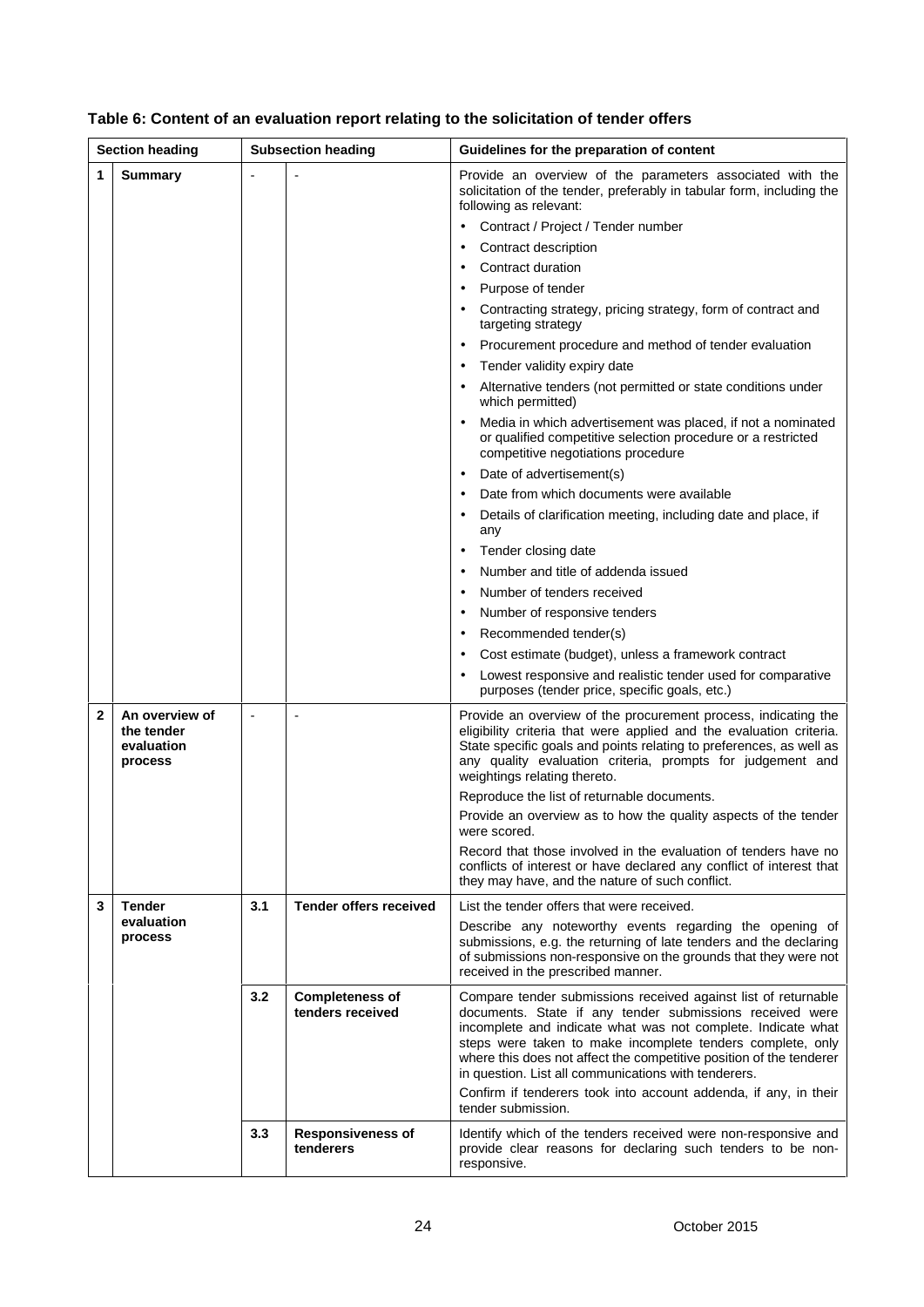#### **Table 6** (concluded)

| <b>Section heading</b> |                                                 | <b>Subsection heading</b> |                                                                                                     | Guidelines for the preparation of content                                                                                                                                                                              |  |
|------------------------|-------------------------------------------------|---------------------------|-----------------------------------------------------------------------------------------------------|------------------------------------------------------------------------------------------------------------------------------------------------------------------------------------------------------------------------|--|
| 3                      | <b>Tender evaluation</b><br>process (continued) |                           | <b>Evaluation of</b><br>tender offers                                                               | Record the manner in which tenderers were reduced to a common<br>basis:                                                                                                                                                |  |
|                        |                                                 |                           |                                                                                                     | Record preferably in a tabular form:                                                                                                                                                                                   |  |
|                        |                                                 |                           |                                                                                                     | the scores for each of the evaluation criteria:                                                                                                                                                                        |  |
|                        |                                                 |                           |                                                                                                     | the total score (excluding those who failed to score above a<br>threshold);                                                                                                                                            |  |
|                        |                                                 |                           |                                                                                                     | the pricing parameters that were tendered to enable<br>$\bullet$<br>compensation events to be evaluated of contractors to be paid<br>in cost reimbursable or target cost contract.                                     |  |
|                        |                                                 |                           |                                                                                                     | Provide reasons for not granting a preference or considering a<br>financial offer to be unrealistically low.                                                                                                           |  |
|                        |                                                 | 3.5                       | <b>Reasons for</b><br>disqualification<br>on the grounds of<br>corrupt or<br>fraudulent<br>practice | State reasons if applicable.                                                                                                                                                                                           |  |
|                        |                                                 | 3.6                       | <b>Compliance with</b><br>legal<br>requirements                                                     | Confirm as relevant that tenderers are not barred from<br>participation, tax matters are in order, are registered, etc.                                                                                                |  |
|                        |                                                 | 3.7                       | Acceptability of<br>preferred tenderer                                                              | State any reasons why the tenderer with the highest points should<br>not be considered for the award of the tender, e.g. commercial<br>risk, restrictions, lack of capability and capacity, legal<br>impediments, etc. |  |
|                        |                                                 |                           |                                                                                                     | Also state any arithmetical corrections that have been made.                                                                                                                                                           |  |
| 4                      | <b>Outcome</b><br>of the evaluation             |                           |                                                                                                     | Make a recommendation for the award of the tender and state any<br>qualifications / conditions associated with such an award.                                                                                          |  |
|                        |                                                 |                           |                                                                                                     | Record the names and qualifications of those who performed the<br>evaluation.                                                                                                                                          |  |
| 5                      | <b>Confirmation of</b><br>recommendations       | $\blacksquare$            | $\blacksquare$                                                                                      | Make provision for the recommendations for the award of the<br>tender to be confirmed or amended.                                                                                                                      |  |

## **4.2.4 Authorisation to proceed with the next phase of the procurement process**

The person authorised to enable a procurement process to progress to the next phase of the process shall review the evaluation report and either refer the report back to those responsible for such a report or authorise the procurement process to proceed to the next phase after:

- a) confirming that the report is complete and addresses all considerations necessary to make a decision;
- b) confirming the validity and reasonableness of reasons provided for the elimination of tenderers or respondents; and
- c) considering commercial risks and identifying any risks that have been overlooked which warrant investigation prior to taking a final decision.

### **4.2.5 Authorisation for issuing of an order**

The person responsible for authorising an order shall, prior to authorising the issuing of an order:

- a) confirm that the required goods or services, or any combination thereof, are within the scope of work associated with the relevant framework contract; and
- b) consider the recommendations of the evaluation report where competition amongst framework contracts takes place (see 14.3.6) or a significant proportion of the total of the prices is negotiated, based on the financial parameter contained in the framework contract, and either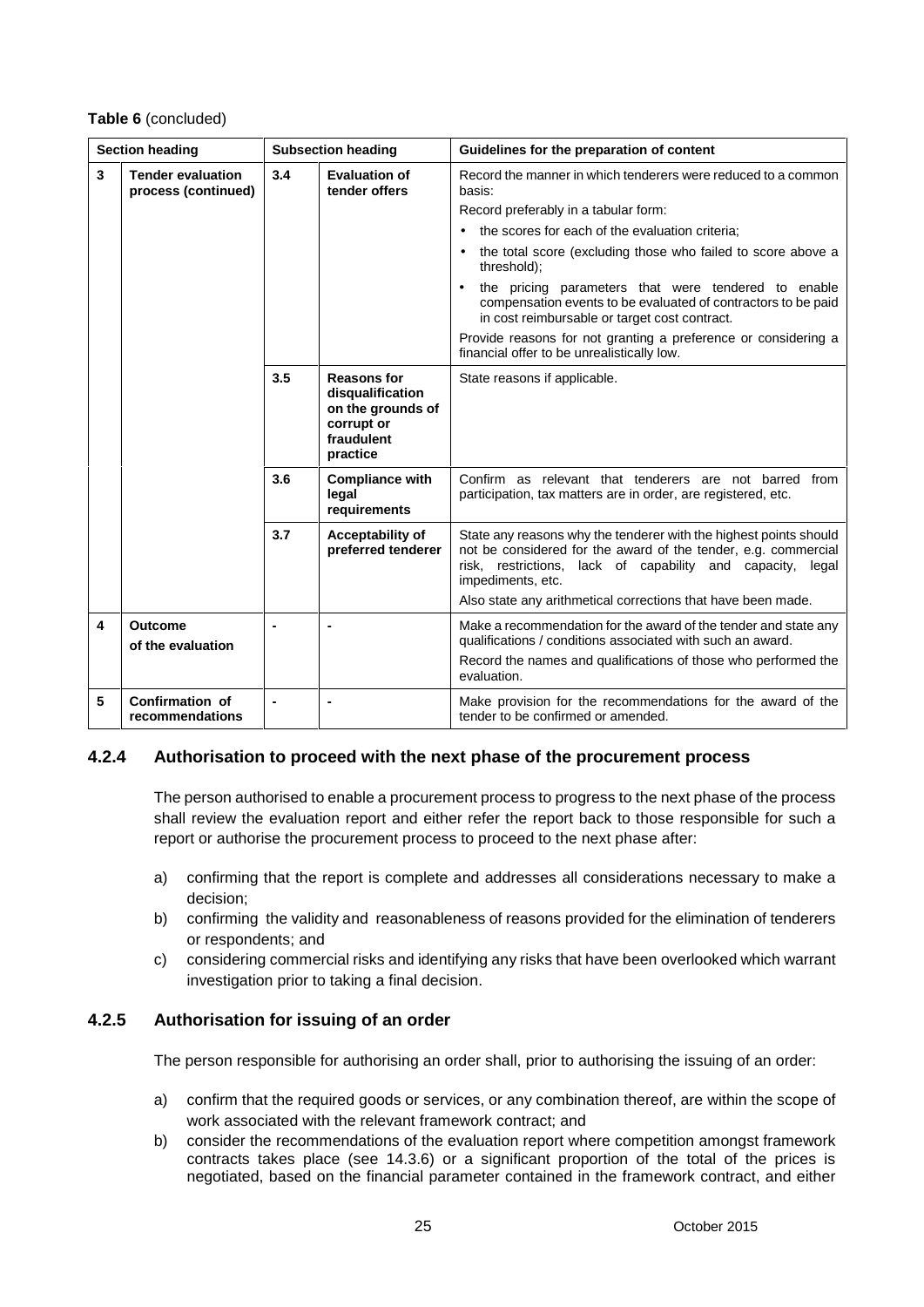confirm the reasonableness of such recommendations and sign the acceptance of the order, or refer the evaluation report and recommendation back to those who prepared it.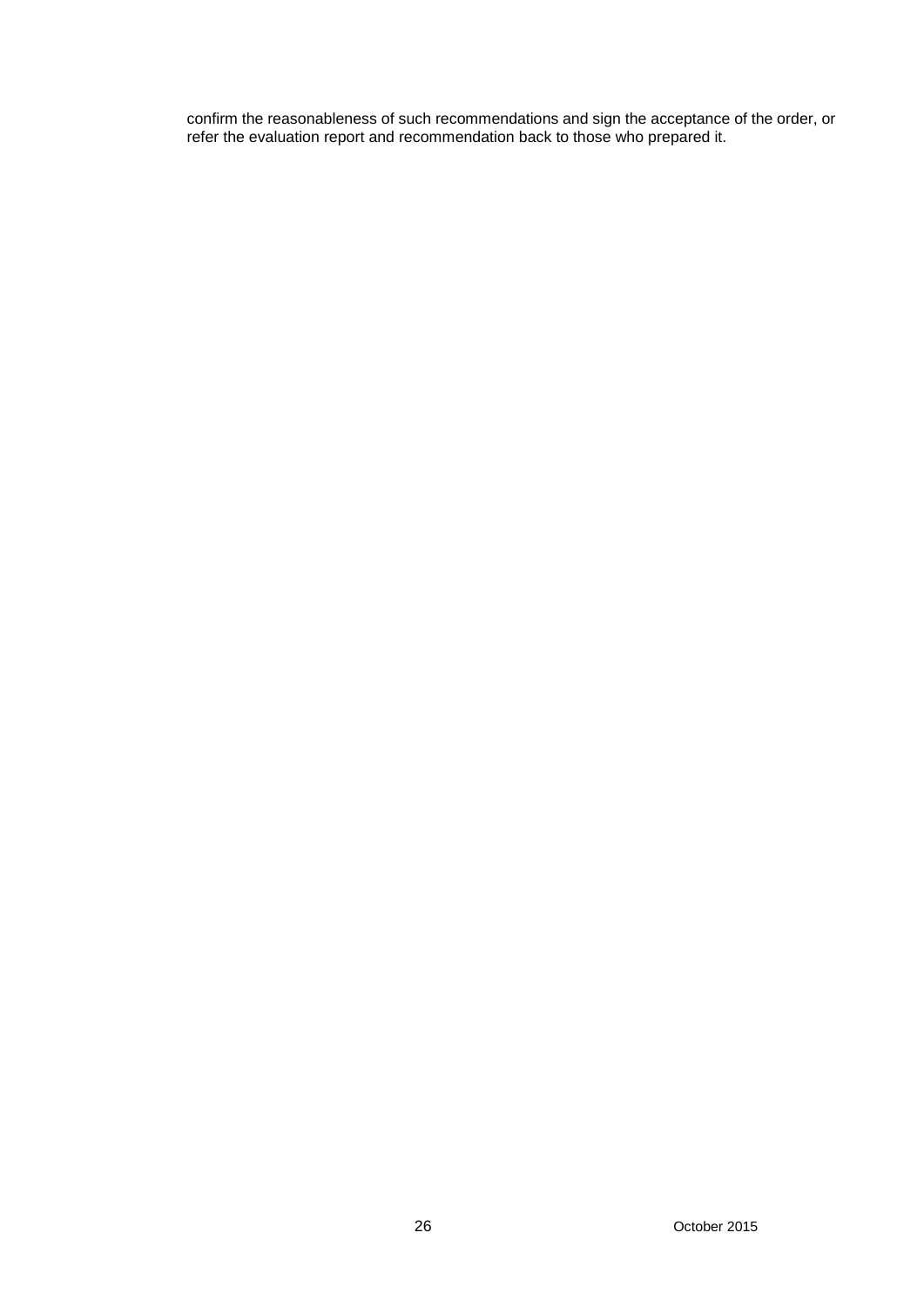# **5 INSTITUTIONAL ARRANGEMENTS**

- **5.1** Organs of state who are responsible for infrastructure delivery shall establish a suitable infrastructure procurement and delivery supply chain management policy to implement this standard. Such a policy shall as a minimum:
	- a) assign responsibilities for approving or accepting deliverables associated with a gate in the control framework or authorising a procurement process or procedure;
	- b) establish committees which are required by law, or equivalent quality management and governance arrangements;
	- c) establish delegations for the awarding of a contract or the issuing of an order; and
	- d) establish ethical standards for those involved in the procurement and delivery of infrastructure.
- **5.2** An agency agreement shall be entered into between organs of state where responsibilities for implementation are delegated or assigned, or with a school governing body, established in terms of section 16 of the South African Schools Act, that makes a substantial financial contribution to a project. Such an agreement shall:
	- a) establish principles and requirements relating to the recovery of cost associated with the rendering of the service, claims for payments made on an agency basis including the release of retention sums, the settling of claims for payment and the documentation required to accompany such claims; and
	- b) include a service delivery agreement which as relevant sets out at least the following:
		- 1) overall aims, objectives and priorities;
		- 2) governance structures;
		- 3) reporting requirements;
		- 4) the scope of the services to be performed by the implementer during each financial year;
		- 5) the projects and packages which are included in the infrastructure plan and which are to be delivered, and the timeframes for doing so;
		- 6) the roles and responsibilities of the parties to the agreement, including requirements for the engagement and management of stakeholders;
		- 7) delegations to the implementer to accept end-of-stage deliverables on an agency basis;
		- 8) contributing resources, including human resources; and
		- 9) dispute resolution procedures.
- **5.3** The agency agreement shall be reviewed annually and amended or revised as necessary.
- **5.4** The implementer's supply chain management system shall be used to procure goods or services, or any combination thereof, for infrastructure covered by the agency agreement referred to in 5.2.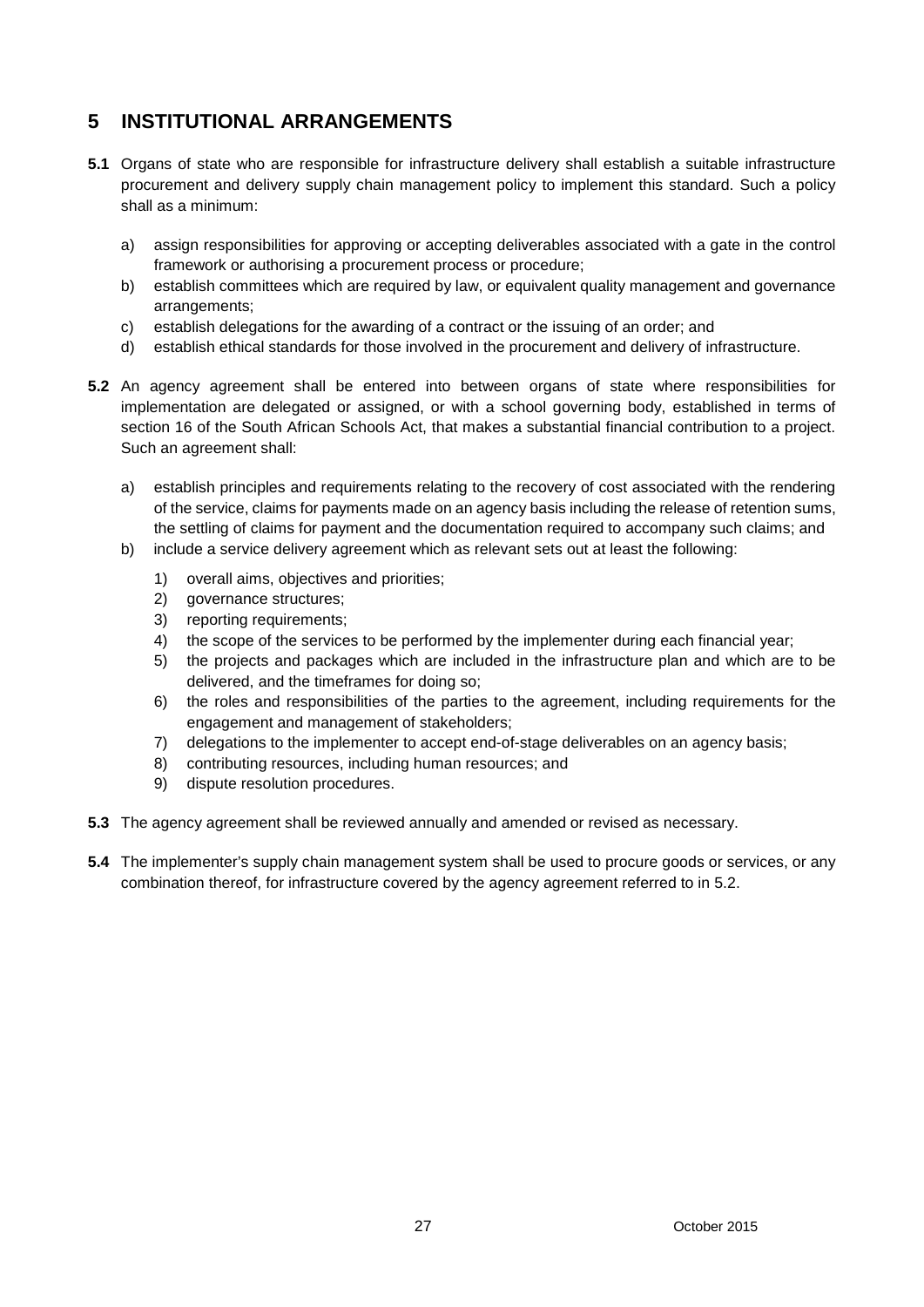# **6 DEMAND MANAGEMENT**

- **6.1** The demand management system shall be aimed at ensuring that goods and services, and any combination thereof required to support strategic and operational commitments, are delivered at the right price, time and place, and that the quality and quantity of such goods or services satisfy needs.
- **6.2** The demand for infrastructure delivery shall be managed through:
	- a) the service life plans which;
		- 1) are based on:
			- an assessment of current performance against desired levels of service or functionality; and
			- a needs analysis informed by factors such as policies, norms and standards, condition assessments, functional performance, demographic trends, current and forecasted levels of optimisation; and
		- 2) reflect a cost estimate for the life cycle activities comprising acquisition, operations, maintenance, refurbishment, rehabilitation or alteration as relevant, over a minimum period of five years; and
	- b) infrastructure plans which, as a minimum, summarise the service life plans and provide a credible forecast of current and net demand for services or requirements for functionality over a period of not less than ten years.
- **6.3** Consideration shall, where appropriate, be given to:
	- a) alternative service delivery methods or means of satisfying needs which do not require infrastructure to implement or reduce the demand for infrastructure; and
	- b) the disposal of infrastructure that is surplus to requirements.
- **6.4** Projects shall, wherever possible, be delivered in accordance with established norms and standards which are designed to yield value for money.
- **6.5** Identified projects shall be prioritised and budgeted for in an infrastructure plan (see 4.1.2.2).
- **6.6** Costs shall be proactively managed through the setting and proactive monitoring of control budgets for projects through the project planning, detailed design and site processes indicated in Figure 1.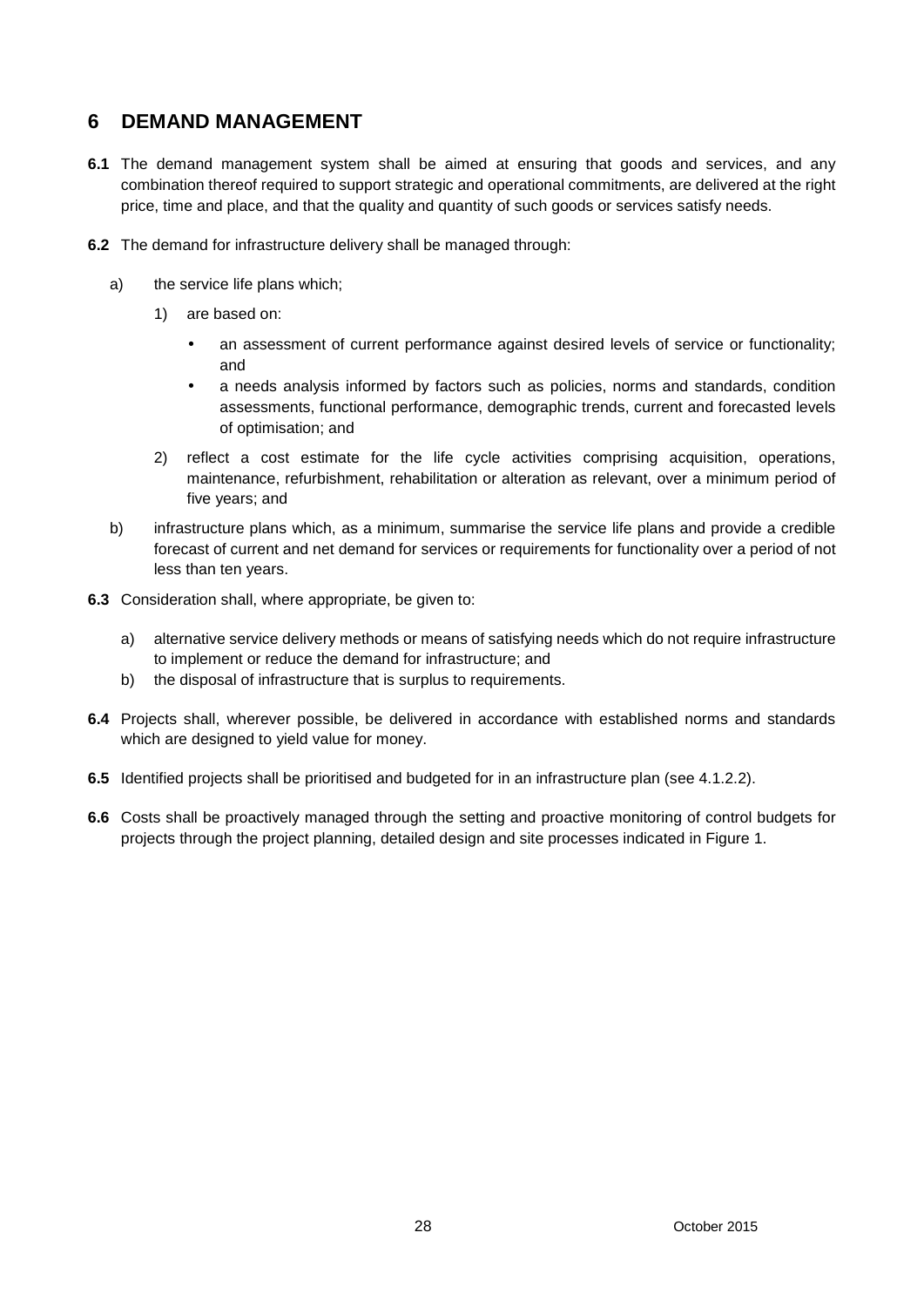# **7 ACQUISITION MANAGEMENT**

# **7.1 Procurement of new infrastructure and the rehabilitation, refurbishment or alteration of existing infrastructure**

- **7.1.1** Budgets submission for budget approval to advance a project or package relating to the delivery or planned maintenance of infrastructure in a financial year shall be broken down into the stages (see Figure 1) which have been completed.
- **7.1.2** Implementation plans relating to new infrastructure or the rehabilitation, refurbishment or alteration of existing infrastructure which are aligned with the accepted delivery and procurement strategy, shall be developed for each project or package which is to be delivered in a financial year. Such a plan shall as necessary:
	- a) identify the objectives of each project or programme of projects;
	- b) identify the scope, budget and schedule for each project or package;
	- c) outline the procurement strategy in respect of each project or package;
	- d) provide a time management plan for each project, i.e. the baseline against which progress towards the attainment of milestone (key deliverables) target dates can be measured;
	- e) provide the projected budget and cash flows which will enable planned and actual expenditure to be compared and revisions to the budget to be approved, and multiple project budgets to be managed;
	- f) document the key success factors and the key performance indicators which need to be measured, monitored and evaluated;
	- g) contain a procurement plan which indicates the timeline for advertising and closing of tenders, and the obtaining of gate approvals leading up to the award of the contract or the issuing of an order;
	- h) identify the major risks and how such risks are to be mitigated or managed;
	- i) indicate how quality requirements and expectations are to be met and managed;
	- j) outline the controls and measures which will address health, safety, socio-economic or environmental risks;
	- k) provide a communication plan which determines the lines of communication and the key activities associated therewith; and
	- l) indicate the assigned internal and external resources with implementation responsibilities.
- **7.1.3** Financial data shall be gathered to enable a financial report to be generated at regular intervals which:
	- a) lists the packages which have completed stage 7 (works) together with actual expenditure;
	- b) indicates the following for packages which have advanced beyond stage 4 (concept and viability or feasibility) but have not yet completed stage 7 (works):
		- 1) budget for the financial year;
		- 2) actual expenditure to date;
		- 3) remaining budget for the year;
		- 4) forecast expenditure for the remainder of the year; and
		- 5) forecast over/under expenditure for the year;
	- c) indicates professional fees associated with a project or package; and
	- d) enables "actual" versus "planned" expenditure to be compared.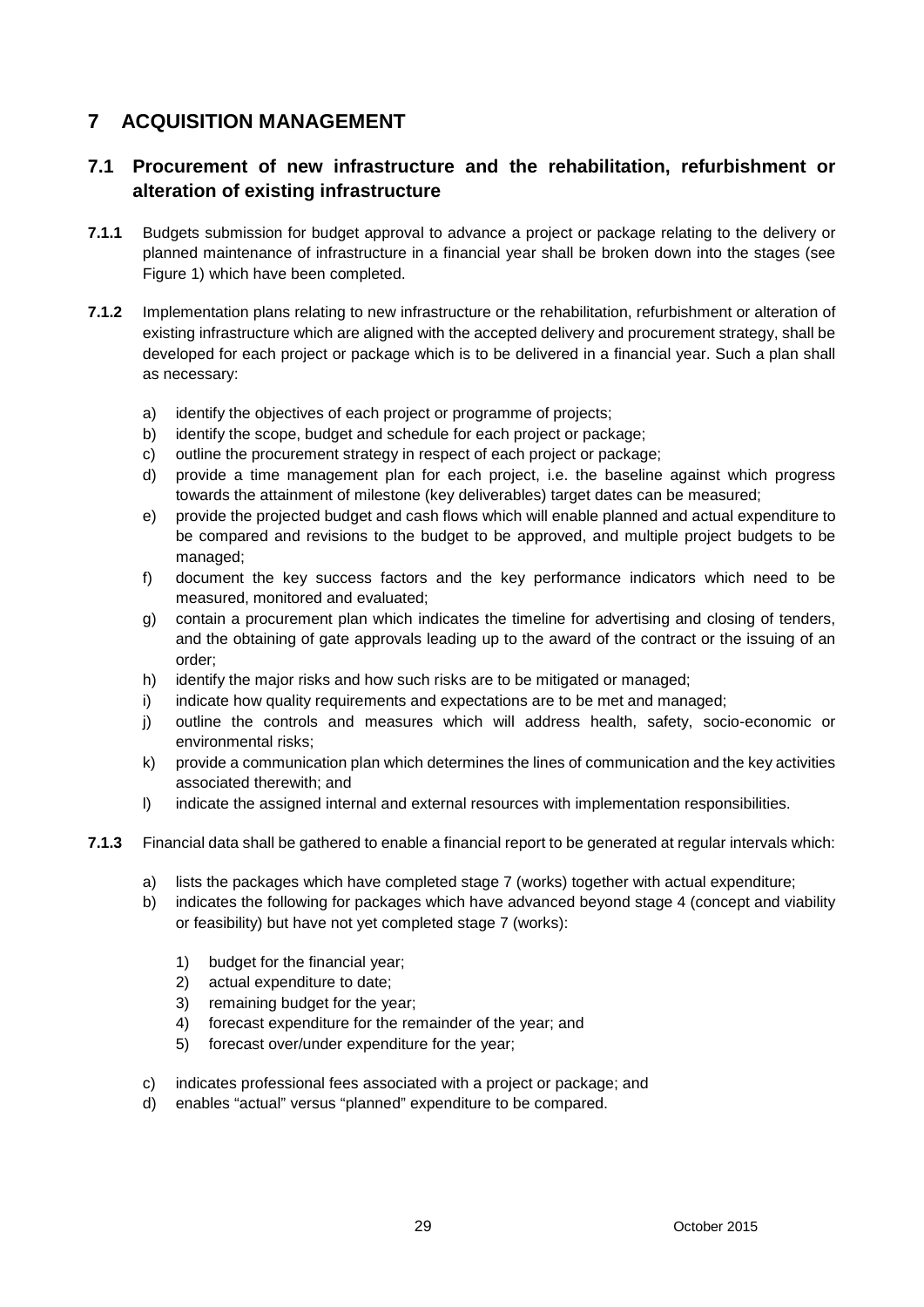# **7.2 Procurement other than new infrastructure or the rehabilitation, refurbishment or alteration of existing infrastructure**

- **7.2.1** Annual procurement plans shall be prepared to cover the procurement of goods or services, or any combination other than that relating to new infrastructure or the rehabilitation, refurbishment or alteration of existing infrastructure which exceed the threshold for quotations.
- **7.2.2** Annual procurement plans required in accordance with 7.2.1 shall contain the following information for all proposed tenders for a financial year where the proposed procurement is estimated to equal or exceed the threshold for quotations.
	- a) a description of the goods, services or works;
	- b) the estimated value of such goods, services or works, including all applicable taxes;
	- c) the envisaged date of advertisement;
	- d) the envisaged closing date for tenders; and
	- e) the envisaged date of award.

### **7.3 Use of an organ of state's framework agreement by another organ of state**

- **7.3.1** An organ of state may request in writing to make use of one or more framework contracts entered into by another organ of state. Such a request, signed by the accounting officer or accounting authority of that organ of state, shall:
	- a) outline the scope and anticipated quantum of work associated with the work that is required;
	- b) provide a motivation for the use of the framework agreement; and
	- c) detail the benefit for the state to be derived from making use of the framework agreement.
- **7.3.2** The accounting officer or accounting authority may approve a request made in terms of 7.3.1 to make use of the organ of state's framework contract, conditionally or unconditionally, if:
	- a) the framework agreement was put in place following a competitive tender process;
	- b) confirmation is obtained that the framework contract is suitable for the intended use, and the required goods, services and works fall within the scope of such contract;
	- c) the framework contractor agrees in writing to accept an order from that organ of state;
	- d) the organ of state undertakes to pay the contractor in accordance with the terms and conditions of the agreement; and
	- e) the term of the framework agreement does not expire before the issuing of the required orders.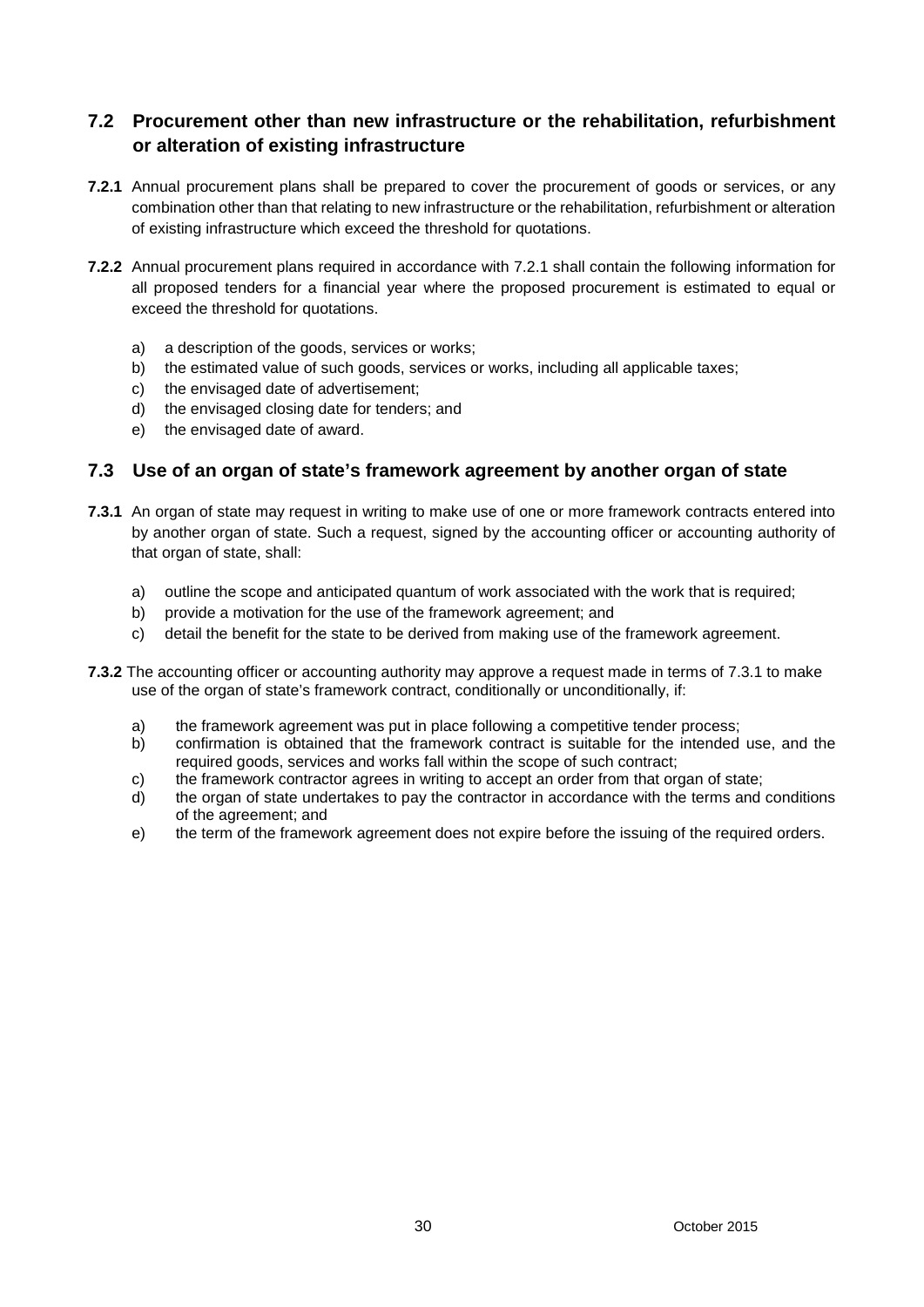# **8 CONTRACT MANAGEMENT**

- **8.1** The person responsible for the administration of the contract or an order on behalf of the employer shall:
	- a) act as stated in the contract that is entered into, subject to any constraints that may be imposed by the employer or the employer's supply chain management policy for infrastructure procurement and delivery management, using any standard templates that are provided for communications required in terms of the contract;
	- b) provide at least the following data within two weeks of the award of a contract or an order for capture on a contract management system:
		- 1) name and contract particulars;
		- 2) the programme or project number, as relevant;
		- 3) the contractual dates associated with the contract or order;
		- 4) except in the case of very low value goods or services contracts, a cash flow forecast;
		- 5) the agreed total of prices or forecasted total of prices; and
		- 6) where applicable, whether or not provision is made for price adjustment for inflation, delay damages, performance bond and retention, and if so, what the quantum or estimated quantum of such provisions is;
	- c) retain on a contract file, copies of certificates of insurances, bonds and the like;
	- d) make an assessment of the amount due to the contractor where required in terms of the contract, or review the contractor's assessment of the amount due and timeously certify payment;
	- e) revise the estimates for price adjustment for inflation where provided for, prepare an updated cash flow for the remainder of the contract based on the contractor's schedule, and capture these amounts together with the amounts due to the contractor and the retention amounts, if relevant, on a monthly basis;
	- f) provide the revised total of the prices or completion date or delivery date for the contract, or an order, within one week of a contractor revising a forecast of the total of prices, or an event being implemented, which in terms of the contract increases the total of prices or delays delivery or completion, for capture on a contract management system;
	- g) manage, if relevant, the interface between the contractor and those responsible for providing client inputs where a management, design and construct or develop and construct contracting strategy is utilised;
	- h) develop and maintain a contract risk register;
	- i) provide a monthly report on events which, in terms of the contract, cause the total of prices to increase or the contract completion date to be changed;
	- j) report all insurance claims made within one week of the claim being lodged; and
	- k) make inputs, if applicable, to the close out report in stage 9, including those relating to cost norms, contractor performance and the attainment, or not, of projective objectives.
- **8.2** The person responsible for administering the contract shall as necessary report on a monthly basis on the following:
	- a) the attainment of key performance indicators, if any, provided for in the contract or required by the sponsor of the project or in terms of legislation;
	- b) the number of improvement, contravention and prohibition notices issued by the health and safety agent; and
	- c) incidents reportable in terms of the Construction Regulations issued in terms of the Occupational Health and Safety Act, briefly indicating the nature of the incident.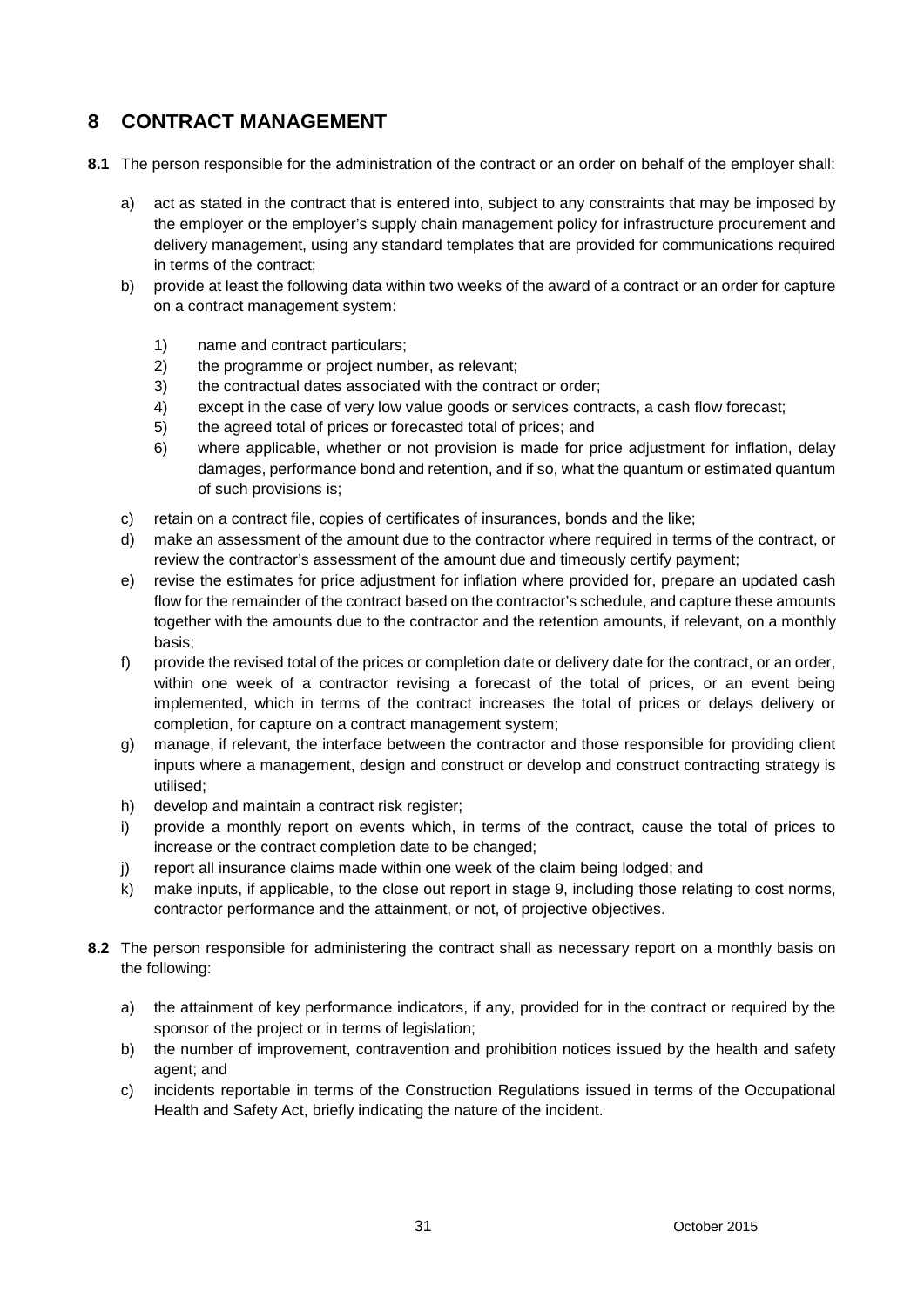**8.3** The person responsible for the administration of a contract or order relating to the provision of new infrastructure or the rehabilitation, refurbishment or alteration of existing infrastructure, shall be registered in a professional category of registration in terms of the Architectural Profession Act, the Engineering Profession Act, Landscape Architectural Profession Act, the Project and Construction Management Professions Act or Quantity Surveying Profession Act.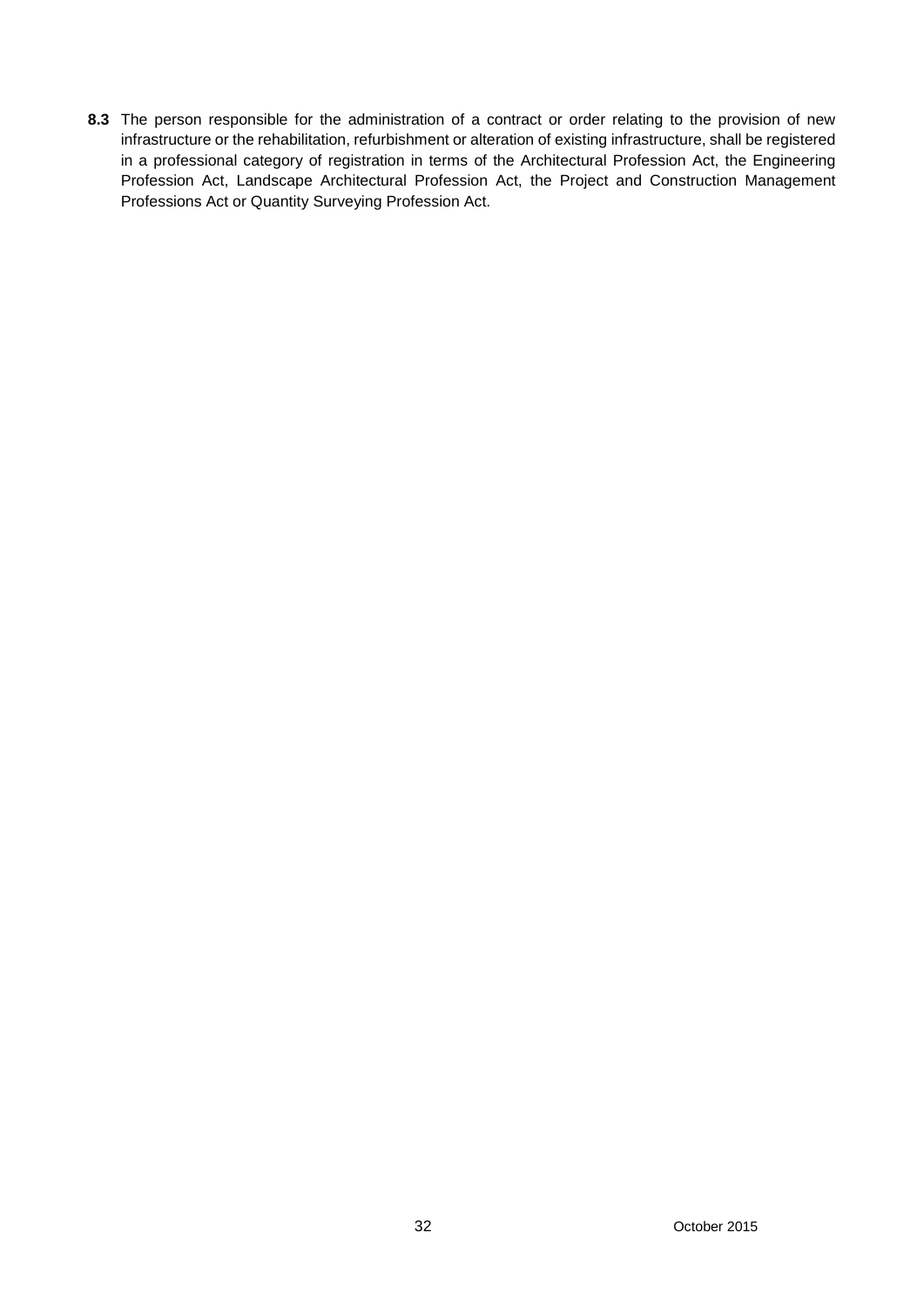# **9 LOGISTICS MANAGEMENT**

- **9.1** Materials, equipment and plant may be procured and issued free of charge to a contractor for incorporation into the works. Care shall be taken to ensure that suitable arrangements or measures are in place to minimise:
	- a) loss or damage to such items until the contractor has received and accepted them; and
	- b) delays in supply which can result in increases in the contractor's prices for providing the works.
- **9.2** Procurement processes associated with long lead items of plant, equipment and materials may be initiated before the conclusion of stage 4 (concept and viability or feasibility). No contract may be entered into following such processes until stage 4 has been concluded and the budgets are in place to proceed.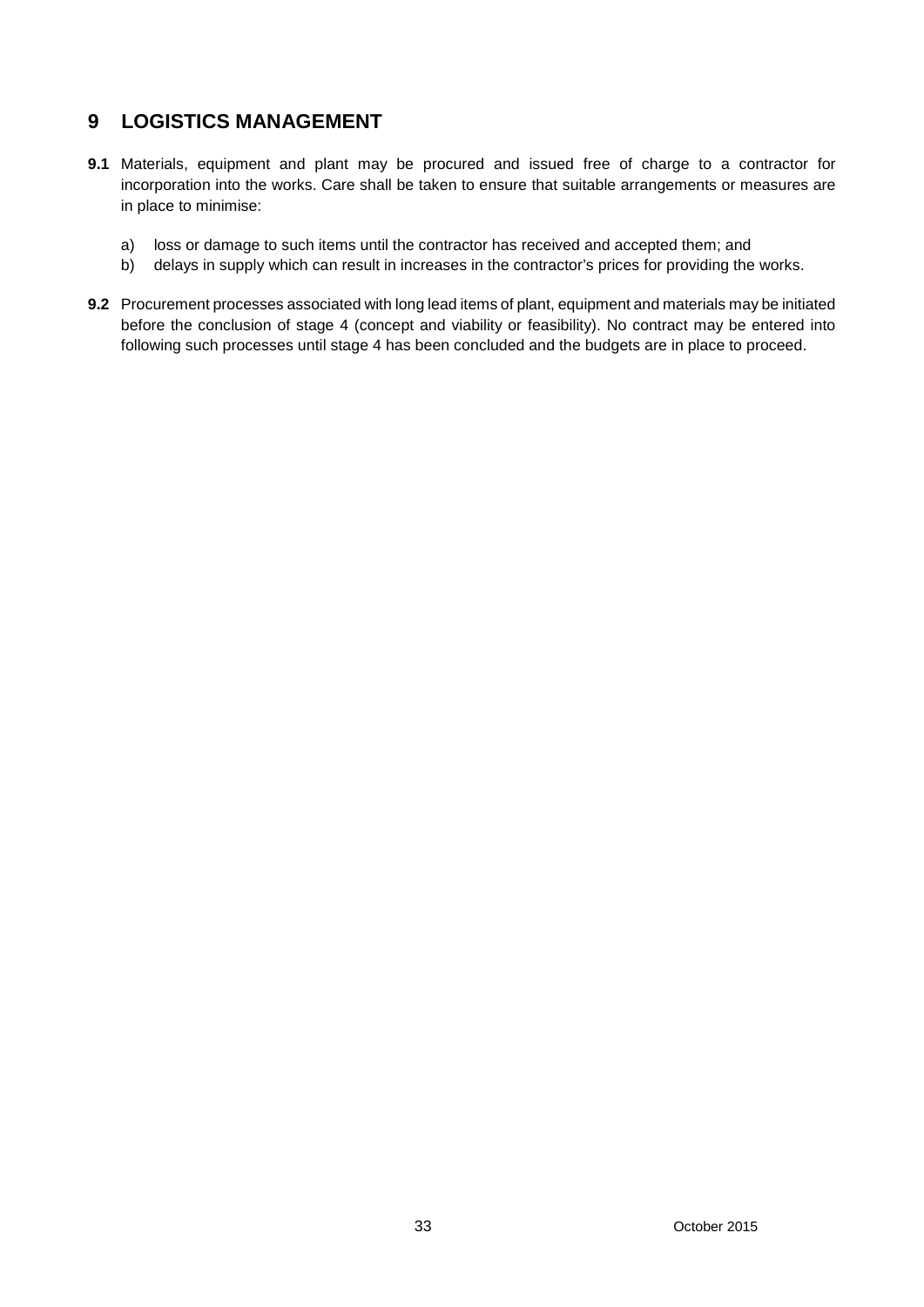# **10 DISPOSAL MANAGEMENT**

- **10.1** A disposal committee shall decide how best to undertake disposals relating to the demolition or dismantling of infrastructure or parts thereof, and the disposal of unwanted, redundant or surplus materials, plant and equipment.
- **10.2** Disposals shall be proceeded with only after the feasibility and desirability of using one or more of the following alternative disposal strategies have been considered:
	- a) transfer to another organ of state, business unit or a charitable organisation at market-related value or free of charge;
	- b) recycling or re-use of component materials; or
	- c) disposal by means of dumping at an authorised dump site, burning or demolition.
- **10.3** The reasons for adopting a disposal strategy shall be recorded prior to proceeding with such disposal.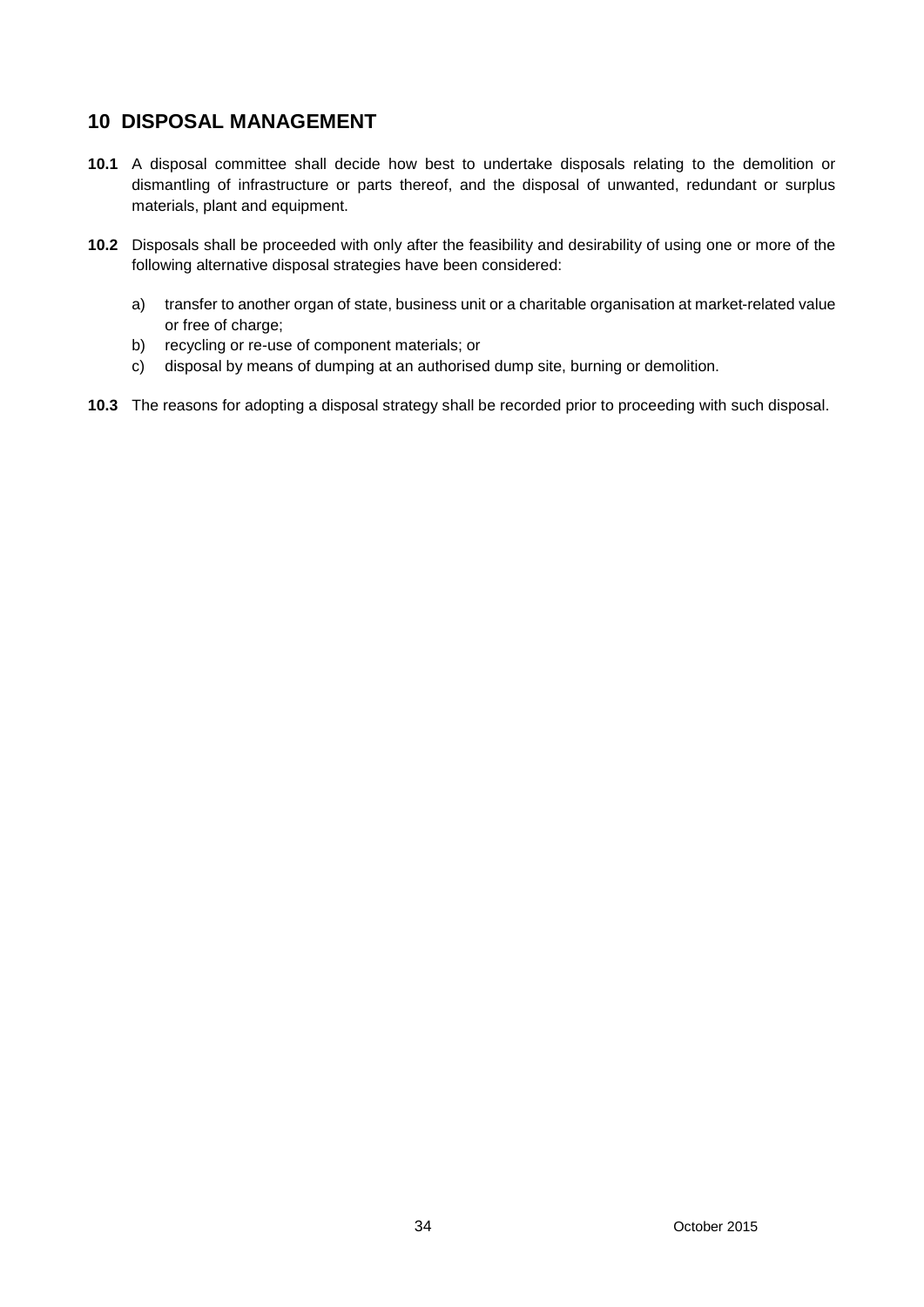# **11 REPORTING OF SUPPLY CHAIN MANAGEMENT INFORMATION**

- **11.1** The implementer shall report to the relevant treasury within one month of the award of a contract or the issuing of an order, all engineering and construction, supply, service and professional service contracts that are awarded, or orders that are issued, should the total of prices, including VAT, exceed the thresholds contained in Table 7. Such a report shall indicate the following:
	- a) the title and number of the contract or order;
	- b) a brief outline of the scope;
	- c) the total of the prices at the time that a contract is concluded or an order issued;
	- d) the time for completion or delivery; and
	- e) the procurement procedure that was used to put the contract in place, or in the case of a framework agreement, whether or not competition amongst framework contractors was reopened.

### **Table 7: Thresholds, including VAT, for reporting the award of a contract or an order to the relevant treasury**

| Organ of state                                         | Value of contract or order including VAT |                                 |                          |                                              |  |  |
|--------------------------------------------------------|------------------------------------------|---------------------------------|--------------------------|----------------------------------------------|--|--|
|                                                        | <b>Services</b><br>contract              | <b>Professional</b><br>services | <b>Supply</b>            | <b>Engineering and</b><br>construction works |  |  |
| National department                                    | R75 million                              | R75 million                     | R <sub>100</sub> million | R <sub>100</sub> million                     |  |  |
| Provincial department or<br>metropolitan municipality  | R50 million                              | R50 million                     | R <sub>100</sub> million | R <sub>100</sub> million                     |  |  |
| Municipality other than a<br>metropolitan municipality | R <sub>25</sub> million                  | R <sub>25</sub> million         | R50 million              | R50 million                                  |  |  |
| Major public entity                                    | R250 million                             | R250 million                    | R500 million             | R500 million                                 |  |  |
| National government<br>business enterprise             | R <sub>125</sub> million                 | R <sub>125</sub> million        | R250 million             | R250 million                                 |  |  |
| Provincial government<br>business enterprise           |                                          |                                 |                          |                                              |  |  |
| Other                                                  | R50 million                              | R50 million                     | R <sub>100</sub> million | R <sub>100</sub> million                     |  |  |

- **11.2** Organs of state other than major public entities, national government business enterprises and provincial business enterprises shall report to the relevant treasury where a contract was awarded to a tenderer other than the tenderer recommended by a committee, giving reasons for such award.
- **11.3** The implementer shall prepare an annual report which contains the following in respect of a financial year and submit such report to the relevant treasury within two months after the financial year end:
	- a) the information contained in the performance report prepared in accordance with section 12 of this standard;
	- b) a brief progress report which reflects progress in terms of time and cost in relation to the time for completion or delivery and the total of prices at the award of the contract or the issuing of an order, and, if relevant, stages completed, on all contracts and orders above the threshold stated in Table 7;
	- c) an outline of the scope, value and duration of all contracts which were awarded as a result of unsolicited proposals, together with a brief motivation for such award;
	- d) particulars relating to:
		- 1) the cancellation or termination of contracts, together with the reasons therefore;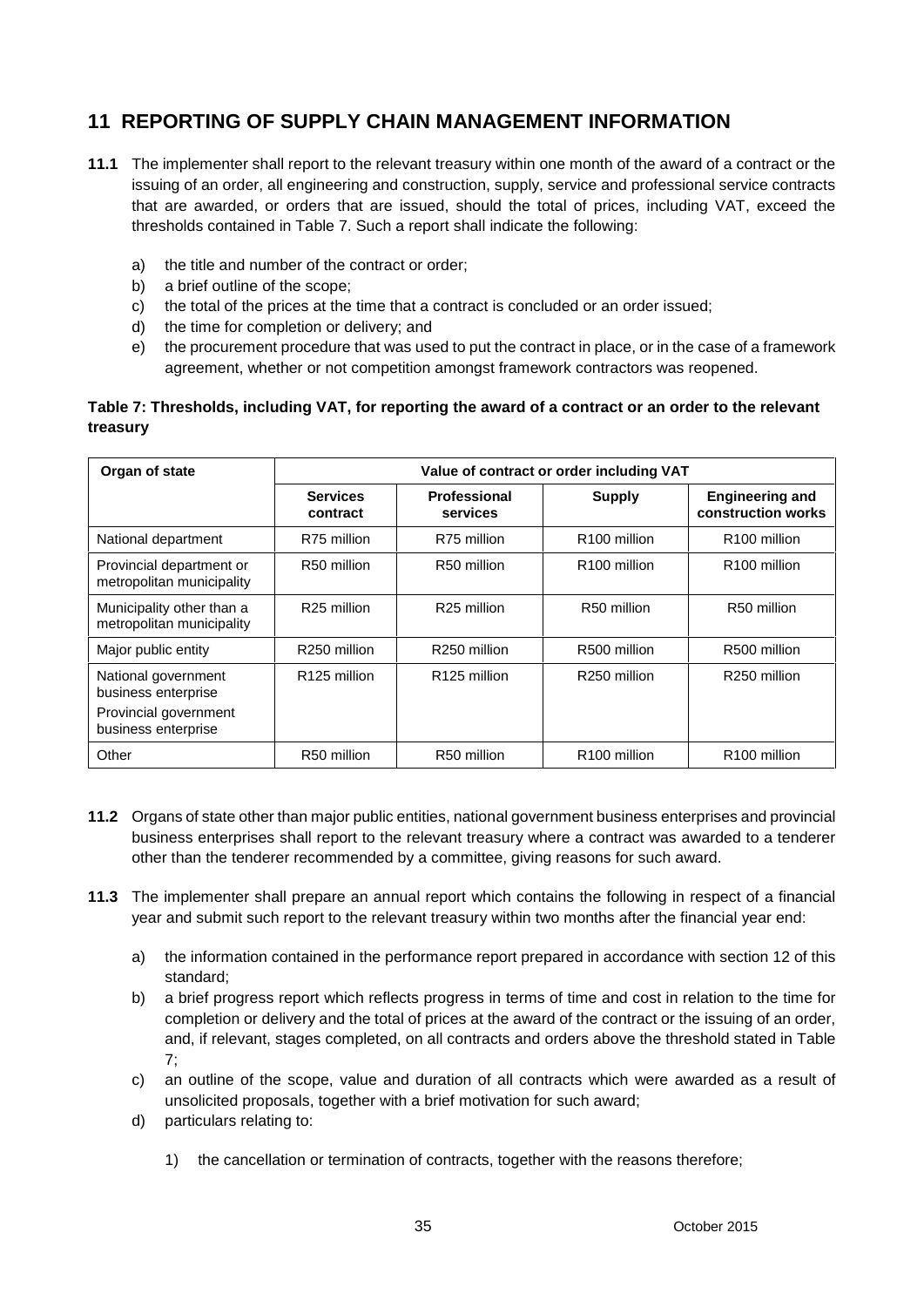- 2) the use of a negotiated or confined market procurement procedure to enter into a supply, services, professional services or engineering and construction contract in excess of R10,0 million, including VAT, together with a brief motivation for doing so;
- 3) the evoking of the emergency procurement procedures where the value of the ensuing transaction exceeded R10,0 million, including VAT, together with a brief overview of the emergency and the outcomes of the procurement;
- 4) disputes arising from contracts which have been referred to arbitration or a court of law for settlement; and
- 5) contracts where the approval has been granted to increase the total of the prices or the time for completion at Procurement Gate 8D (see Figure 2 and Table 3).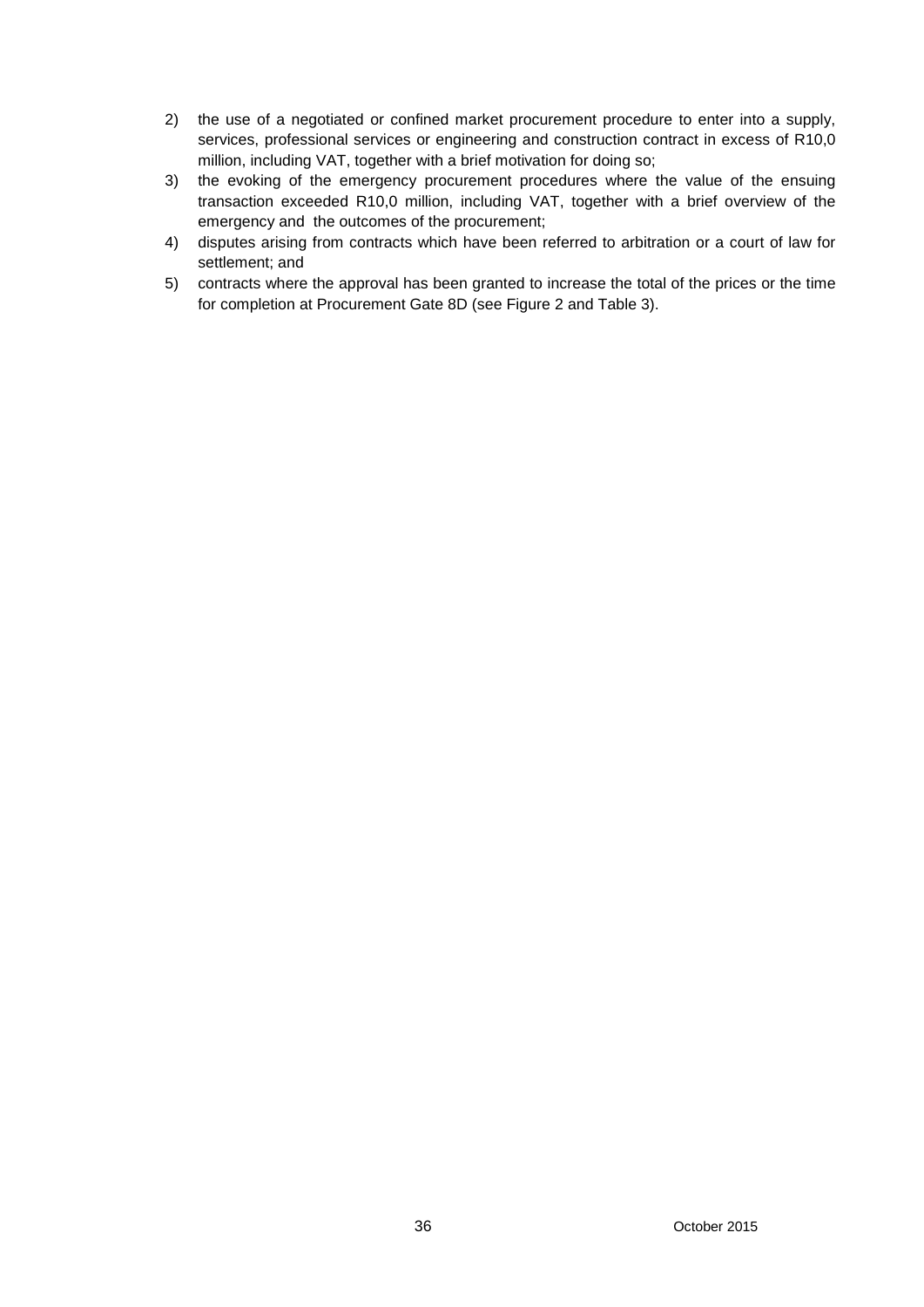# **12 ASSESSMENT OF SUPPLY CHAIN MANAGEMENT PERFORMANCE**

An annual performance report shall be prepared for each portfolio of projects involving infrastructure delivery within two months of the financial year end which reflects performance in relation to at least the following:

- a) expenditure incurred in infrastructure delivery for the financial year, against the budget made available to cover such expenditure at the start of the year;
- b) the average variance between planned and achieved completion of stages of all packages and projects;
- c) an overview of all packages where stage 7 was completed within the financial year and the total of the prices and the time for completion at the start of the contract or when the order was issued exceed 20%, together with a brief explanation as to why such increases occurred;
- d) the average time taken to award a contract, measured from the closing date for tender submission or the final submission made in terms of a proposal or competitive negotiations procedure to a decision being taken to award the contract;
- e) the average time taken, in respect of all packages covered in the report, to complete stage 8 measured from the time that stage 7 is completed;
- f) the average difference between the total of the prices in the payment certificate that was issued following the completion of stage 7, and the total of the prices at the end of stage 9;
- g) the average time taken to award a contract above the threshold for quotations, measured from the closing date for tender submission or the final submission made in terms of a proposal or competitive negotiations procedure, to the acceptance of the tender evaluation report; and
- h) the average number of days that payment is later than that required under the terms of a contract.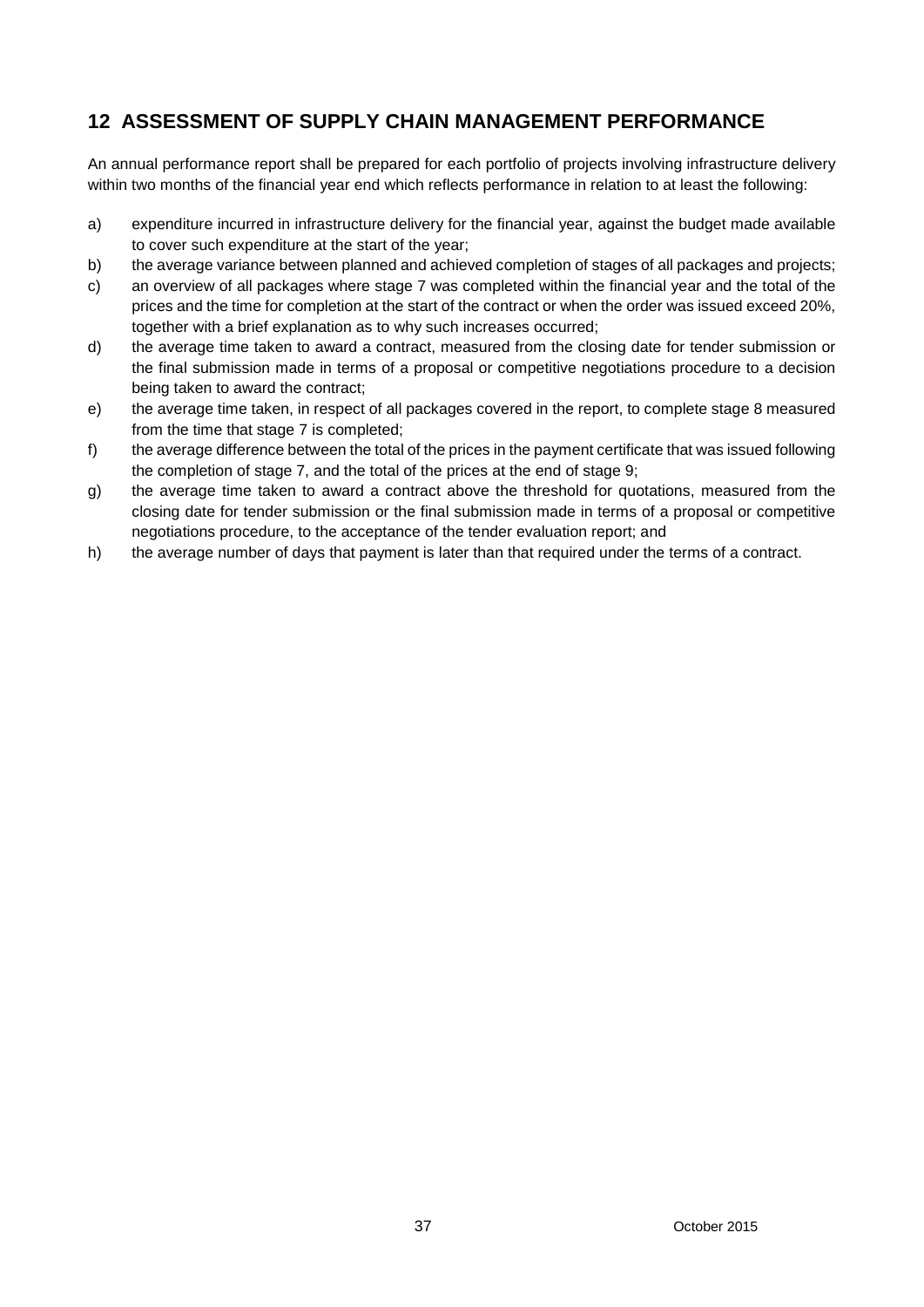# **13 RISK MANAGEMENT AND INTERNAL CONTROL**

### **13.1 Risk management**

- **13.1.1** Risk registers shall be established and maintained to enable risk mitigation relating to infrastructure procurement and delivery management to be proactively managed at a portfolio, programme, project and contract level. Such registers shall as a minimum contain:
	- a) the entry date of the risk;
	- b) a description of the risk, i.e. risk event, cause and possible outcome;
	- c) the measures and action to mitigate risk, i.e. a description of the action, responsibility for action and timetable for implementation;
	- d) action status, i.e. actioned, take no action, monitor and review or to be actioned.
- **13.1.2** Those responsible for establishing and maintaining risk registers shall issue risk reports when called upon to do so.

### **13.2 Internal control measures**

- **13.2.1** The gates in the control frameworks provided in section 4 shall be used, as appropriate, to:
	- a) authorise the proceeding with an activity within a process, or commencing with the next process;
	- b) confirm conformity with requirements; or
	- c) provide information which creates an opportunity for corrective action to be taken.
- **13.2.2** Suitable templates shall be used to record the approval or acceptance of documents at the gates provided in the control framework established in section 4.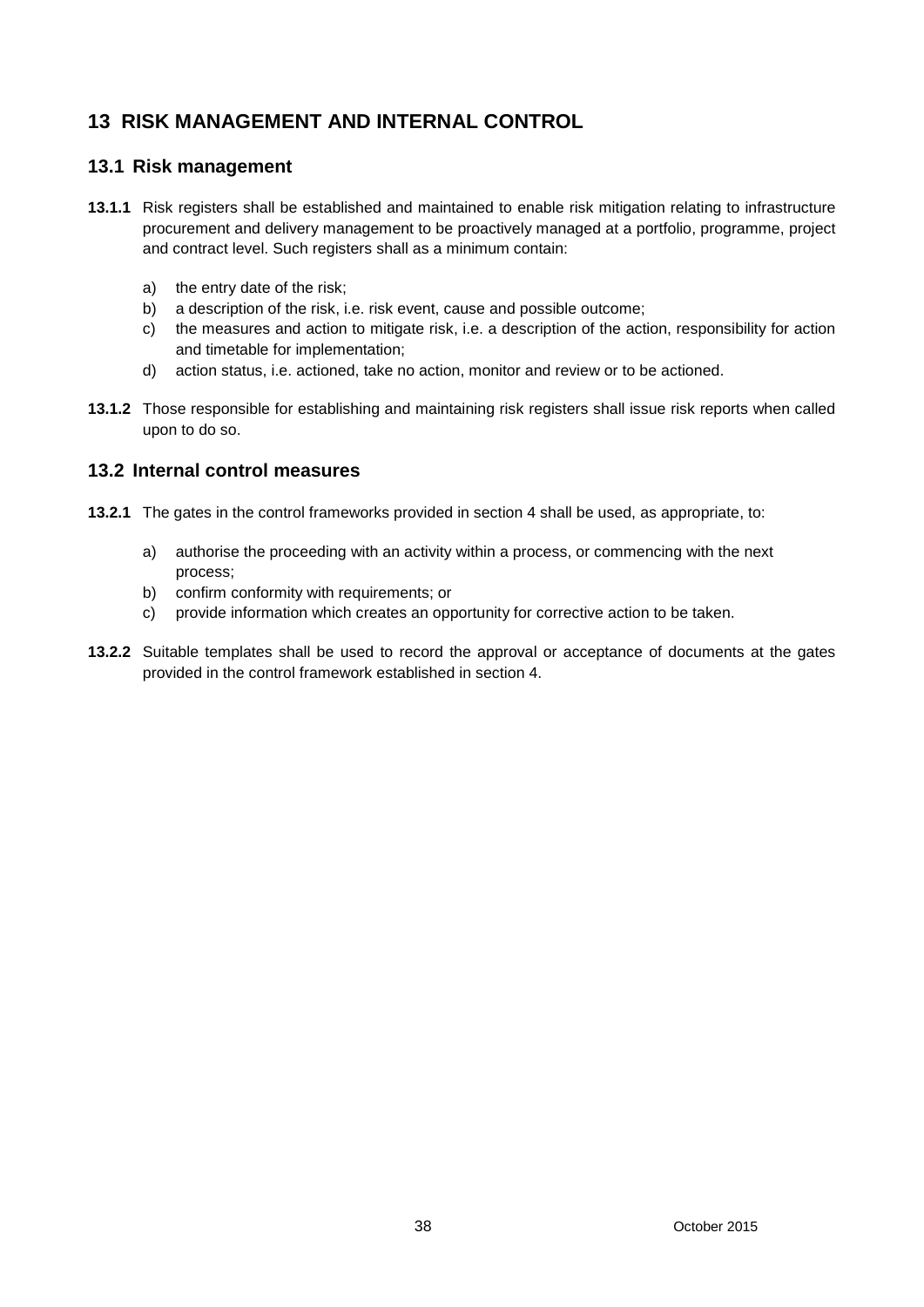# **14 INFRASTRUCTURE PROCUREMENT REQUIREMENTS**

## **14.1 General**

- **14.1.1** Procurement shall be undertaken in accordance with all applicable legislation and;
	- a) the relevant requirements of SANS 10845-1,SANS 10845-2, SANS 10845-3 and SANS 10845-  $4$
	- b) the administrative procedures embedded in the approved standard forms of contract identified in this standard; and
	- c) the provisions of this standard.
- **14.1.2** All contracts that are entered into with contractors following a procurement process shall be in writing.
- **14.1.3** Quality may be evaluated in tender submissions as other objective criteria as provided for in the Preferential Procurement Policy Framework Act in accordance with the provisions of SANS 10845-1.
- **14.1.4** The preference points system contained in the Preferential Procurement Policy Framework Act shall not be applied to disposals. An assumption shall be made in the case of tenders for framework agreements that the 90:10 preference points system applies.
- **14.1.5** All awards above the quotation threshold in competitive selection and competitive negotiation procurement processes shall be published at least on:
	- a) the organ of state's or relevant treasury's website; or
	- b) if required in terms of the Construction Industry Development Board Act, on the Construction Industry Development Board's website.
- **14.1.6** The publication of the award of a contract shall contain at least the following information:
	- a) contract numbers and title;
	- b) a brief description of goods, services or works; and
	- c) the names of successful tenderers and their B-BBEE status level of contribution, and where practical, the total of the prices at award, the duration of the contract and the tender points scored during the tender evaluation process.

### **14.2 Usage of standard procedures**

- **14.2.1** Goods or services or a combination thereof should generally be procured from the open market. Tenders may, however, be solicited from a confined market where:
	- a) it is established with reasonable certainty that:
		- 1) only a sole contractor is able to provide the goods or services or any combination thereof;
		- 2) only a very limited number of contractors are able to provide goods, services or works which are not freely available in the market, or which are provided solely for the organ of state in accordance with unique requirements;
	- b) there is justification for standardising goods or making use of manufacturer-accredited service providers;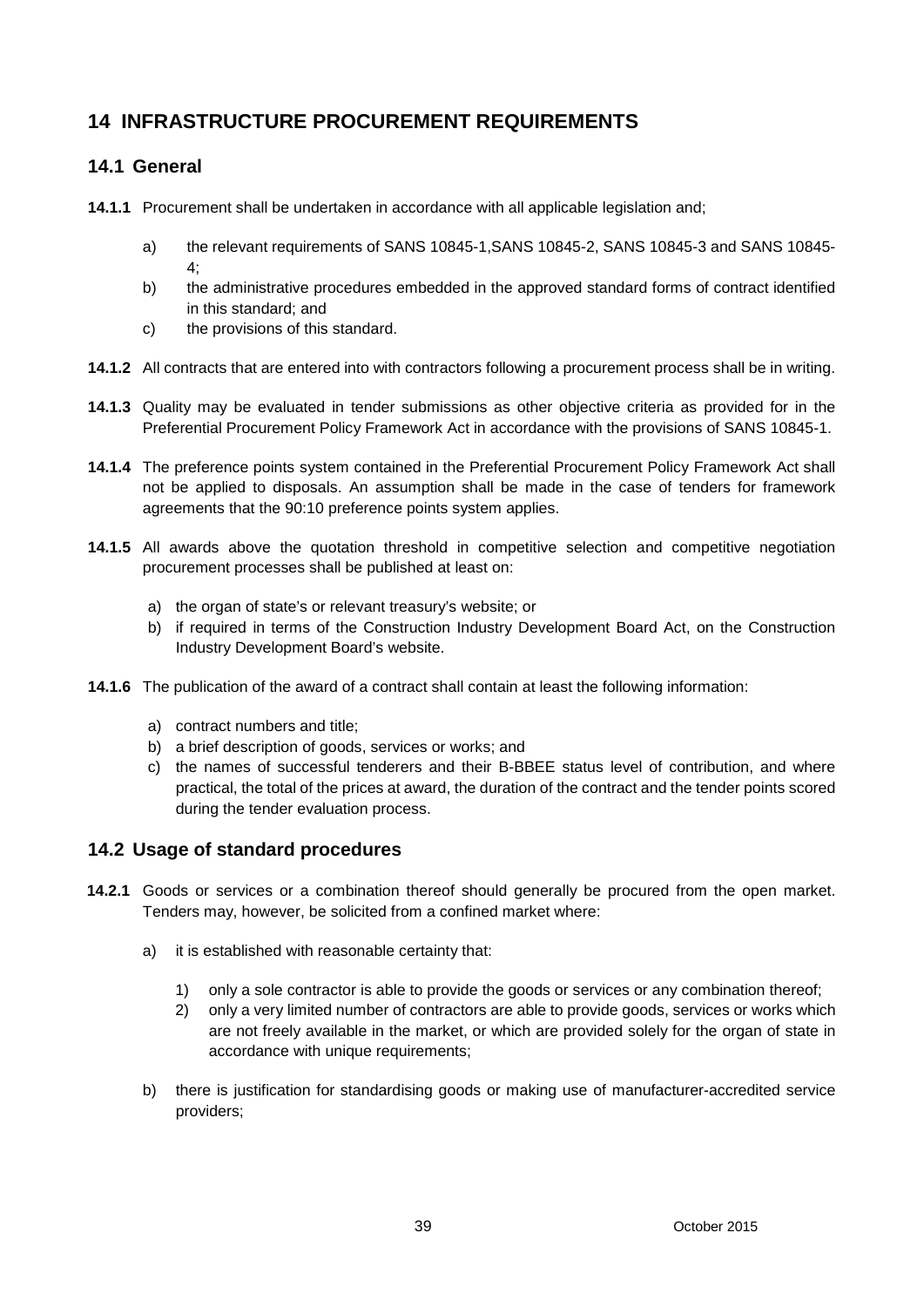- c) a change in product or manufacturer requires modifications to related equipment and fixtures, e.g. a replacement pump requires costly changes to mountings, pipework or electrical connections or the replacement of circuit breakers requires costly changes to mounting frames, face panels, busbars, wiring and the like; or
- d) a replacement model requires the holding of additional spares or maintenance personnel.
- **14.2.2** The standard procurement procedures identified in Table 8 shall be implemented under the stated conditions in accordance with the provisions of SANS 10845-1. Projects shall not be subdivided to reduce the estimated tender value to fall within a threshold applicable to a specific procurement procedure.

| Procedure                                               | Conditions which need to be satisfied in order to utilise the procedure                                                                                                                                                                                                                                                                                                                                                                                                                                                                                                                                                                                                                                                                                                                                                                                                                                                                                                                                                                                                                  |  |  |  |
|---------------------------------------------------------|------------------------------------------------------------------------------------------------------------------------------------------------------------------------------------------------------------------------------------------------------------------------------------------------------------------------------------------------------------------------------------------------------------------------------------------------------------------------------------------------------------------------------------------------------------------------------------------------------------------------------------------------------------------------------------------------------------------------------------------------------------------------------------------------------------------------------------------------------------------------------------------------------------------------------------------------------------------------------------------------------------------------------------------------------------------------------------------|--|--|--|
| <b>Competitive selection procedure</b>                  |                                                                                                                                                                                                                                                                                                                                                                                                                                                                                                                                                                                                                                                                                                                                                                                                                                                                                                                                                                                                                                                                                          |  |  |  |
| Nominated procedure                                     | Any procurement, the estimated value of which does not exceed a threshold stated in Table 9.                                                                                                                                                                                                                                                                                                                                                                                                                                                                                                                                                                                                                                                                                                                                                                                                                                                                                                                                                                                             |  |  |  |
| Open procedure                                          | Any procurement, except where the cost of advertising or the evaluation of a large number of<br>tender submissions is disproportionate to the value of the work.                                                                                                                                                                                                                                                                                                                                                                                                                                                                                                                                                                                                                                                                                                                                                                                                                                                                                                                         |  |  |  |
| Qualified procedure                                     | Any procurement where:<br>a contract requires for its execution a high degree of specialised input, or requires skills<br>1)<br>and expertise that are not readily available;<br>a contract requires for its execution exceptional management skills or quality;<br>2)<br>3)<br>a tender submission requires significant tenderer inputs in order to respond appropriately<br>to requirements so that a financial offer may be determined;<br>it is desirable, in a large programme or project, to link packages of work to tenderers who<br>4)<br>have the appropriate capacity and capability to compete against one another;<br>the time and cost required to examine and evaluate a large number of tender offers would<br>5)<br>be disproportionate to the procurement;<br>for practical reasons, it is necessary to limit the number of tender submissions that are<br>6)<br>received; or<br>the goods or services are not freely available in the market, or are manufactured solely for<br>7)<br>the organ of state in accordance with that organ of state's own specifications. |  |  |  |
| Quotation procedure                                     | Any procurement where the estimated value does not exceed a threshold stated in Table 9.                                                                                                                                                                                                                                                                                                                                                                                                                                                                                                                                                                                                                                                                                                                                                                                                                                                                                                                                                                                                 |  |  |  |
| Proposal procedure<br>using the two-<br>envelope system | Services where tenderers are required to develop and price proposals to satisfy a broad scope<br>of work.                                                                                                                                                                                                                                                                                                                                                                                                                                                                                                                                                                                                                                                                                                                                                                                                                                                                                                                                                                                |  |  |  |
| Proposal procedure<br>using the two-stage               | Option 1<br>Any procurement in which tenderers are required to submit technical proposals and,<br>if required, cost parameters around which a contract may be negotiated.                                                                                                                                                                                                                                                                                                                                                                                                                                                                                                                                                                                                                                                                                                                                                                                                                                                                                                                |  |  |  |
| system                                                  | Option 2<br>Any procurement in which tenderers are invited to submit technical proposals in the<br>first stage and to submit tender offers based on procurement documents issued<br>during the second stage.                                                                                                                                                                                                                                                                                                                                                                                                                                                                                                                                                                                                                                                                                                                                                                                                                                                                             |  |  |  |
| Shopping procedure                                      | Procurement which involves readily available goods and does not exceed the threshold value<br>stated in Table 9.                                                                                                                                                                                                                                                                                                                                                                                                                                                                                                                                                                                                                                                                                                                                                                                                                                                                                                                                                                         |  |  |  |

#### **Table 8: Conditions under which procedures provided for in SANS 10845-1 may be utilised**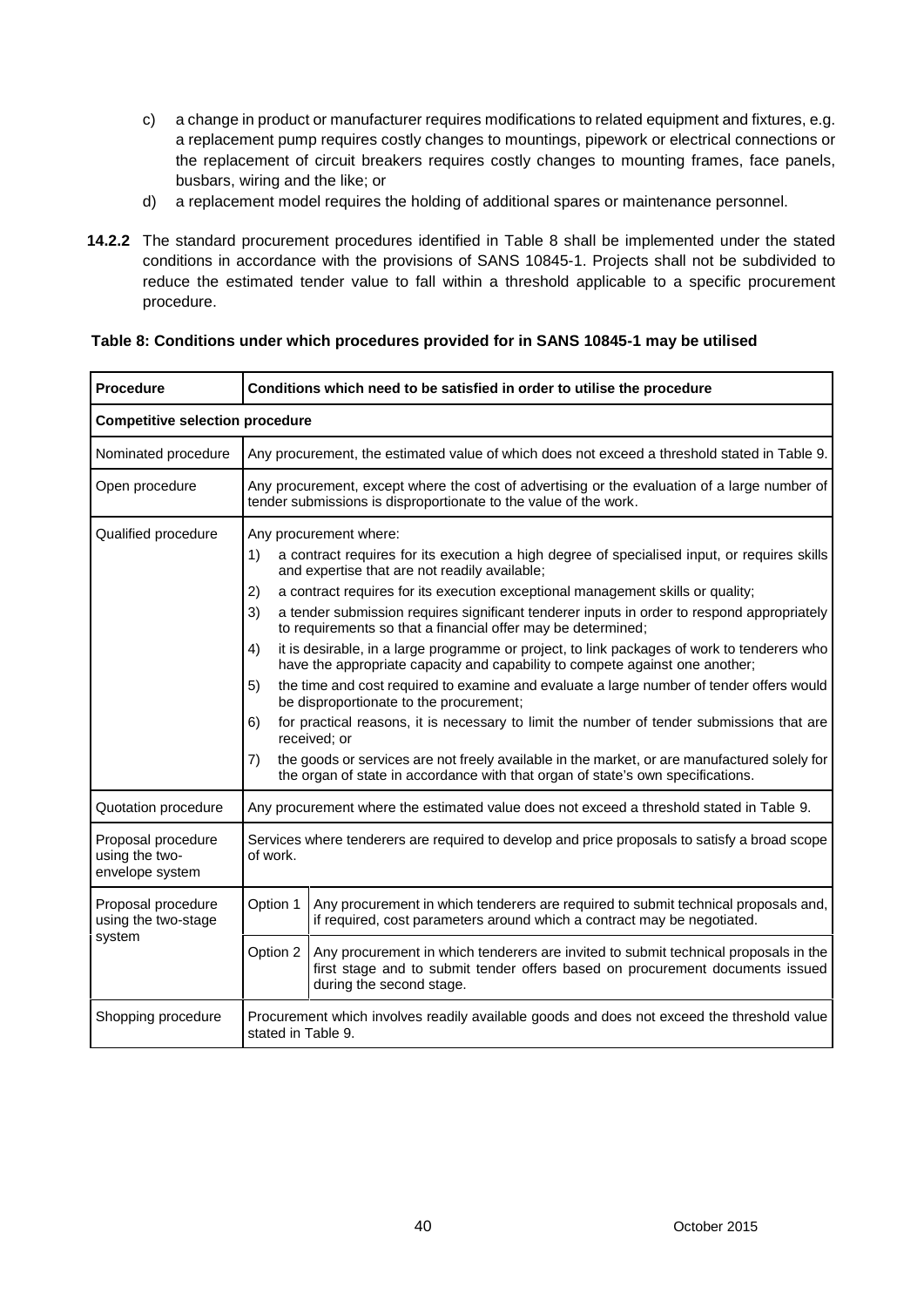# **Table 8** (concluded)

| <b>Procedure</b>                       | Conditions which need to be satisfied in order to utilise the procedure                                                                                                                                                                                                                                                                                                                                                                                                                                                                                                                                                                                                                                                                                                                                                                                                                                                                                                                                                                                                                                                                                      |
|----------------------------------------|--------------------------------------------------------------------------------------------------------------------------------------------------------------------------------------------------------------------------------------------------------------------------------------------------------------------------------------------------------------------------------------------------------------------------------------------------------------------------------------------------------------------------------------------------------------------------------------------------------------------------------------------------------------------------------------------------------------------------------------------------------------------------------------------------------------------------------------------------------------------------------------------------------------------------------------------------------------------------------------------------------------------------------------------------------------------------------------------------------------------------------------------------------------|
| Restricted competitive<br>negotiations | As for open competitive negotiations, but where:<br>a contract requires for its execution a high degree of specialised input, or requires skills<br>1)<br>and expertise that are not readily available;<br>a contract requires for its execution exceptional management skills or quality;<br>2)<br>a tender submission requires significant tenderer inputs in order to respond appropriately<br>3)<br>to requirements so that a financial offer may be determined;<br>the time and cost required to examine and evaluate a large number of tender offers would<br>4)<br>be disproportionate to the procurement;<br>for practical reasons, it is necessary to limit the number of tender submissions that are<br>5)<br>received; or<br>a target price is tendered and finalised prior to the award of the contract.<br>6)                                                                                                                                                                                                                                                                                                                                   |
| Open competitive<br>negotiations       | Any procurement where:<br>it is not feasible to formulate detailed specifications for the work or to identify the<br>1)<br>characteristics of goods or works to obtain the most satisfactory solution to procurement<br>needs;<br>there are various possible means of satisfying procurement needs;<br>2)<br>the technical character of the goods or works, or the nature of the services, warrants the<br>3)<br>use of competitive negotiations to realise the most satisfactory solution to procurement<br>needs;<br>the purpose of the contract is research, experimentation, study or development; or<br>4)<br>all the tenders received in a competitive selection procedure are non-responsive and the<br>5)<br>calling for fresh tenders is likely to result in a similar outcome.                                                                                                                                                                                                                                                                                                                                                                     |
| <b>Negotiated procedure</b>            |                                                                                                                                                                                                                                                                                                                                                                                                                                                                                                                                                                                                                                                                                                                                                                                                                                                                                                                                                                                                                                                                                                                                                              |
|                                        | Any procurement where:<br>a rapid response is required due to the presence of, or the imminent risk of, an extreme<br>1)<br>or emergency situation arising from:<br>a) human injury or death;<br>human suffering or deprivation of human rights;<br>b)<br>serious damage to property or financial loss;<br>C)<br>livestock or animal injury, suffering or death;<br>d)<br>serious environmental damage or degradation; or<br>e)<br>interruption of essential services;<br>f)<br>2)<br>the required goods, services or works cannot technically or economically be separated<br>from another contract previously performed by a specific contractor;<br>only one contractor has been identified as possessing the necessary experience and<br>3)<br>qualifications or product to deliver value for money in relation to a particular need;<br>the services, goods or works do not exceed a threshold value stated in Table 9;<br>4)<br>the service or works being procured are largely identical to work previously executed by<br>5)<br>that contractor and it is not in the interest of the public or the organ of state to solicit other<br>tender offers; |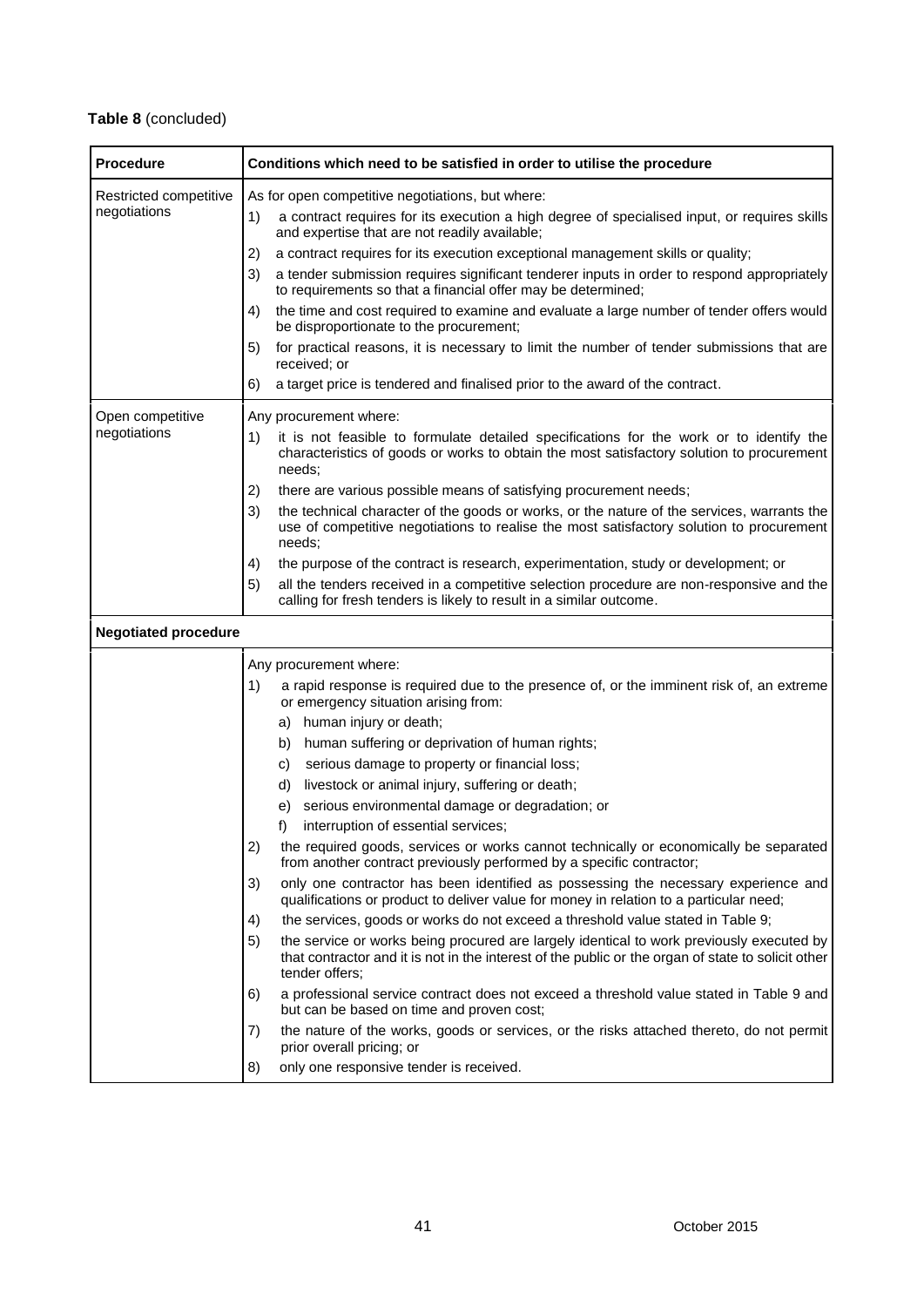- **14.2.3** Prior approval shall be obtained for the following procurement procedures, unless such a procedure is already provided for in the approved procurement strategy:
	- a) the negotiated procedure above the thresholds identified in Tables 8 and 9; and
	- b) the approaching of a confined market, except where a rapid response is required in the presence of, or the imminent risk of, an extreme or emergency situation arising from the conditions set out in Table 8, and which can be dealt with, or the risks relating thereto arrested, within 48 hours.
- **14.2.4** Only a person authorised in terms of a policy developed in accordance with the provisions of section 5 may pursue a negotiated procedure in an emergency without the prior approval permitted in terms of 14.2.3.
- **14.2.5** Approval for the use of a confined market shall only be valid for a period not exceeding 18 months.

| <b>Procedure</b>                  | Conditions which need to be satisfied in                                              | <b>Threshold (Rand including VAT)</b> |                                                                 |                                                    |
|-----------------------------------|---------------------------------------------------------------------------------------|---------------------------------------|-----------------------------------------------------------------|----------------------------------------------------|
| (see Table 8 and<br>SANS 10845-1) | order to utilise the procedure                                                        | Schedule 2<br>public<br>enterprise    | <b>Department</b><br>or a<br>schedule 3<br>public<br>enterprise | <b>Municipality</b><br>or a<br>municipal<br>entity |
| Negotiated                        | The services, goods or works have a value not<br>exceeding a threshold                | R <sub>125</sub> 000                  | R75 000                                                         | R75 000                                            |
|                                   | A professional service contract has a value not<br>exceeding a threshold              | R500 000                              | R350 000                                                        | R200 000                                           |
| Nominated<br>procedure            | Any procurement not exceeding a threshold                                             | R <sub>2</sub> 500 000                | R <sub>1</sub> 500 000                                          | R <sub>1</sub> 500 000                             |
| Quotation<br>procedure            | Any procurement where the estimated value<br>does not exceed a threshold              | R <sub>2</sub> 000 000                | R <sub>1</sub> 000 000                                          | R <sub>200</sub> 000                               |
| Shopping<br>procedure             | Supplies contract which involves readily<br>available goods not exceeding a threshold | R50 000                               | R <sub>50</sub> 000                                             | R <sub>10</sub> 000                                |

## **14.3 Framework agreements**

- **14.3.1** Framework agreements may be entered into with contractors by:
	- a) inviting tender offers to enter into a suitable contract for the required work, using stringent eligibility and evaluation criteria to ensure that contracts are entered into with only those contractors who have the capability and capacity to provide the required goods, services or works; and
	- b) entering into a limited number of contracts based on the projected demand and geographic location for such goods, services or works.
- **14.3.2** The term of a framework agreement shall not exceed:
	- a) three years in the case of all organs of state other than a major public entity, a national government business enterprise or a provincial government business enterprise; or
	- b) four years in the case of a major public entity, a national government business enterprise or provincial government business enterprise.
- **14.3.3** Framework agreements that are entered into shall not commit an organ of state to any quantum of work beyond the first order, or bind the employer to make use of such agreements to meet its needs.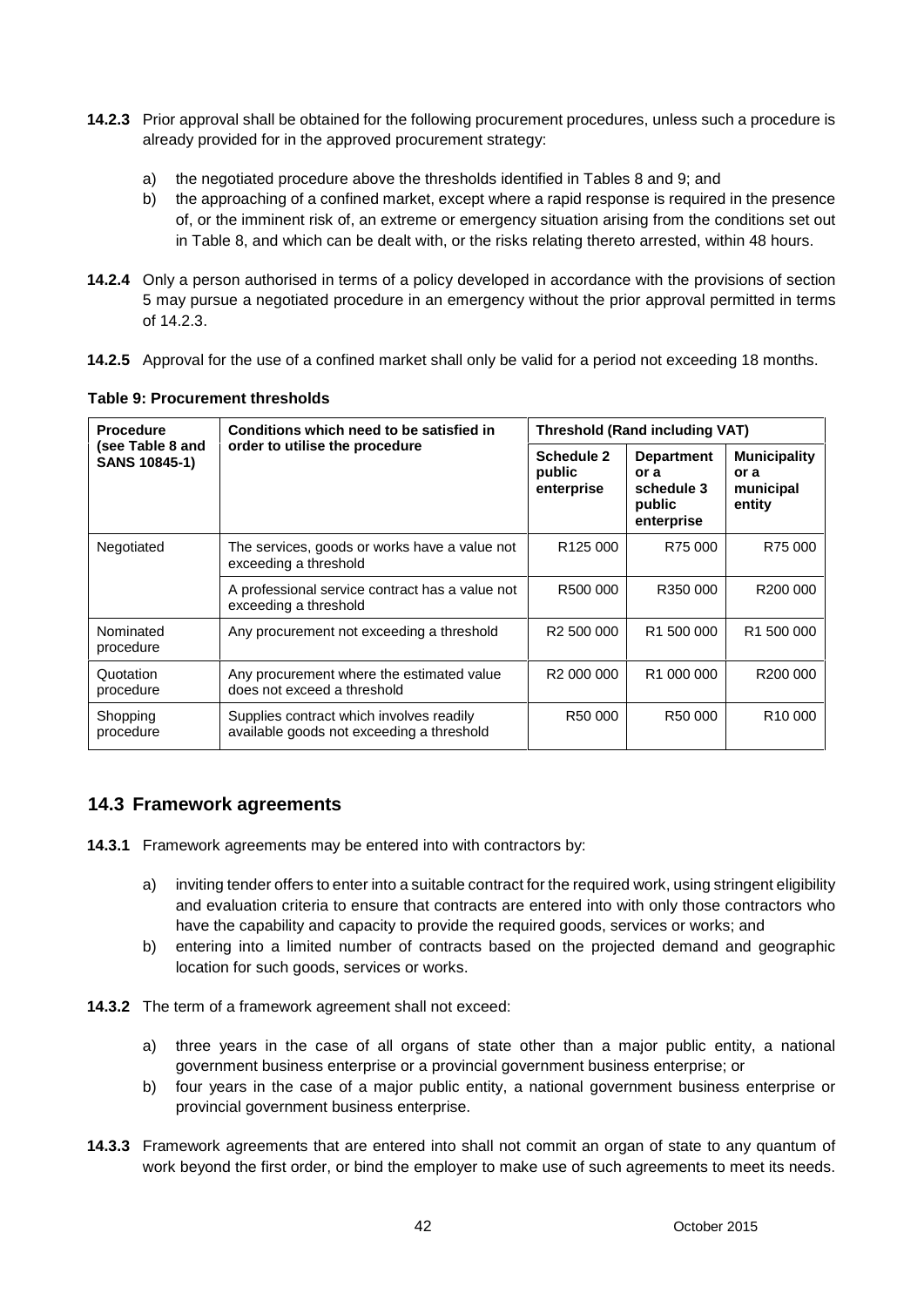The employer may approach the market for goods or services, or a combination thereof, whenever it considers that better value in terms of time, cost and the quality which may be obtained.

- **14.3.4** Orders:
	- a) shall cover only goods or services, or any combination thereof, falling within the scope of work associated with the agreement which may not be amended for the duration of the contract;
	- b) may not be issued after the expiry of the term of the framework agreement; and
	- c) may be completed even if the completion of the order is after the expiry of the term.
- **14.3.5** The issuing of orders with a number of framework contractors covering the same scope of work may be made with and without requiring competition amongst framework contractors. Where competition is required amongst framework contractors, it shall be conducted in a non-discriminatory manner such that competition is not distorted.
- **14.3.6** Competition amongst framework contractors for orders shall take place where:
	- a) there is no justifiable reason for issuing an order to a particular framework contractor, such as:
		- 1) the framework contractor provided the most economical transaction when the financial parameters included in the contract are applied, and has the capacity to deliver;
		- 2) the required goods, services or works cannot technically or economically be separated from another contract or order previously performed by a specific contractor;
		- 3) the service or works being instructed are largely identical to work previously executed by that contractor;
		- 4) the value of the order is less than the threshold for the quotation procedure;
		- 5) the schedule for delivery necessitates that each of the framework contractors be issued with orders on a continuous basis; or
		- 6) capacity to execute the order;
	- b) the terms in the framework agreement are insufficiently precise or complete to cover the particular requirement, e.g. delivery time scales or time estimates to complete the order (productivity); or
	- c) a better quality of service can be obtained through a competitive process.

### **14.4 Design competitions**

- **14.4.1** A single- or two-stage design competition may be used as a means to identify one or more suitable contractors to provide design services. The conditions for a design competition shall clearly state the purpose of the competition and the intentions of the promoter, the nature of the problem that is to be solved and all the practical requirements to be met by the competitors.
- **14.4.2** A design competition shall be initiated following a call for an expression of interest. All respondents who satisfy the admission requirements for a design competition and complete an application form shall be admitted to the competition as participants.
- **14.4.3** A jury who is independent of participants in the competition shall be appointed to collectively decide on the outcome of the competition. Such a jury shall be autonomous in its decisions or opinions and endeavour, adopt decisions on each individual submission by consensus and record its decisions in writing. Not less than 50% of the members serving on the jury shall have relevant professional qualifications in the subject matter of the competition.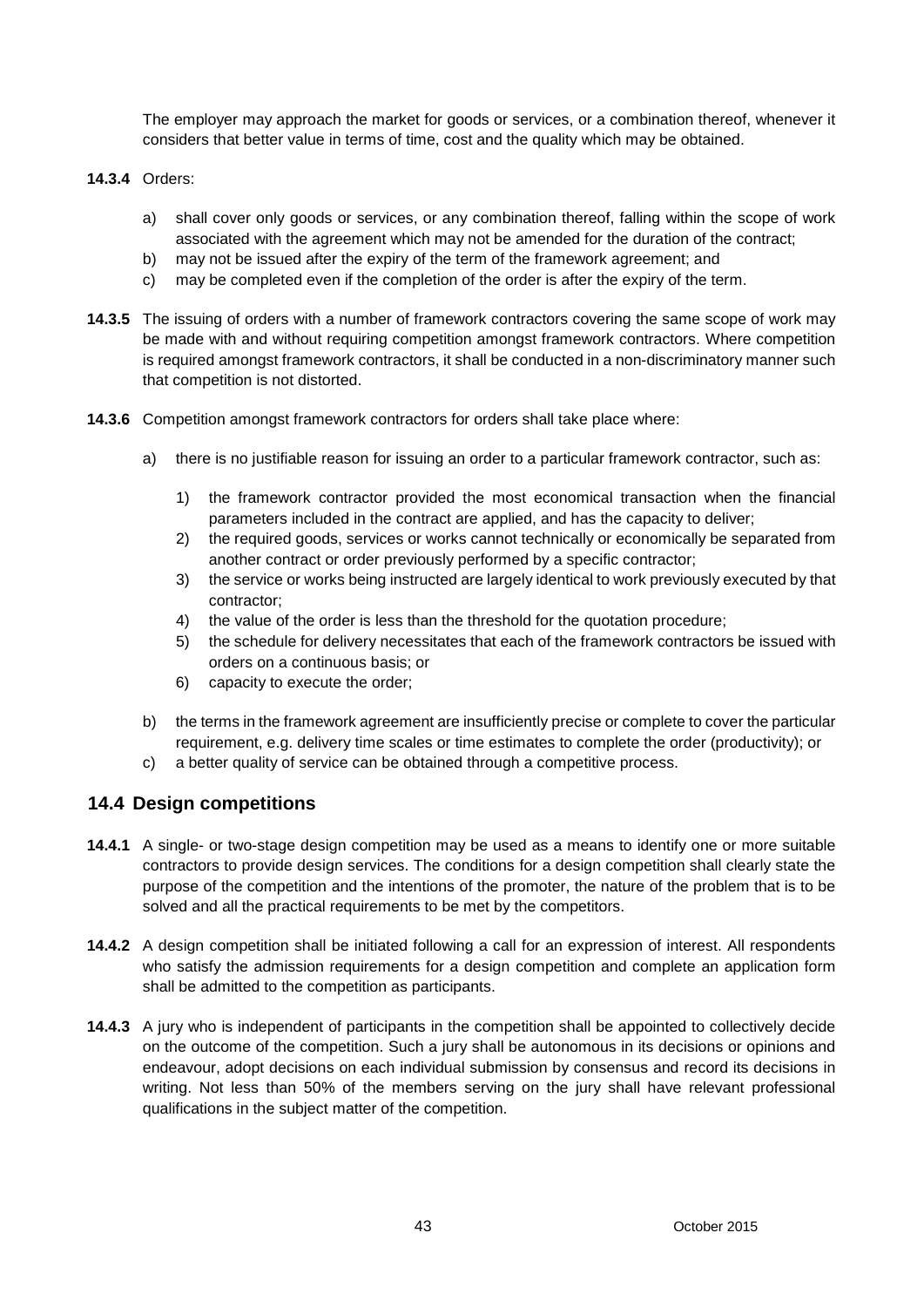- **14.4.4** The design competition shall be conducted in such a manner that the identity of any particular participant during the process is not known to the jury until after competition winners are announced. The awarding of prizes and honoraria may be linked to such competitions.
- **14.4.5** A contract may be negotiated with the winner of the design competition. Where more than one contract is awarded to participants in a design competition, all competitors in the final stage of the competition shall be invited to submit tender offers. Tender offers shall be evaluated in terms of method 4 of SANS 10845-3, with the score for quality being based solely on the ranking of the competition jury.

### **14.5 Procurement documentation**

### **14.5.1 General**

- **14.5.1.1** Procurement documents shall be developed in accordance with the provisions of SANS 10845-1 and SANS 10845-2 and, where aspects of the national register of contractors or register of projects established in terms of the Construction Industry Development Board Act are implemented through procurement documents, the CIDB Standard for Uniformity in Construction Procurement.
- **14.5.1.2** The Form of Offer and Acceptance contained in Annex B of SANS 10845-2 shall be used, with minimal contract-specific amendments, to form the basis of agreement arising from the solicitation of tender offers.
- **14.5.1.3** The formation of a contract in the single volume approach (see SANS 10845-2) shall occur once:
	- a) the schedule of deviations has been completed to reflect each and every amendment to the tender documents:
		- 1) made in terms of addenda issued prior to the close of tenders; and
		- 2) permitted in terms of the conditions of tender, and agreed to in the process of offer and acceptance; and
	- b) the acceptance portion of the Form of Offer and Acceptance has been signed by the person authorised to do so.
- **14.5.1.4** The formation of the contract in the three-volume approach (see SANS 10845-2) shall take place after:
	- a) each and every amendment to the tender documents made in terms of addenda issued prior to the close of tenders, and those permitted in terms of the conditions of tender and agreed to in the process of offer and acceptance have been incorporated into the final contract;
	- b) a brief summary of the changes made in the final contract document is included in the schedule of deviations so as to allow the reader to understand the nature and extent of the changes; and
	- c) the acceptance portion of the Form of Offer and Acceptance has been signed by the person authorised to do so.
- **14.5.1.5** A tenderer's covering letter shall not be included in the final contract document or referenced in the schedule of deviations. The agreed provisions of such a letter shall be stated in the schedule of deviations.
- **14.5.1.6** Standard returnable documents for infrastructure procurement contained in annexures A to E shall, where appropriate, form part of the Returnable Documents in procurement documents.
- **14.5.1.7** Standard documentation issued by a relevant treasury for non-infrastructure procurement shall not be included in infrastructure procurement documents unless they are found to be compatible, and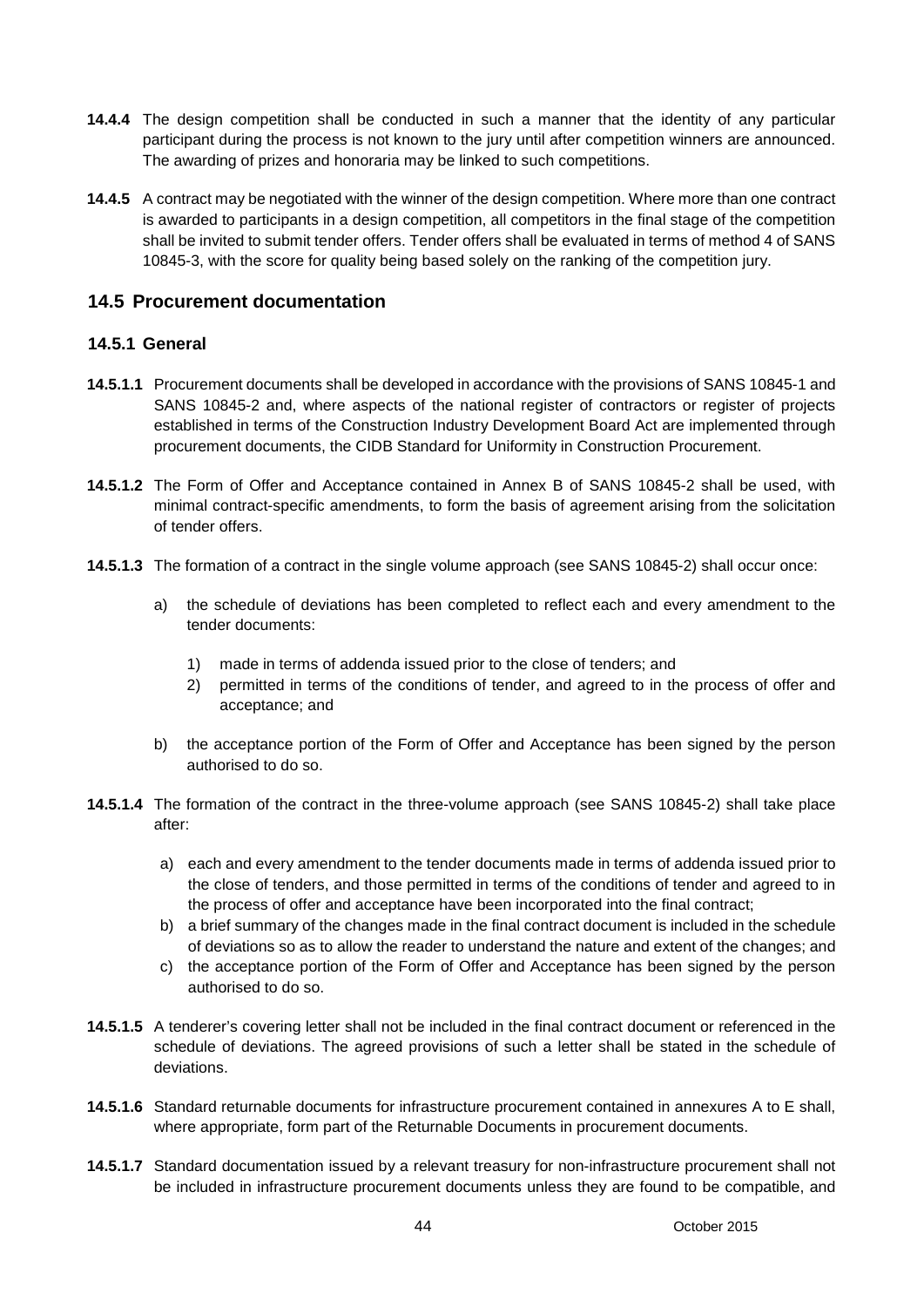not in conflict with the provisions of a procurement document which complies with the provisions of this standard.

#### **14.5.2 Tender, submission and auction data**

- **14.5.2.1** The tender data shall reference the Standard Conditions of Tender contained in SANS 10845-3.
- **14.5.2.2** The tender offer validity period provided for in the tender data shall generally not exceed eight weeks, and in exceptional circumstances shall not exceed 12 weeks.
- **14.5.2.3** The tender data associated with Method 3 (financial offer and preference) shall be as follows:

| 5.11.4 | The procedure for the evaluation of responsive tenders is Method 3.                                                                                                                |
|--------|------------------------------------------------------------------------------------------------------------------------------------------------------------------------------------|
|        | The financial offer will be scored using the following formula:                                                                                                                    |
|        | $A = (1 - (P - Pm))$                                                                                                                                                               |
|        | Pm                                                                                                                                                                                 |
|        | The value of $W_1$ is:                                                                                                                                                             |
|        | 1) 90 where the financial value, inclusive of VAT, of all responsive tenders received has a value in<br>excess of R1 000 000; or                                                   |
|        | 2) 80 where the financial value, inclusive of VAT, of one or more responsive tender offers has a<br>value that equals or is less than R1 000 000.                                  |
|        | Up to 100 minus $W_1$ tender evaluation points will be awarded to tenderers who complete the<br>preferencing schedule and who are found to be eligible for the preference claimed. |
|        |                                                                                                                                                                                    |

**14.5.2.4** The tender data associated with Method 4 (financial offer, quality and preferences) shall be as follows:

| 5.11.5 | The procedure for the evaluation of responsive tenders is Method 4.                                                                                                                                   |  |  |  |  |
|--------|-------------------------------------------------------------------------------------------------------------------------------------------------------------------------------------------------------|--|--|--|--|
|        | The total number of tender evaluation points ( $T_{EV}$ ) shall be determined in accordance with the<br>following formula:                                                                            |  |  |  |  |
|        | $T_{EV} = f_1 (N_{FO} + N_P) + f_2 N_Q$                                                                                                                                                               |  |  |  |  |
|        | where $f_1$ and $f_2$ are fractions, $f_1$ equals 1 minus $f_2$ and $f_2$ equals                                                                                                                      |  |  |  |  |
|        | $N_{FO}$ is the number of tender evaluation points awarded for the financial offer made in<br>accordance with 5.11.7 where the score for financial offer is calculated using the<br>following formula |  |  |  |  |
|        | $A = (1 - (P - Pm))$                                                                                                                                                                                  |  |  |  |  |
|        | Pm                                                                                                                                                                                                    |  |  |  |  |
|        | and $W_1$ equals:                                                                                                                                                                                     |  |  |  |  |
|        | 90 where the financial value, inclusive of VAT, of all responsive tenders received has<br>1)<br>a value in excess of R1 000 000; or                                                                   |  |  |  |  |
|        | 80 where the financial value, inclusive of VAT, of one or more responsive tender offers<br>2)<br>has a value that equals or is less than R1 000 000.                                                  |  |  |  |  |
|        | N <sub>P</sub> is the number of tender evaluation points awarded for preferences claimed in<br>accordance with the Preferencing Schedule.                                                             |  |  |  |  |
|        | $N_Q$ is the number of tender evaluation points awarded for quality offered in accordance<br>with 5.11.9 where $W_2 = 100$ .                                                                          |  |  |  |  |
|        | Up to 100 minus $W_1$ tender evaluation points will be awarded to tenderers who complete the<br>preferencing schedule and who are found to be eligible for the preference claimed.                    |  |  |  |  |

**14.5.2.5** The submission data shall reference the Standard Conditions for the Calling for Expressions of Interest contained in SANS 10845-4.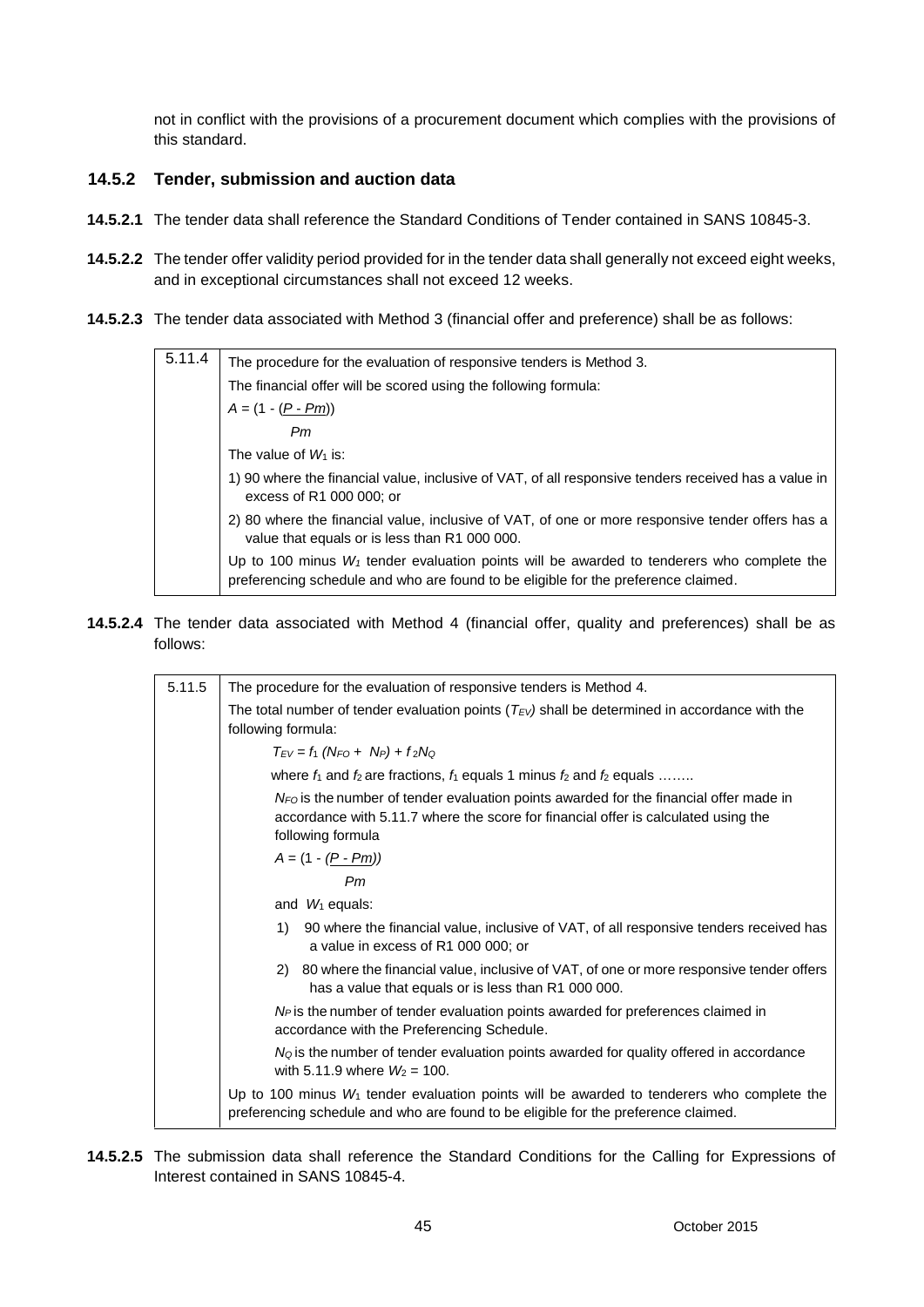**14.5.2.6** Auction data shall be based on the auction data contained in SANS 10845-1.

#### **14.5.3 Standard forms of contract**

- **14.5.3.1** The standard forms of contract shall be selected from, and be suitable for use under the conditions described in Table 10.
- **14.5.3.2** The standard forms of contract shall be used with minimal contract amendments which do not change their intended usage and shall only be amended when absolutely necessary to accommodate special needs.
- **14.5.3.3** Adjudication shall be used to resolve disputes arising during the performance of a contract prior to proceeding to either arbitration or litigation.

#### **Table 10: Approved forms of contract related to the delivery and maintenance of infrastructure**

| Form of contract                                                                                                                                                            | Code                         | Intended usage                                                                                                                                                                                                                                                                                |  |  |
|-----------------------------------------------------------------------------------------------------------------------------------------------------------------------------|------------------------------|-----------------------------------------------------------------------------------------------------------------------------------------------------------------------------------------------------------------------------------------------------------------------------------------------|--|--|
| <b>Construction Industry Development Board (CIDB)</b>                                                                                                                       |                              |                                                                                                                                                                                                                                                                                               |  |  |
| <b>CIDB Standard Professional Service</b><br>Contract                                                                                                                       | <b>SPSC</b>                  | Professional services                                                                                                                                                                                                                                                                         |  |  |
| <b>CIDB General Conditions of Purchase</b>                                                                                                                                  | ä,                           | An order form type of contract for low-value goods without any<br>incidental work or services on or before a specified date being<br>required.                                                                                                                                                |  |  |
| CIDB Contract for the Supply and<br>Delivery of Goods                                                                                                                       | $\qquad \qquad \blacksquare$ | Simple, regional purchase of readily available materials or<br>commodities which require almost no management of the<br>buying and delivery process, minimal testing, installation and<br>commissioning on delivery.                                                                          |  |  |
| <b>CIDB General Conditions of Service</b>                                                                                                                                   | $\blacksquare$               | An order form type of contract where low-value services on or<br>before a specified date are required.                                                                                                                                                                                        |  |  |
| <b>International Federation of Consulting Engineers (FIDIC)</b>                                                                                                             |                              |                                                                                                                                                                                                                                                                                               |  |  |
| <b>FIDIC Short Form of Contract</b>                                                                                                                                         | Green<br><b>Book</b>         | Building or engineering works of relatively small capital value,<br>or for relatively simple or repetitive work, or for work of short<br>duration. Use for design by employer- or contractor-designed<br>works.                                                                               |  |  |
| <b>FIDIC Conditions of Contract for</b><br>Construction for Building and<br>Engineering Works designed by the<br>Employer                                                   | Red<br><b>Book</b>           | Building or engineering works designed by the employer. (The<br>works may include some elements of contractor-designed<br>works.)                                                                                                                                                             |  |  |
| FIDIC Conditions of Contract for plant<br>and design-build for electrical and<br>mechanical plant, and for building and<br>engineering works, designed by the<br>contractor | Yellow<br><b>Book</b>        | The provision of electrical or mechanical plant and the design<br>and construction of building or engineering works.                                                                                                                                                                          |  |  |
| FIDIC Conditions of Contract for EPC<br><b>Turnkey Projects</b>                                                                                                             | Silver<br><b>Book</b>        | The provision on a design and construct (turnkey) basis of a<br>process or power plant, of a factory or similar facility, or an<br>infrastructure project or other type of development.                                                                                                       |  |  |
| FIDIC Conditions of Contract for<br>Design, Build and Operate Projects                                                                                                      | Gold<br><b>Book</b>          | "Green field" building or engineering works which are delivered<br>in terms of a traditional design, build and operate sequence with<br>a 20-year operation period. (The contractor has no<br>responsibility for the financing of the project/package or its<br>ultimate commercial success.) |  |  |
| South African Institution of Civil Engineering (SAICE)                                                                                                                      |                              |                                                                                                                                                                                                                                                                                               |  |  |
| SAICE General Conditions of Contract<br>for Construction Works                                                                                                              | GCC                          | Engineering and construction, including any level of design<br>responsibility.                                                                                                                                                                                                                |  |  |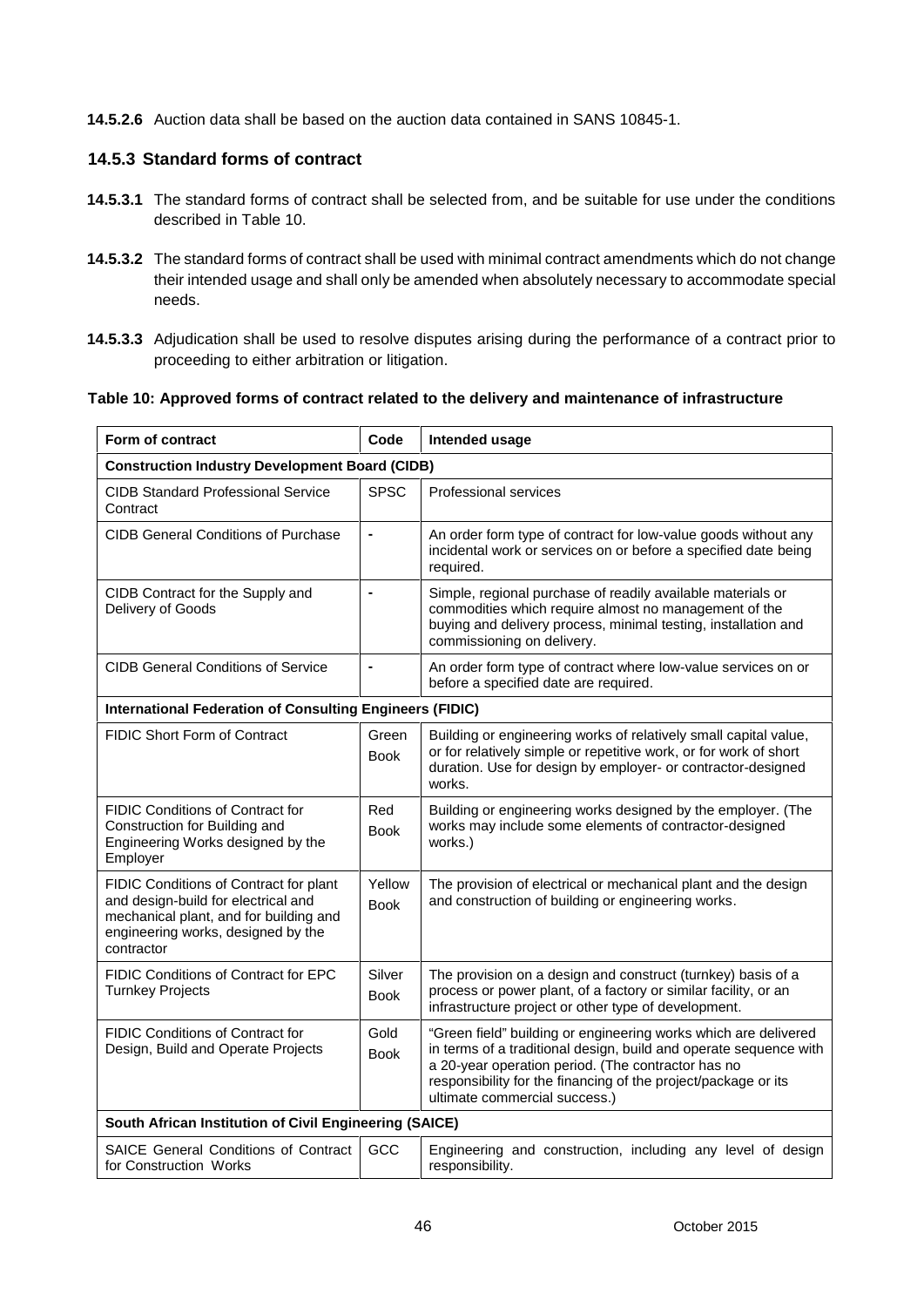#### **Table 10** (concluded)

| <b>Joint Building Contracts Committee (JBCC)</b>           |             |                                                                                                                                                                                                                                                                            |  |
|------------------------------------------------------------|-------------|----------------------------------------------------------------------------------------------------------------------------------------------------------------------------------------------------------------------------------------------------------------------------|--|
| <b>JBCC Principal Building Agreement</b>                   | <b>PBA</b>  | Buildings and related site works designed by the employer.                                                                                                                                                                                                                 |  |
| <b>MWA</b><br><b>JBCC Minor Works Agreement</b>            |             | Buildings and related site works of simple content designed by<br>the employer.                                                                                                                                                                                            |  |
| <b>Institution of Civil Engineers (ICE)</b>                |             |                                                                                                                                                                                                                                                                            |  |
| NEC3 Engineering and Construction<br>Contract              | <b>ECC</b>  | Engineering and construction including any level of design<br>responsibility.                                                                                                                                                                                              |  |
| NEC3 Engineering and Construction<br><b>Short Contract</b> | <b>ECSC</b> | Engineering and construction which do not require<br>sophisticated management techniques, comprise<br>straightforward work and impose only low risks on both the<br>employer and contractor.                                                                               |  |
| <b>NEC3 Professional Services Contract</b>                 | <b>PSC</b>  | Professional services, such as engineering, design or<br>consultancy advice.                                                                                                                                                                                               |  |
| <b>NEC3 Professional Services Short</b><br>Contract        | <b>PSCC</b> | Professional services which do not require sophisticated<br>management techniques, comprise straightforward work and<br>impose only low risks on both the client and consultant.                                                                                           |  |
| <b>NEC3 Term Service Contract</b>                          | <b>TSC</b>  | Manage and provide a service over a period of time.                                                                                                                                                                                                                        |  |
| NEC3 Term Service Short Contract                           | <b>TSSC</b> | Manage and provide a service over a period of time, or provide<br>a service which does not require sophisticated management<br>techniques, comprises straightforward work and imposes only<br>low risks on both the employer and contractor.                               |  |
| <b>NEC3 Supply Contract</b>                                | SC          | Local and international procurement of high-value goods and<br>related services, including design.                                                                                                                                                                         |  |
| <b>NEC3 Supply Short Contract</b>                          | <b>SSC</b>  | Local and international procurement of goods under a single<br>order or on a batch order basis and is suitable for use with<br>contracts which do not require sophisticated management<br>techniques, and impose only low risks on both the purchaser<br>and the supplier. |  |

#### **14.5.4 Tender assessment schedules**

Tender assessment schedules shall be used to take account of all tendered financial parameters that have an impact upon the final value of the contract.

#### **14.5.5 Guarantees**

- **14.5.5.1** Bonds which guarantee performance with a stated financial benefit in the event of non-performance:
	- a) should as a general rule not be required in service, professional service and supply contracts; and
	- b) shall be between 5% and 12,5% of the contract or package order value, excluding VAT, and may be either a fixed or variable guarantee.
- **14.5.5.2** Advance payment, where required in engineering and construction and supply contracts and approved by the organ of state's chief financial officer, may only be made to contractors against the lodging of a suitable advance payment bond.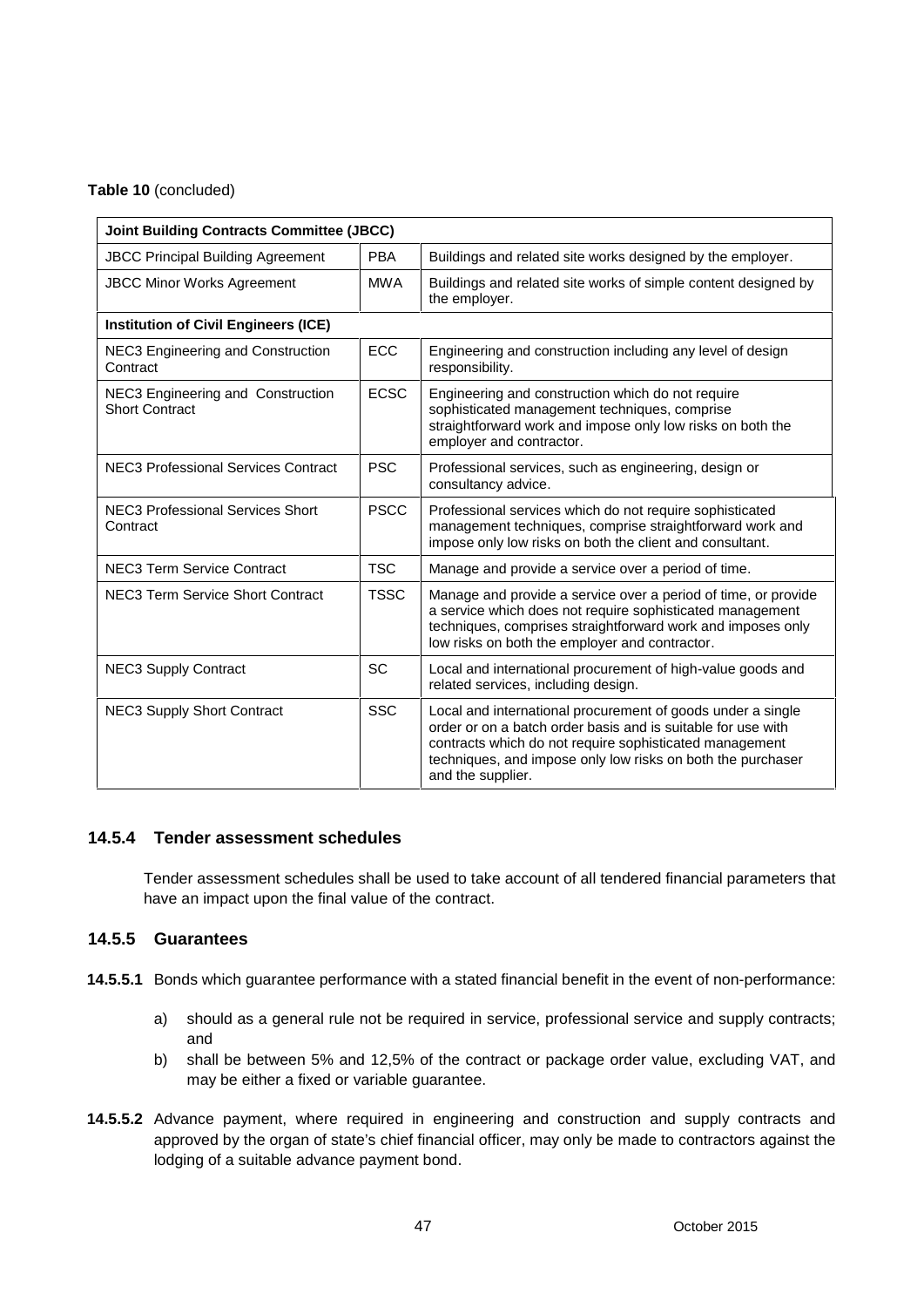#### **14.5.6 Retention monies**

Retention monies that are held shall not exceed 10% of any amount due to a contractor. The total amount of retention monies held shall not exceed 5% of the contract or package order price.

#### **14.5.7 Communications**

All procurement documents and communications shall be in English.

#### **14.5.8 Intellectual property rights**

Organs of state shall as a general rule own the rights over the materials specifically prepared by a contractor in relation to a contract.

#### **14.5.9 Budgetary items**

- **14.5.9.1** Provision for budgetary items in procurement documents shall as far as possible be avoided. Assumptions should rather be stated in the pricing data so that they can be priced and adjusted in terms of the contract, should these assumptions be incorrect. Where unavoidable, estimates of the likely costs may be included in the contract to cover identified work or services to be performed by a subcontractor appointed in terms of the contract.
- **14.5.9.2** No provision for contingencies or price adjustment for inflation shall be made in the pricing data or included in the contract price at the time that the contract is awarded or an order is issued.

#### **14.5.10 Professional indemnity insurance**

Professional service appointments shall as a general rule be subject to proof of current professional indemnity insurance being submitted by the contractor in an amount of not less than R3 million in respect of each claim, without limit to the number of claims.

### **14.6 Developmental procurement policy**

#### **14.6.1 General**

- **14.6.1.1** Organs of state shall utilise procurement to promote Broad-Based Black Economic Empowerment in accordance with the provisions of the Broad-Based Black Economic Empowerment Act and, where appropriate, to promote:
	- a) work opportunities for target groups; and
	- b) national development goals, such as those identified by the Presidential Infrastructure Coordinating Commission.
- **14.6.1.2** Not less than 50% of the points allocated to preference in a points scoring system in the evaluation of tenders shall be allocated to Broad-Based Black Economic Empowerment goals.
- **14.6.1.3** Minimum local content shall be included in contracts in accordance with the Preferential Procurement Regulations issued in terms of the Preferential Procurement Policy Framework Act. Requirements shall be evaluated in tenders through declarations made by tenderers and shall be included in the scope of work associated with the contract.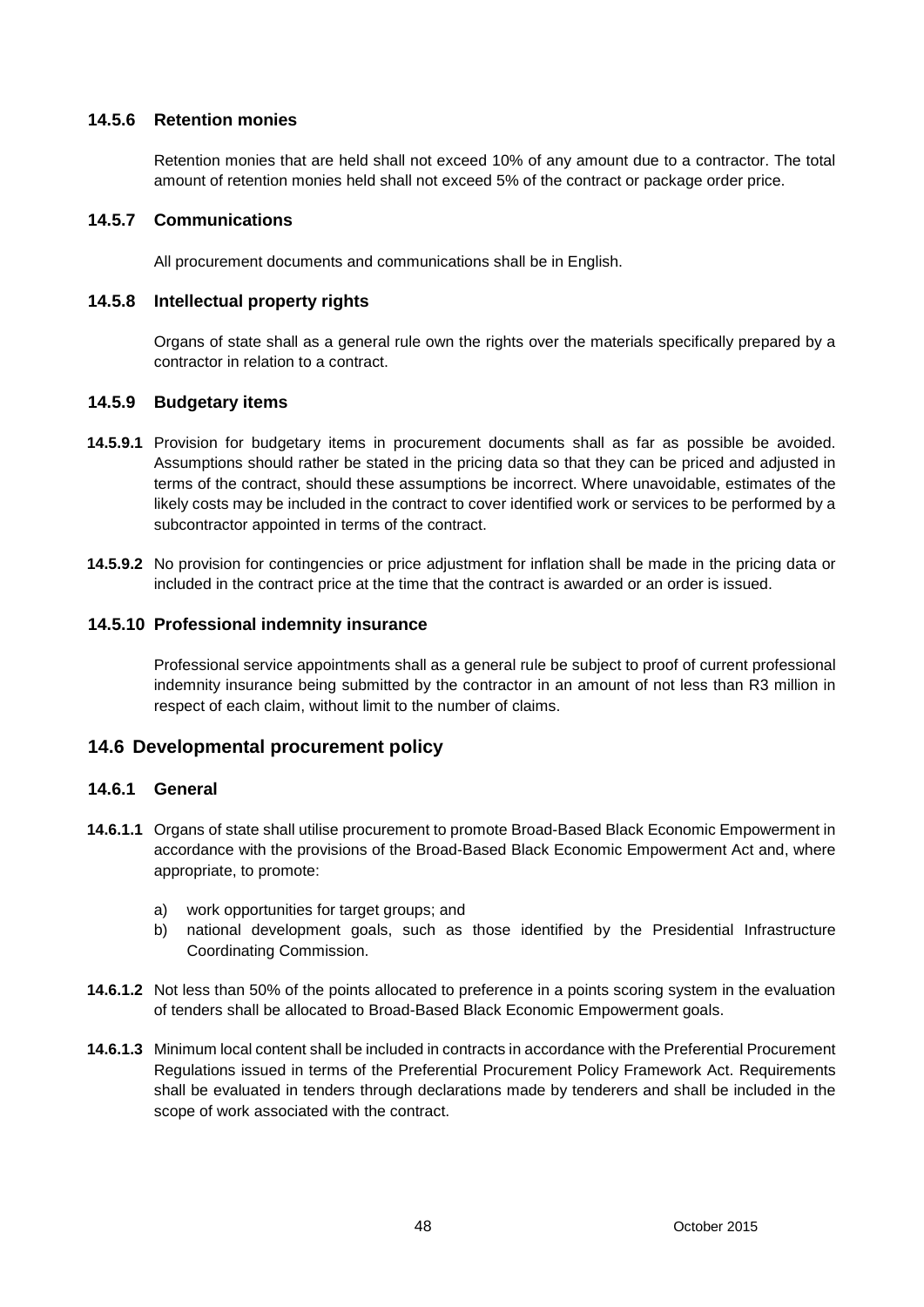### **14.6.2 Permitted targeted procurement procedures**

The targeted procurement procedures that may be used to promote social and economic objectives shall include one or more of the following:

- a) the granting of preferences;
- b) accelerated rotations on electronic databases, where appropriate;
- c) the granting of up to 10% of the total number of evaluation points used to short-list tenderers following a call for expressions of interest;
- d) financial incentives for the attainment of key performance indicators in the performance of the contract; and
- e) the creation of contractual obligations to engage target groups in the performance of the contract by establishing requirements for the tendering of subcontracts in terms of a specified procedure, or establishing obligations to attain contract participation goals in accordance with the relevant provisions of SANS 10845.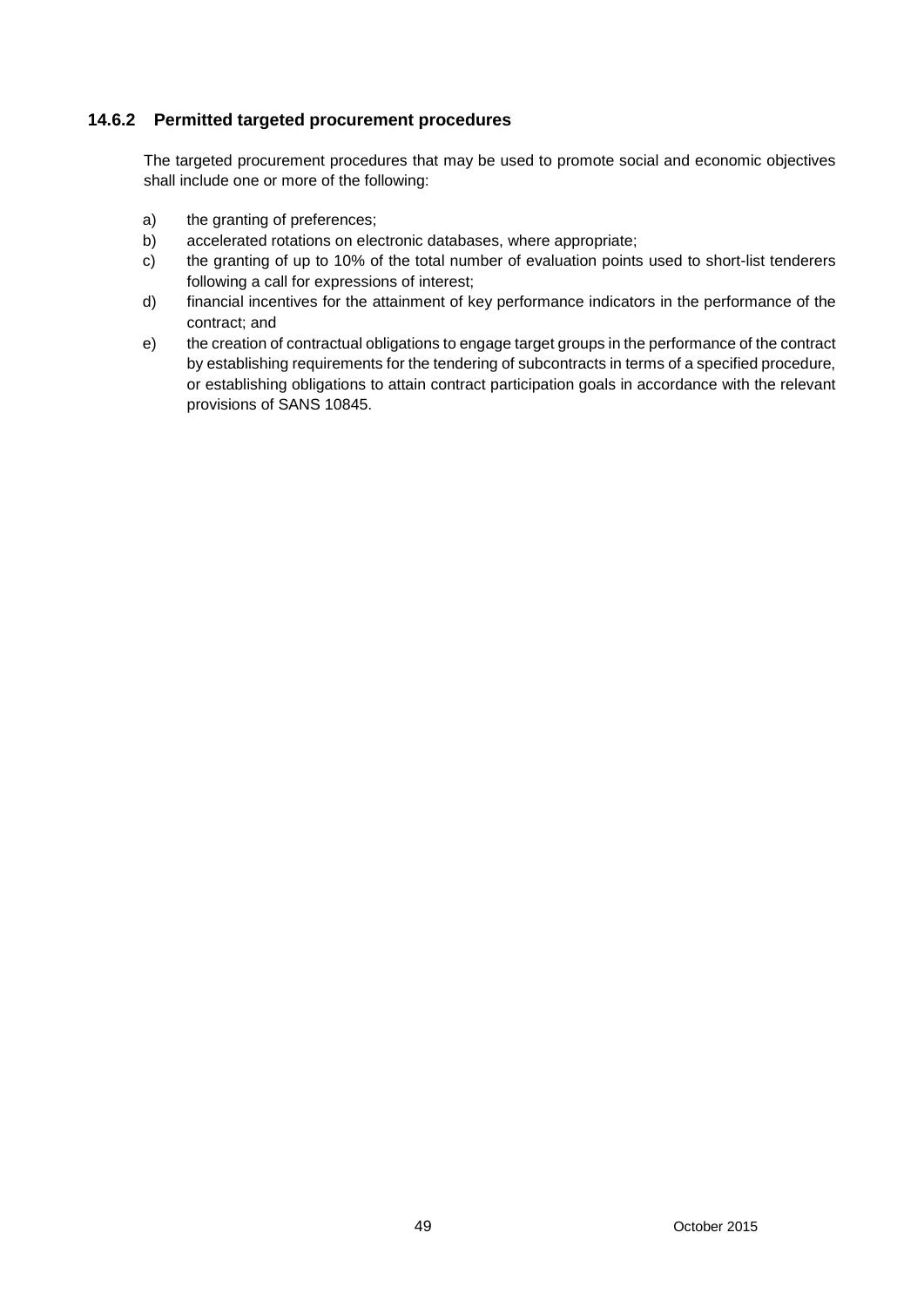# **Annexure A: Record of Addenda to tender documents**

| We confirm that the following communications received from the Employer before the submission of this tender<br>offer, amending the tender documents, have been taken into account in this tender offer: |             |                         |  |
|----------------------------------------------------------------------------------------------------------------------------------------------------------------------------------------------------------|-------------|-------------------------|--|
|                                                                                                                                                                                                          | <b>Date</b> | <b>Title or Details</b> |  |
| 1.                                                                                                                                                                                                       |             |                         |  |
| 2.                                                                                                                                                                                                       |             |                         |  |
| 3.                                                                                                                                                                                                       |             |                         |  |
| 4.                                                                                                                                                                                                       |             |                         |  |
| 5.                                                                                                                                                                                                       |             |                         |  |
| 6.                                                                                                                                                                                                       |             |                         |  |
| 7.                                                                                                                                                                                                       |             |                         |  |
| 8.                                                                                                                                                                                                       |             |                         |  |
| 9.                                                                                                                                                                                                       |             |                         |  |
| 10.                                                                                                                                                                                                      |             |                         |  |

Attach additional pages if more space is required.

| Signed   | Date     |  |
|----------|----------|--|
| Name     | Position |  |
| Tenderer |          |  |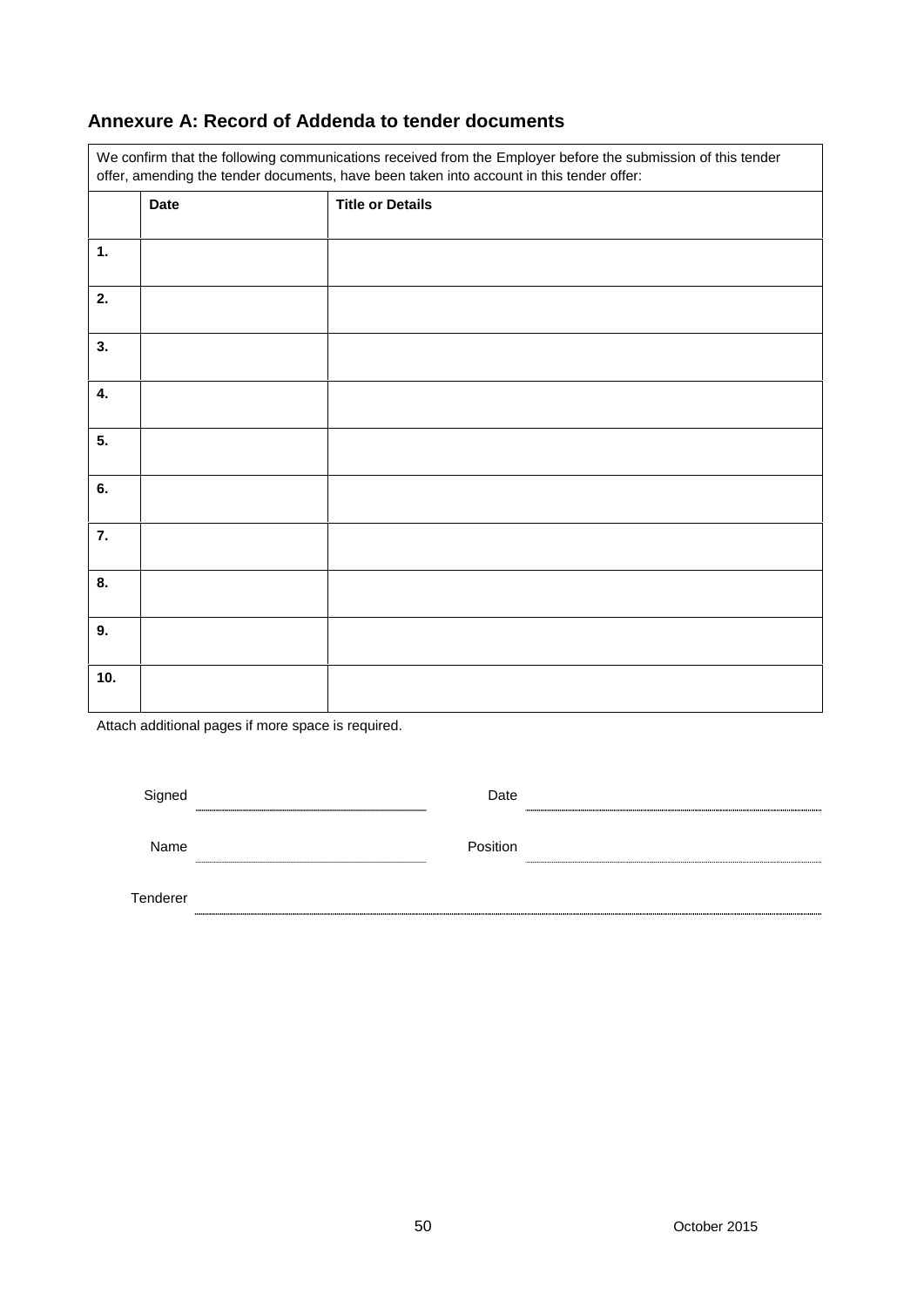# **Annexure B: Proposed amendments and qualifications**

The Tenderer should record any deviations or qualifications he may wish to make to the tender documents in this Returnable Schedule. Alternatively, a tenderer may state such deviations and qualifications in a covering letter to his tender and reference such letter in this schedule.

The Tenderer's attention is drawn to clause 5.8 of SANS 10845-3 regarding the employer's handling of material deviations and qualifications.

| Page | <b>Clause or item</b> | Proposal |
|------|-----------------------|----------|
|      |                       |          |
|      |                       |          |
|      |                       |          |
|      |                       |          |
|      |                       |          |
|      |                       |          |
|      |                       |          |
|      |                       |          |
|      |                       |          |

| Signed   | Date     | ---------          |
|----------|----------|--------------------|
| Name     | Position | --------<br>------ |
| Tenderer |          |                    |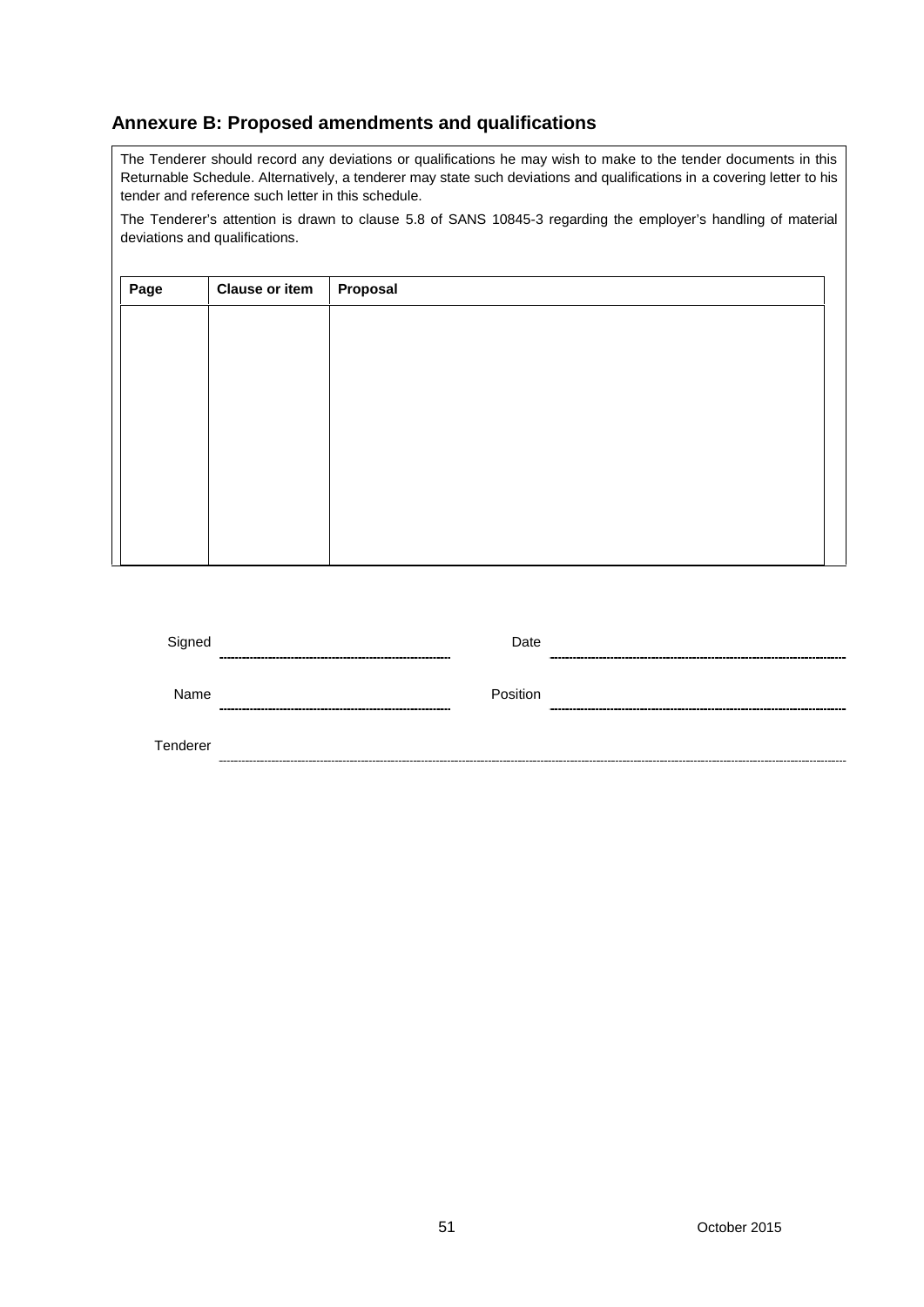# **Annexure C: Preferencing schedule: Broad-Based Black Economic Empowerment status**

#### **Preamble**

Section 10(b) of the Broad-Based Black Economic Empowerment Act of 2003 (Act No. 53 of 2003) states that "*Every organ of state and public entity must take into account and, as far as is reasonably possible, apply any relevant code of good practice issued in terms of this Act in developing and implementing a preferential procurement policy."*

A number of codes of good practice have been issued in terms of Section 9(1) of the B-BBEE Act of 2003, including a generic code of good practice and various sector codes. The sector codes vary the metrics, weightings and targets used in the generic code of good practice to establish the overall performance of an entity and its B-BBBEE status. The B-BBEE status needs to be assessed in accordance with the applicable code.

#### **1 Conditions associated with the granting of preferences**

Tenderers who claim a preference shall provide sufficient evidence of their B-BBEE status in accordance with the requirements of section 2 in respect of the applicable code as at the closing time for submissions, failing which their claims for preferences will be rejected.

#### **2 Sufficient evidence of qualification**

#### **2.1 Exempted micro-enterprises**

Sufficient evidence of qualification as an Exempted Micro-Enterprise is:

- a) a registered auditor's certificate or similar certificate issued by an accounting officer as contemplated in the Close Corporations Act of 1984 in respect of the entity's last financial year, or a 12-month period which overlaps with its current financial year; or
- b) a certificate issued by a verification agency and which is valid as at the closing date for submissions.

#### **2.2 Enterprises other than micro-exempted enterprises**

Sufficient evidence of B-BBEE status is an original or certified copy of the certificate issued by a verification agency accredited by the South African National Accreditation System (SANAS) or registered auditors approved by the Independent Regulatory Board for Auditors (IRBA) and which is valid as at the closing date for submissions.

#### **3 Tender preferences claimed**

The scoring shall be as follows:

| B-BBEE status determined in accordance with the preferencing<br>schedule for Broad-Based Black Economic Empowerment | % Maximum points for preference |  |  |
|---------------------------------------------------------------------------------------------------------------------|---------------------------------|--|--|
| Form not completed or no-complaint contributor                                                                      | 0                               |  |  |
| Level 8 contributor                                                                                                 | 10                              |  |  |
| Level 7 contributor                                                                                                 | 20                              |  |  |
| Level 6 contributor                                                                                                 | 30                              |  |  |
| Level 5 contributor                                                                                                 | 40                              |  |  |
| Level 4 contributor                                                                                                 | 50                              |  |  |
| Level 3 contributor                                                                                                 | 80                              |  |  |
| Level 2 contributor                                                                                                 | 90                              |  |  |
| Level 1 contributor                                                                                                 | 100                             |  |  |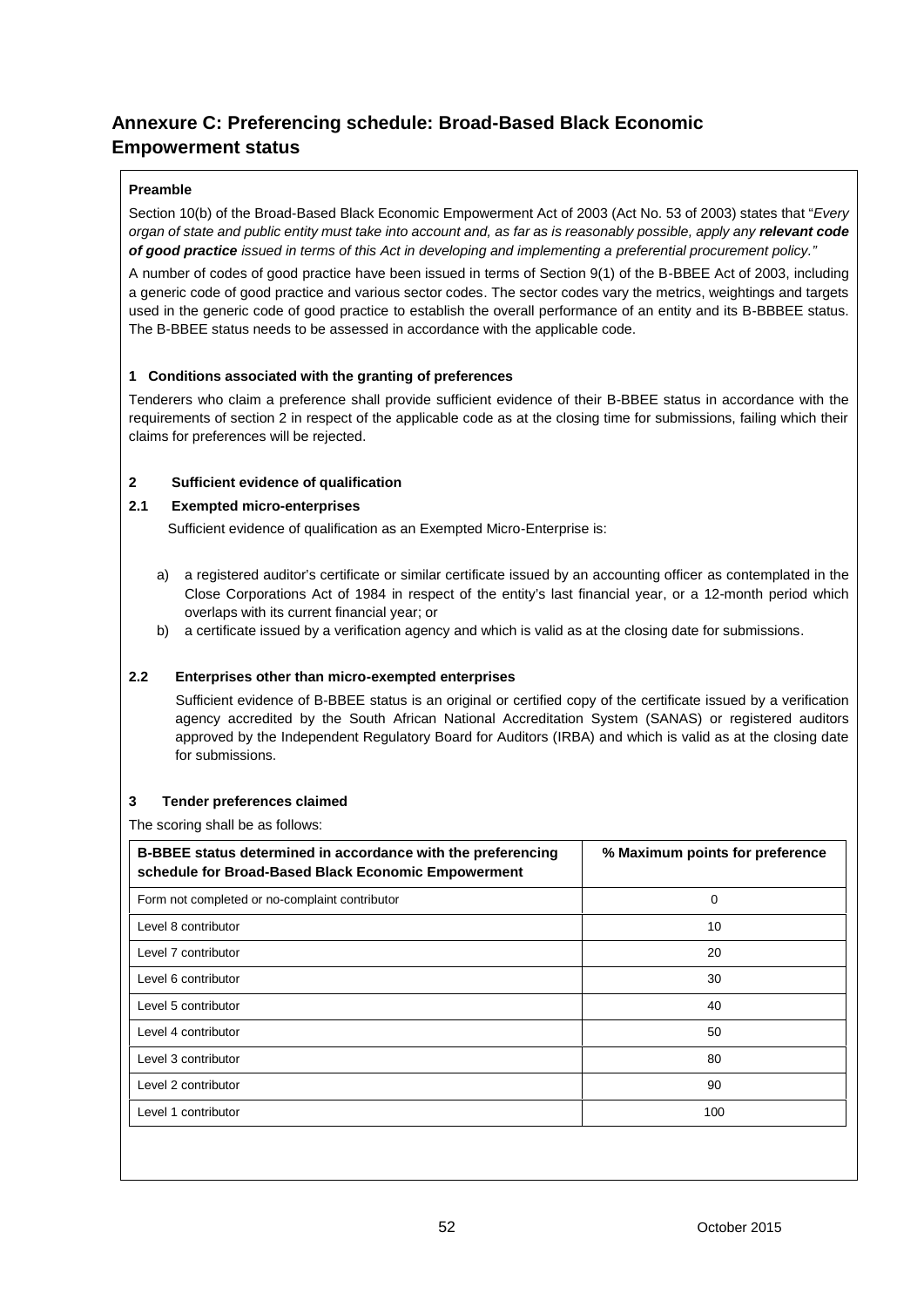| 4                          | <b>Declaration</b>                                                                                                                                                                                                                                                                                        |  |  |  |
|----------------------------|-----------------------------------------------------------------------------------------------------------------------------------------------------------------------------------------------------------------------------------------------------------------------------------------------------------|--|--|--|
|                            |                                                                                                                                                                                                                                                                                                           |  |  |  |
| The tenderer declares that |                                                                                                                                                                                                                                                                                                           |  |  |  |
| a)                         | the tendering entity is a level contributor as stated in the submitted evidence of qualification as at the closing<br>date for submissions                                                                                                                                                                |  |  |  |
| b)                         | the tendering entity has been measured in terms of the following code (tick applicable box):                                                                                                                                                                                                              |  |  |  |
|                            | Generic code of good practice                                                                                                                                                                                                                                                                             |  |  |  |
|                            | Other - specify                                                                                                                                                                                                                                                                                           |  |  |  |
|                            |                                                                                                                                                                                                                                                                                                           |  |  |  |
|                            |                                                                                                                                                                                                                                                                                                           |  |  |  |
|                            |                                                                                                                                                                                                                                                                                                           |  |  |  |
| C)                         | the contents of the declarations made in terms of a) and b) above are within my personal knowledge and are<br>to the best of my belief both true and correct                                                                                                                                              |  |  |  |
|                            | The undersigned, who warrants that he/she is duly authorised to do so on behalf of the tenderer, confirms that he/she<br>understands the conditions under which such preferences are granted and confirms that the tenderer satisfies the<br>conditions pertaining to the granting of tender preferences. |  |  |  |
|                            |                                                                                                                                                                                                                                                                                                           |  |  |  |
|                            |                                                                                                                                                                                                                                                                                                           |  |  |  |
|                            |                                                                                                                                                                                                                                                                                                           |  |  |  |
|                            |                                                                                                                                                                                                                                                                                                           |  |  |  |
|                            |                                                                                                                                                                                                                                                                                                           |  |  |  |
|                            |                                                                                                                                                                                                                                                                                                           |  |  |  |
|                            | Note: 1) Failure to complete the declaration will lead to the rejection of a claim for a preference.                                                                                                                                                                                                      |  |  |  |
|                            | Supporting documentation of the above-mentioned claim for a preference must be submitted with the<br>2)<br>tender submission to be eligible for a preference.                                                                                                                                             |  |  |  |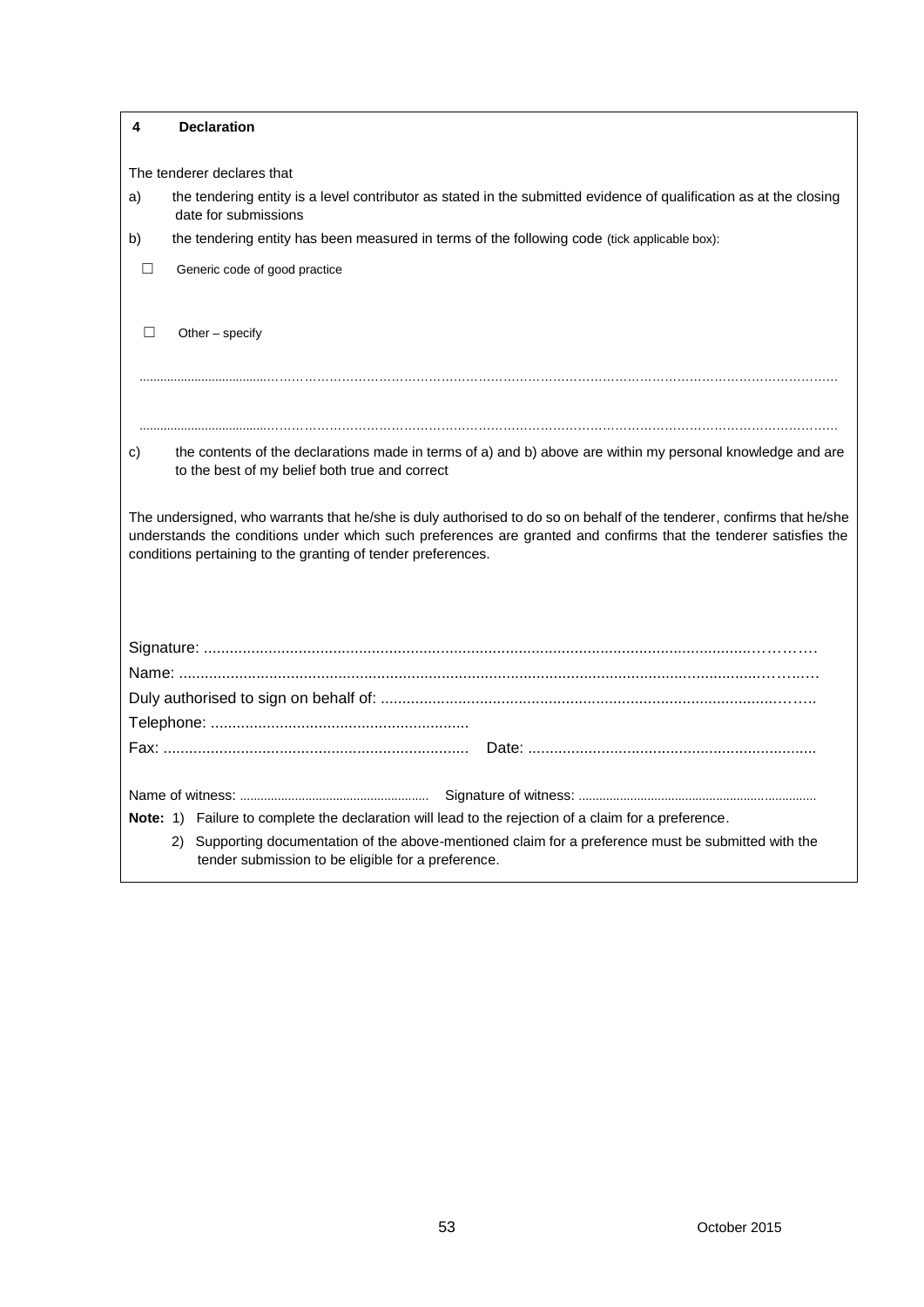# **Annexure D: Compulsory Declaration**

| Section 1: Enterprise details                                                                                                                                                   |                                                            |                                                                                                                                                                                                                                                                                                |
|---------------------------------------------------------------------------------------------------------------------------------------------------------------------------------|------------------------------------------------------------|------------------------------------------------------------------------------------------------------------------------------------------------------------------------------------------------------------------------------------------------------------------------------------------------|
| Name of enterprise                                                                                                                                                              |                                                            |                                                                                                                                                                                                                                                                                                |
| <b>Contact person</b>                                                                                                                                                           |                                                            |                                                                                                                                                                                                                                                                                                |
| Email                                                                                                                                                                           |                                                            |                                                                                                                                                                                                                                                                                                |
| <b>Telephone</b>                                                                                                                                                                |                                                            |                                                                                                                                                                                                                                                                                                |
| Cell                                                                                                                                                                            |                                                            |                                                                                                                                                                                                                                                                                                |
| Fax                                                                                                                                                                             |                                                            |                                                                                                                                                                                                                                                                                                |
| <b>Physical address</b>                                                                                                                                                         |                                                            |                                                                                                                                                                                                                                                                                                |
|                                                                                                                                                                                 |                                                            |                                                                                                                                                                                                                                                                                                |
| <b>Postal address</b>                                                                                                                                                           |                                                            |                                                                                                                                                                                                                                                                                                |
|                                                                                                                                                                                 |                                                            |                                                                                                                                                                                                                                                                                                |
|                                                                                                                                                                                 | Section 2: Particulars of companies and close corporations |                                                                                                                                                                                                                                                                                                |
| <b>Company / Close Corporation registration number</b>                                                                                                                          |                                                            |                                                                                                                                                                                                                                                                                                |
| <b>Section 3: SARS information</b>                                                                                                                                              |                                                            |                                                                                                                                                                                                                                                                                                |
| Tax reference number                                                                                                                                                            |                                                            |                                                                                                                                                                                                                                                                                                |
| VAT registration number                                                                                                                                                         |                                                            | (state Not Registered if not registered for VAT)                                                                                                                                                                                                                                               |
|                                                                                                                                                                                 |                                                            |                                                                                                                                                                                                                                                                                                |
|                                                                                                                                                                                 |                                                            |                                                                                                                                                                                                                                                                                                |
|                                                                                                                                                                                 |                                                            |                                                                                                                                                                                                                                                                                                |
|                                                                                                                                                                                 |                                                            |                                                                                                                                                                                                                                                                                                |
|                                                                                                                                                                                 |                                                            |                                                                                                                                                                                                                                                                                                |
| Section 4: CIDB registration number<br><b>CIDB Registration number</b> (if applicable)<br>Section 5: Particulars of principals<br>Corporations Act, 1984, (Act No. 69 of 1984). |                                                            | principal: means a natural person who is a partner in a partnership, a sole proprietor, a director of a company established in<br>terms of the Companies Act of 2008 (Act No. 71 of 2008) or a member of a close corporation registered in terms of the Close<br>Personal tax reference number |
| Full name of principal                                                                                                                                                          | <b>Identity number</b>                                     |                                                                                                                                                                                                                                                                                                |
|                                                                                                                                                                                 |                                                            |                                                                                                                                                                                                                                                                                                |
|                                                                                                                                                                                 |                                                            |                                                                                                                                                                                                                                                                                                |
|                                                                                                                                                                                 |                                                            |                                                                                                                                                                                                                                                                                                |
|                                                                                                                                                                                 |                                                            |                                                                                                                                                                                                                                                                                                |
|                                                                                                                                                                                 |                                                            |                                                                                                                                                                                                                                                                                                |
|                                                                                                                                                                                 |                                                            |                                                                                                                                                                                                                                                                                                |
|                                                                                                                                                                                 |                                                            |                                                                                                                                                                                                                                                                                                |
|                                                                                                                                                                                 |                                                            |                                                                                                                                                                                                                                                                                                |
|                                                                                                                                                                                 |                                                            |                                                                                                                                                                                                                                                                                                |
|                                                                                                                                                                                 |                                                            |                                                                                                                                                                                                                                                                                                |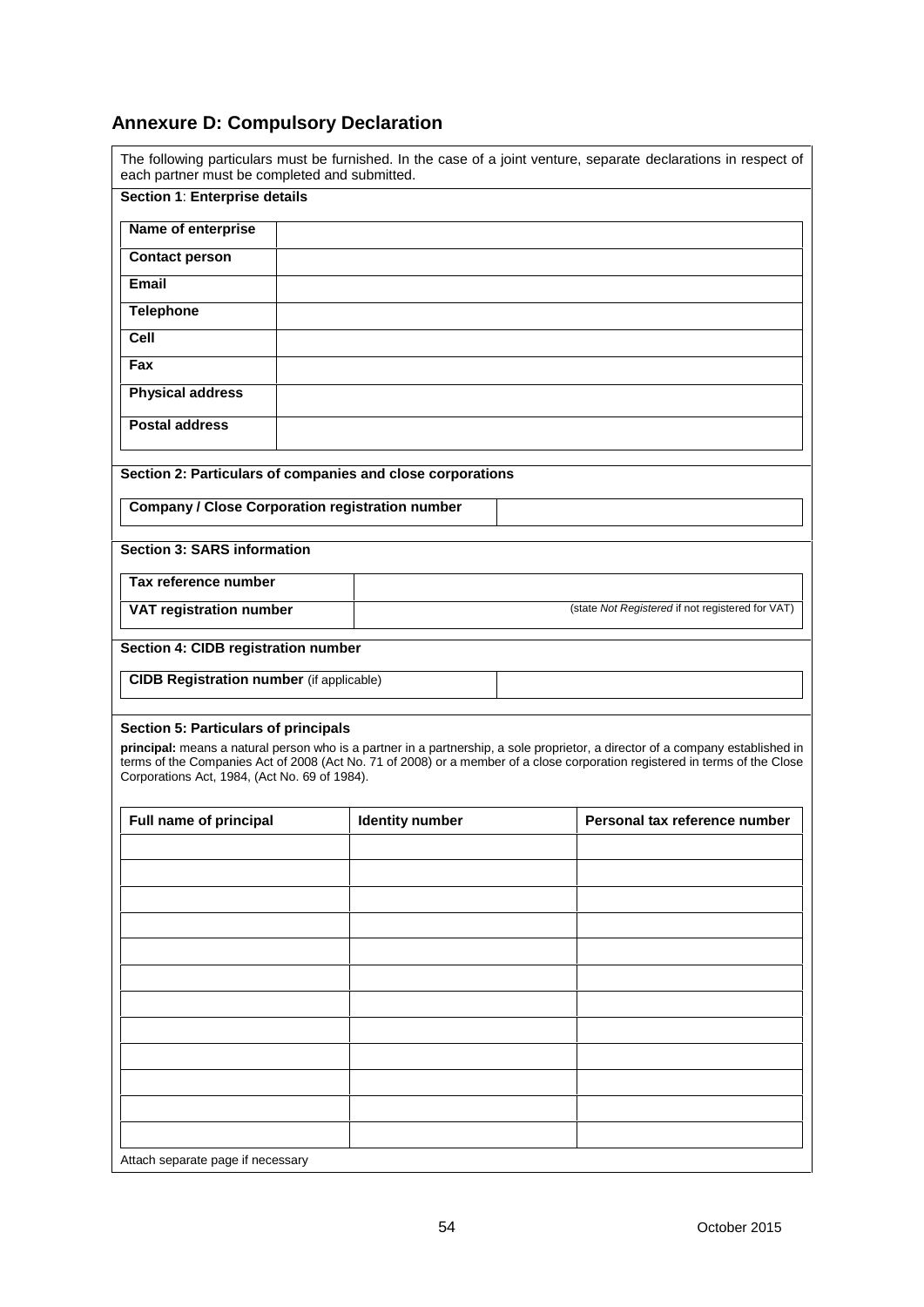#### **Section 6: Record in the service of the state**

Indicate, by marking the relevant boxes with a cross, if any principal is currently or has been within the last 12 months in the service of any of the following:

- a member of any municipal council
- a member of any provincial legislature

a member of the National Assembly or the National Council of Provinces

a member of the board of directors of any municipal entity

an official of any municipality or municipal entity

an employee of any department, national or provincial public entity or constitutional institution within the meaning of the Public Finance Management Act of 1999 (Act No. 1 of 1999)

a member of an accounting authority of any national or provincial public entity

an employee of Parliament or a provincial legislature

#### **If any of the above boxes are marked, disclose the following:**

| Name of principal | Name of institution, public office, board or organ<br>of state and position held | <b>Status of service</b><br>(tick appropriate column) |                                 |
|-------------------|----------------------------------------------------------------------------------|-------------------------------------------------------|---------------------------------|
|                   |                                                                                  | <b>Current</b>                                        | <b>Within last</b><br>12 months |
|                   |                                                                                  |                                                       |                                 |
|                   |                                                                                  |                                                       |                                 |
|                   |                                                                                  |                                                       |                                 |
|                   |                                                                                  |                                                       |                                 |
|                   |                                                                                  |                                                       |                                 |

Insert separate page if necessary

entity

#### **Section 7: Record of family member in the service of the state**

**family member**: a person's spouse, whether in a marriage or in a customary union according to indigenous law, domestic partner in a civil union, or child, parent, brother, sister, whether such a relationship results from birth, marriage or adoption

Indicate, by marking the relevant boxes with a cross, if any family member of a principal as defined in section 5 is currently or has within the last 12 months been in the service of any of the following:

a member of any municipal council

a member of any provincial legislature

a member of the National Assembly or the National Council of Provinces

a member of the board of directors of any municipal entity an official of any municipality or municipal an employee of any provincial department, national or provincial public entity or constitutional institution within the meaning of the Public Finance Management Act of 1999 (Act No. 1 of 1999)

a member of an accounting authority of any national or provincial public entity

an employee of Parliament or a provincial legislature

**Name of family member Name of institution, public office, board or organ of state and position held Status of service** (tick appropriate column) **Current Within last 12 months** Insert separate page if necessary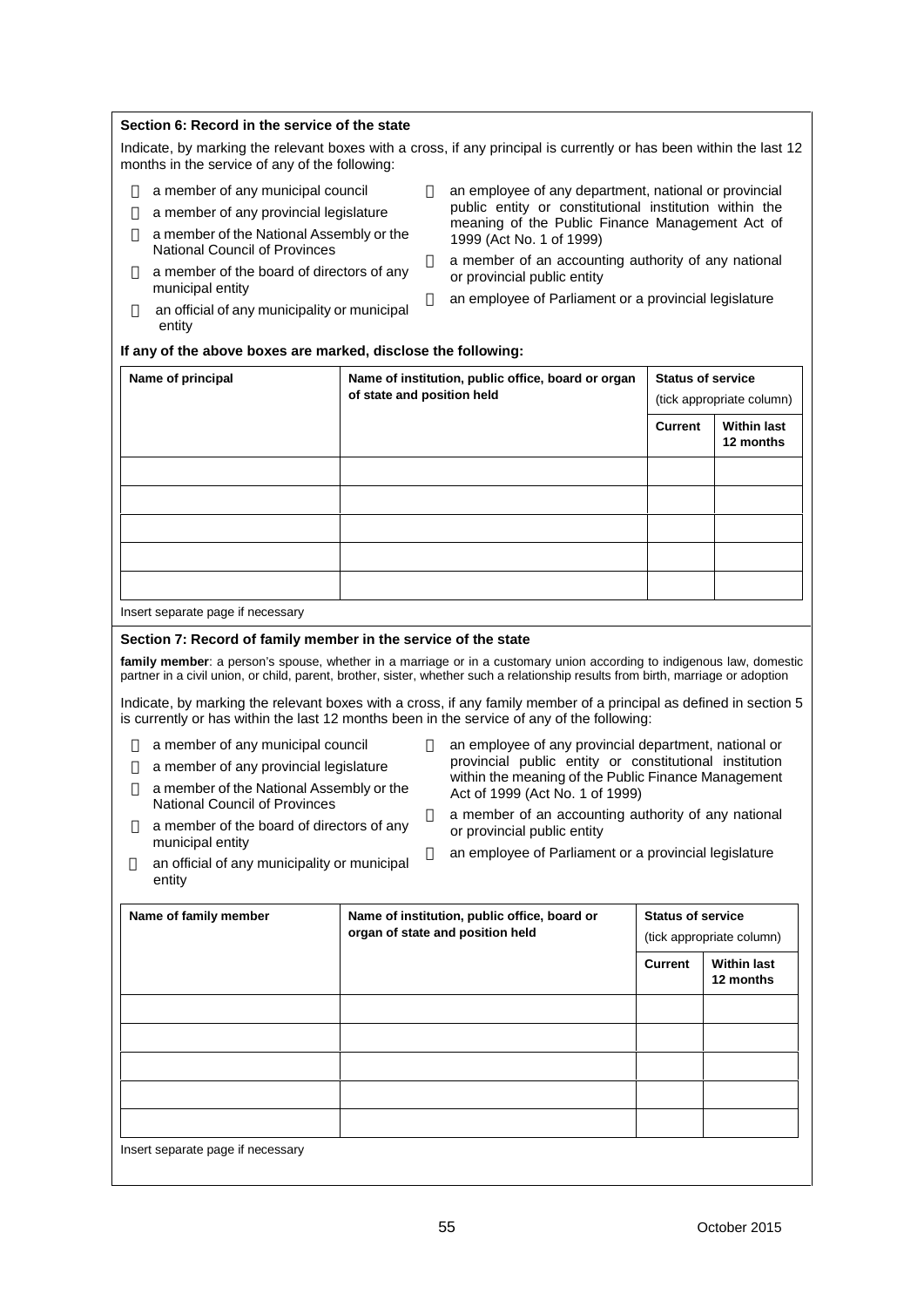#### **Section 8: Record of termination of previous contracts with an organ of state**

Was any contract between the tendering entity, including any of its joint venture partners, terminated during the past five years for reasons other than the employer no longer requiring such works or the employer failing to make payment in terms of the contract?

Yes **No** (tick appropriate box)

If yes, provide particulars (insert separate page if necessary)

#### **Section 9: Declaration**

The undersigned, who warrants that he/she is duly authorised to do so on behalf of the tendering entity, confirms that the contents of this Declaration are within my personal knowledge, save where stated otherwise in an attachment hereto, and to the best of my belief is both true and correct, and that:

i) neither the name of the tendering entity, nor any of its principals, appears on:

- a) the Register of Tender Defaulters established in terms of the Prevention and Combating of Corrupt Activities Act of 2004 (Act No. 12 of 2004); or
- b) National Treasury's Database of Restricted Suppliers (see www.treasury.gov.za);
- ii) the tendering entity or any of its principals has not been convicted of fraud or corruption by a court of law (including a court outside of the Republic of South Africa) within the last five years;
- iii) any principal who is presently employed by the state has the necessary permission to undertake remunerative work outside such employment (attach permission to this declaration);
- iv) the tendering entity is not associated, linked or involved with any other tendering entities submitting tender offers;
- v) the tendering entity has not engaged in any prohibited restrictive horizontal practices, including consultation, communication, agreement, or arrangement with any competing or potential tendering entity regarding prices, geographical areas in which goods and services will be rendered, approaches to determining prices or pricing parameters, intentions to submit a tender or not, the content of the submission (specification, timing, conditions of contract, etc.) or intention to not win a tender;
- vi) the tendering entity has no other relationship with any of the tenderers or those responsible for compiling the scope of work that could cause or be interpreted as a conflict of interest;
- vii) neither the tenderer nor any of its principals owes municipal rates and taxes or municipal service charges to any municipality or a municipal entity, and are not in arrears for more than three months;
- viii) SARS may, on an on-going basis during the term of the contract, disclose the tenderer's tax compliance status to the Employer and, when called upon to do so, obtain the written consent of any subcontractors who are subcontracted to execute a portion of the contract that is entered into in excess of the threshold prescribed by National Treasury, for SARS to do likewise.

| Signed          | Date     |  |
|-----------------|----------|--|
|                 |          |  |
| Name            | Position |  |
|                 |          |  |
| Enterprise name |          |  |

NOTE 1: The Standard Conditions of Tender contained in SANS 10845-3 prohibits anticompetitive practices (clause 3.1) and requires that tenderers avoid conflicts of interest, only submit a tender offer if the tenderer or any of his principals is not under any restriction to do business with the Employer (4.1.1) and submit only one tender either as a single tendering entity or as a member in a joint venture (clause 4.13.1). Clause 5.7 also empowers the Employer to disqualify any tenderer who engages in fraudulent and corrupt practice. Clause 3.1 also requires tenderers to comply with all legal obligations.

NOTE 2: Section 30(1) of the Public Service Act, 1994, prohibits an employee (person who is employed in posts on the establishment of departments) from performing or engaging remunerative work outside his or her employment in the relevant department, except with the written permission of the executive authority of the department. When in operation, Section 8(2) of the Public Administration Management Act, 2014, will prohibit an employee of the public administration (i.e. municipalities and all national departments, national government components listed in Part A of Schedule 3 to the Public Service Act, provincial departments including the office of the premier listed in Schedule 1 of the Public Service Act and provincial departments listed in schedule 2 of the Public Service Act, and provincial government components listed in Part B of schedule 3 of the Public Service Act) or persons contracted to executive authorities in accordance with the provisions of section 12A of the Public Service Act of 1994 or persons performing similar functions in municipalities, from conducting business with the State or to be a director of a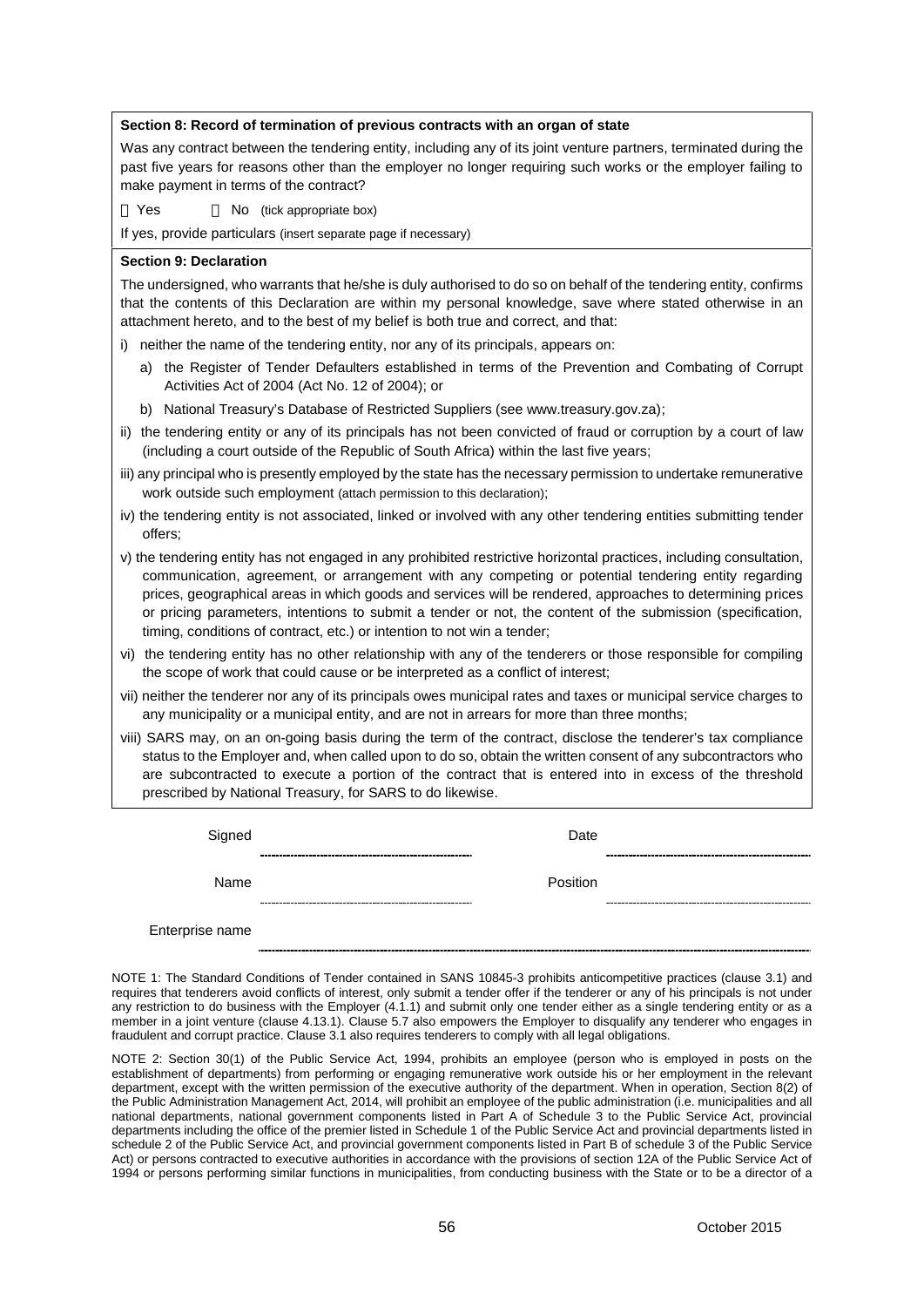public or private company conducting business with the State. The offence for doing so is a fine or imprisonment for a period not exceeding five years, or both. It is also a serious misconduct which may result in the termination of employment by the employer.

NOTE 3: Regulation 44 of Supply Chain Management regulations issued in terms of the Municipal Finance Management Act of 2003 requires that municipalities and municipal entities should not award a contract to a person who is in the service of the State, a director, manager or principal shareholder in the service of the State or who has been in the service of the State in the previous twelve months.

NOTE 4: Regulation 45 of Supply Chain Management regulations requires a municipality or municipal entity to disclose in the notes to the annual statements particulars of any award made to a close family member in the service of the State.

NOTE 5: Corrupt activities which give rise to an offence in terms of the Prevention and Combating of Corrupt Activities Act of 2004, include improperly influencing in any way the procurement of any contract, the fixing of the price, consideration or other moneys stipulated or otherwise provided for in any contract, and the manipulating by any means of the award of a tender.

NOTE 6: Section 4 of the Competition Act of 1998 prohibits restrictive horizontal practice, including agreements between parties in a horizontal relationship, which have the effect of substantially preventing or lessening competition, directly or indirectly fixing prices or dividing markets or constituting collusive tendering. Section 5 also prohibits restrictive vertical practices. Any restrictive practices that are suspicious will be reported to the Competition Commission for investigation and possible imposition of administrative penalties.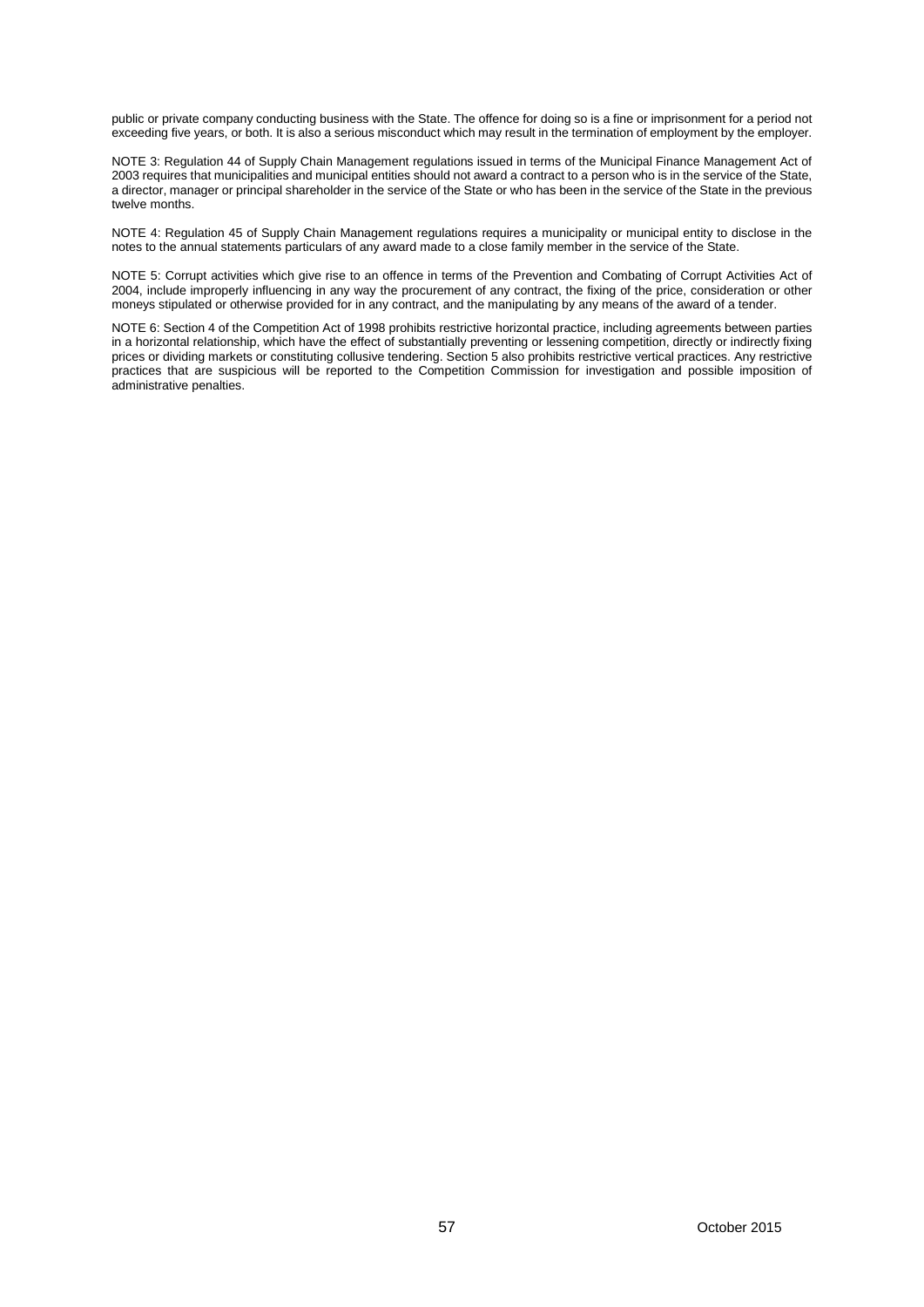# **Annexure E: Municipal declaration and returnable documents**

The following particulars must be furnished in relation to tenders for municipalities and municipal entities:

- a) where consultancy services are required; and
- b) goods, services or a combination thereof, where the estimated total of the prices exceeds R10 million, including VAT.

In the case of a joint venture, separate municipal declarations and returnable documents shall be submitted in respect of each partner.

#### **Section 1: Enterprise details**

| Name of enterprise      |  |
|-------------------------|--|
| <b>Contact person</b>   |  |
| Email                   |  |
| <b>Telephone</b>        |  |
| Cell                    |  |
| Fax                     |  |
| <b>Physical address</b> |  |
| <b>Postal address</b>   |  |
|                         |  |

#### **Section 2: Declaration for consultancy services**

The enterprise has been awarded the following consultancy services by an organ of state during the last five years:

| <b>Estimated</b><br>number of<br>contracts | Nature of service,<br>e.g. quantity surveying | Service similar<br>to required<br>service<br>(yes/no)? |
|--------------------------------------------|-----------------------------------------------|--------------------------------------------------------|
|                                            |                                               |                                                        |
|                                            |                                               |                                                        |
|                                            |                                               |                                                        |
|                                            |                                               |                                                        |
|                                            |                                               |                                                        |
|                                            |                                               |                                                        |
|                                            |                                               |                                                        |

Attach separate page as necessary

**Section 3: Goods, services, or a combination thereof, where the estimated total of the prices exceeds R10 million, including VAT**

I/we certify that

1) (tick one of the boxes):

the enterprise **is not** required by law to prepare annual financial statements for auditing

the enterprise **is** required by law to have audited annual financial statements (attached herewith for the past three financial years or the years for which the enterprise has been in operation)